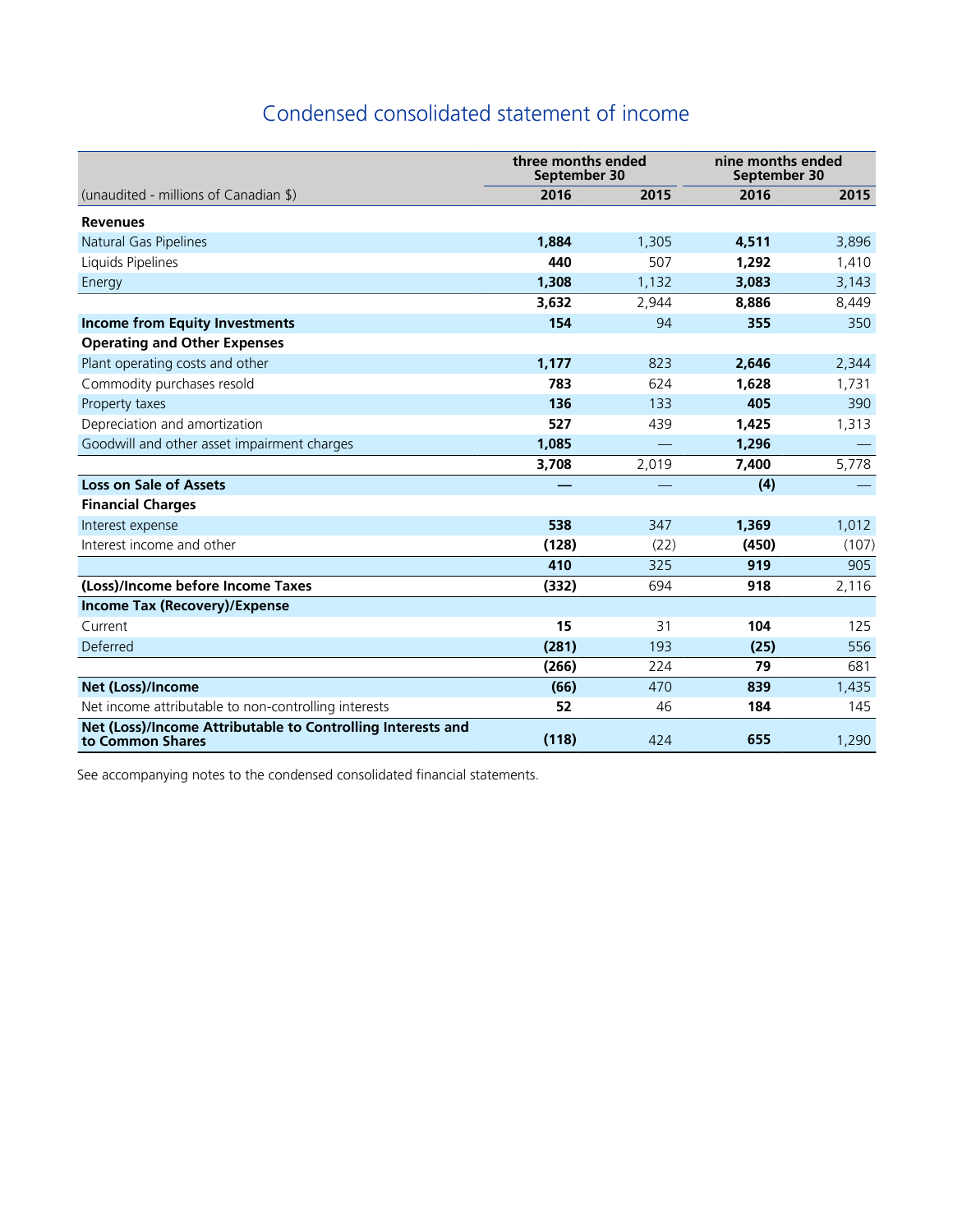# Condensed consolidated statement of comprehensive income

|                                                                                                                                 | three months ended<br>September 30 |       | nine months ended<br>September 30 |       |
|---------------------------------------------------------------------------------------------------------------------------------|------------------------------------|-------|-----------------------------------|-------|
| (unaudited - millions of Canadian \$)                                                                                           | 2016                               | 2015  | 2016                              | 2015  |
| Net (Loss)/Income                                                                                                               | (66)                               | 470   | 839                               | 1,435 |
| Other Comprehensive Income/(Loss), Net of Income Taxes                                                                          |                                    |       |                                   |       |
| Foreign currency translation gains/(losses) on net investment in<br>foreign operations                                          | 55                                 | 356   | (152)                             | 688   |
| Change in fair value of net investment hedges                                                                                   | (1)                                | (153) | (9)                               | (361) |
| Change in fair value of cash flow hedges                                                                                        | 5                                  | (29)  | 21                                | (50)  |
| Reclassification to net income of gains on cash flow hedges                                                                     |                                    | 50    | 40                                | 83    |
| Reclassification to net income of actuarial gains and prior service<br>costs on pension and other post-retirement benefit plans | 4                                  | 7     | 12                                | 24    |
| Other comprehensive income on equity investments                                                                                | 4                                  | 3     | 11                                | 10    |
| Other comprehensive income/(loss) (Note 11)                                                                                     | 67                                 | 234   | (77)                              | 394   |
| <b>Comprehensive Income</b>                                                                                                     | 1                                  | 704   | 762                               | 1,829 |
| Comprehensive income attributable to non-controlling interests                                                                  | 76                                 | 171   | 104                               | 388   |
| <b>Comprehensive (Loss)/Income Attributable to Controlling</b><br><b>Interests and to Common Shares</b>                         | (75)                               | 533   | 658                               | 1,441 |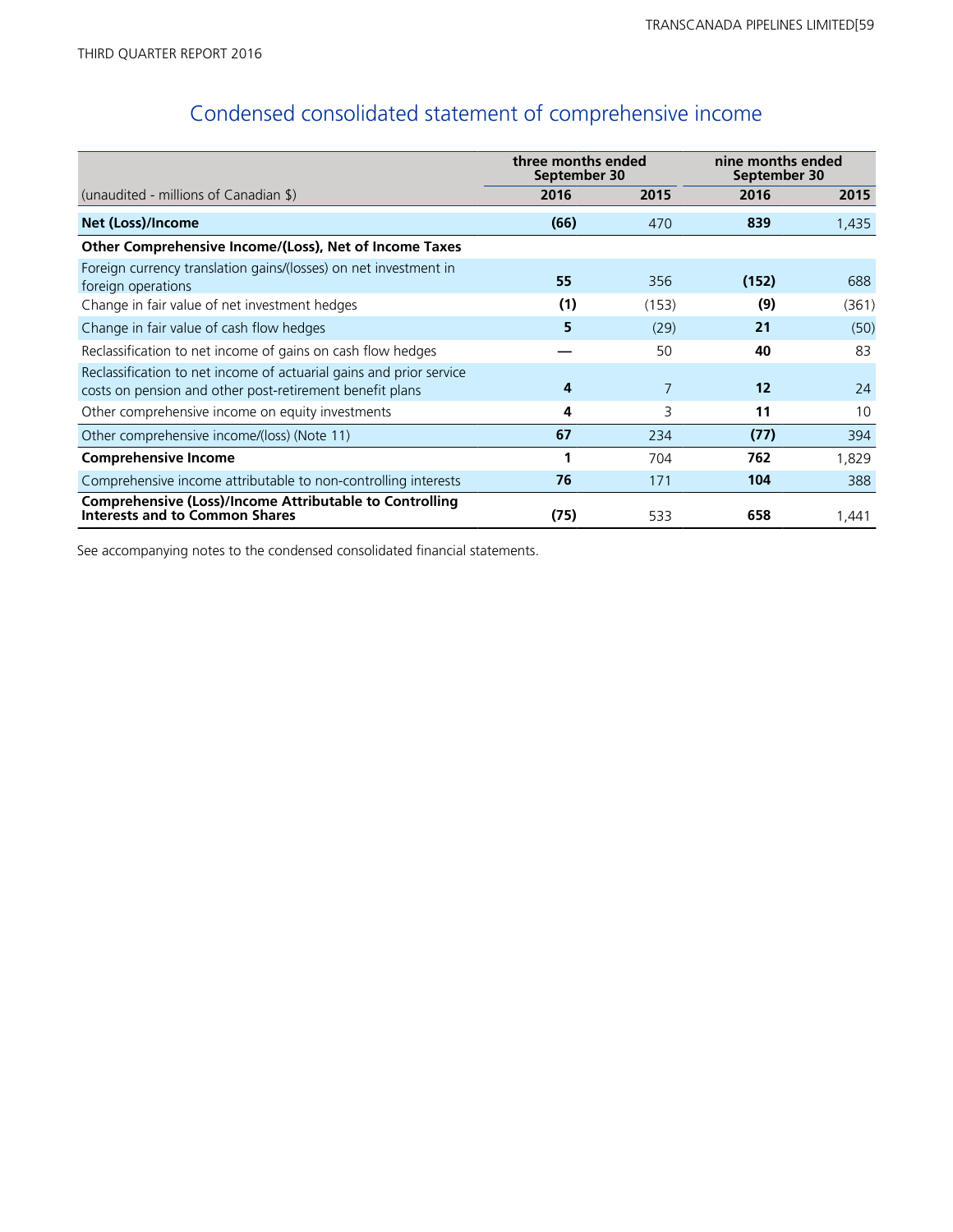# Condensed consolidated statement of cash flows

|                                                                                | three months ended<br>September 30 |         | nine months ended<br>September 30 |         |  |
|--------------------------------------------------------------------------------|------------------------------------|---------|-----------------------------------|---------|--|
| (unaudited - millions of Canadian \$)                                          | 2016                               | 2015    | 2016                              | 2015    |  |
| <b>Cash Generated from Operations</b>                                          |                                    |         |                                   |         |  |
| Net (loss)/income                                                              | (66)                               | 470     | 839                               | 1,435   |  |
| Depreciation and amortization                                                  | 527                                | 439     | 1,425                             | 1,313   |  |
| Goodwill and other asset impairment charges                                    | 1,085                              |         | 1,296                             |         |  |
| Deferred income taxes                                                          | (281)                              | 193     | (25)                              | 556     |  |
| Income from equity investments                                                 | (154)                              | (94)    | (355)                             | (350)   |  |
| Distributed earnings received from equity investments                          | 155                                | 117     | 408                               | 397     |  |
| Employee post-retirement benefits expense, net of funding                      | 4                                  | 11      | (5)                               | 41      |  |
| Loss on sale of assets                                                         |                                    |         | 4                                 |         |  |
| Equity allowance for funds used during construction                            | (71)                               | (45)    | (195)                             | (115)   |  |
| Unrealized losses/(gains) on financial instruments                             | 82                                 | 43      | (71)                              | 52      |  |
| Other                                                                          | 1                                  | 5       | 24                                | 26      |  |
| (Increase)/decrease in operating working capital                               | (59)                               | 110     | 28                                | (377)   |  |
| Net cash provided by operations                                                | 1,223                              | 1,249   | 3,373                             | 2,978   |  |
| <b>Investing Activities</b>                                                    |                                    |         |                                   |         |  |
| Capital expenditures                                                           | (1, 444)                           | (976)   | (3, 262)                          | (2,748) |  |
| Capital projects in development                                                | (62)                               | (130)   | (219)                             | (465)   |  |
| Contributions to equity investments                                            | (286)                              | (105)   | (570)                             | (303)   |  |
| Restricted cash                                                                | 12,987                             |         |                                   |         |  |
| Acquisitions, net of cash acquired                                             | (12,609)                           |         | (13,608)                          |         |  |
| Proceeds from sale of assets, net of transaction costs                         |                                    |         | 6                                 |         |  |
| Distributions received in excess of equity earnings                            | 30                                 | 111     | 942                               | 221     |  |
| Deferred amounts and other                                                     | 40                                 | 36      | 20                                | 240     |  |
| Net cash used in investing activities                                          | (1, 344)                           | (1,064) | (16, 691)                         | (3,055) |  |
| <b>Financing Activities</b>                                                    |                                    |         |                                   |         |  |
| Notes payable repaid, net                                                      | (423)                              | (358)   | (100)                             | (828)   |  |
| Long-term debt issued, net of issue costs                                      | 6                                  | 962     | 12,333                            | 3,323   |  |
| Long-term debt repaid                                                          | (53)                               | (183)   | (2, 343)                          | (2,066) |  |
| Junior subordinated notes issued, net of issue costs                           | 1,551                              |         | 1,551                             | 917     |  |
| Advances (to)/from affiliates, net                                             | (5)                                | (40)    | 2,131                             | 156     |  |
| Dividends on common shares                                                     | (397)                              | (369)   | (1, 159)                          | (1,078) |  |
| Distributions paid to non-controlling interests                                | (77)                               | (60)    | (201)                             | (168)   |  |
| Common shares issued                                                           |                                    |         | 2,471                             |         |  |
| Partnership units of subsidiary issued, net of issue costs                     | 45                                 |         | 151                               | 31      |  |
| Net cash provided by/(used in) financing activities                            | 647                                | (48)    | 14,834                            | 287     |  |
| Effect of Foreign Exchange Rate Changes on Cash and Cash<br><b>Equivalents</b> | 3                                  | 12      | (127)                             | 28      |  |
| <b>Increase in Cash and Cash Equivalents</b>                                   | 529                                | 149     | 1,389                             | 238     |  |
| <b>Cash and Cash Equivalents</b>                                               |                                    |         |                                   |         |  |
| Beginning of period                                                            | 1,673                              | 573     | 813                               | 484     |  |
| <b>Cash and Cash Equivalents</b>                                               |                                    |         |                                   |         |  |
| End of period                                                                  | 2,202                              | 722     | 2,202                             | 722     |  |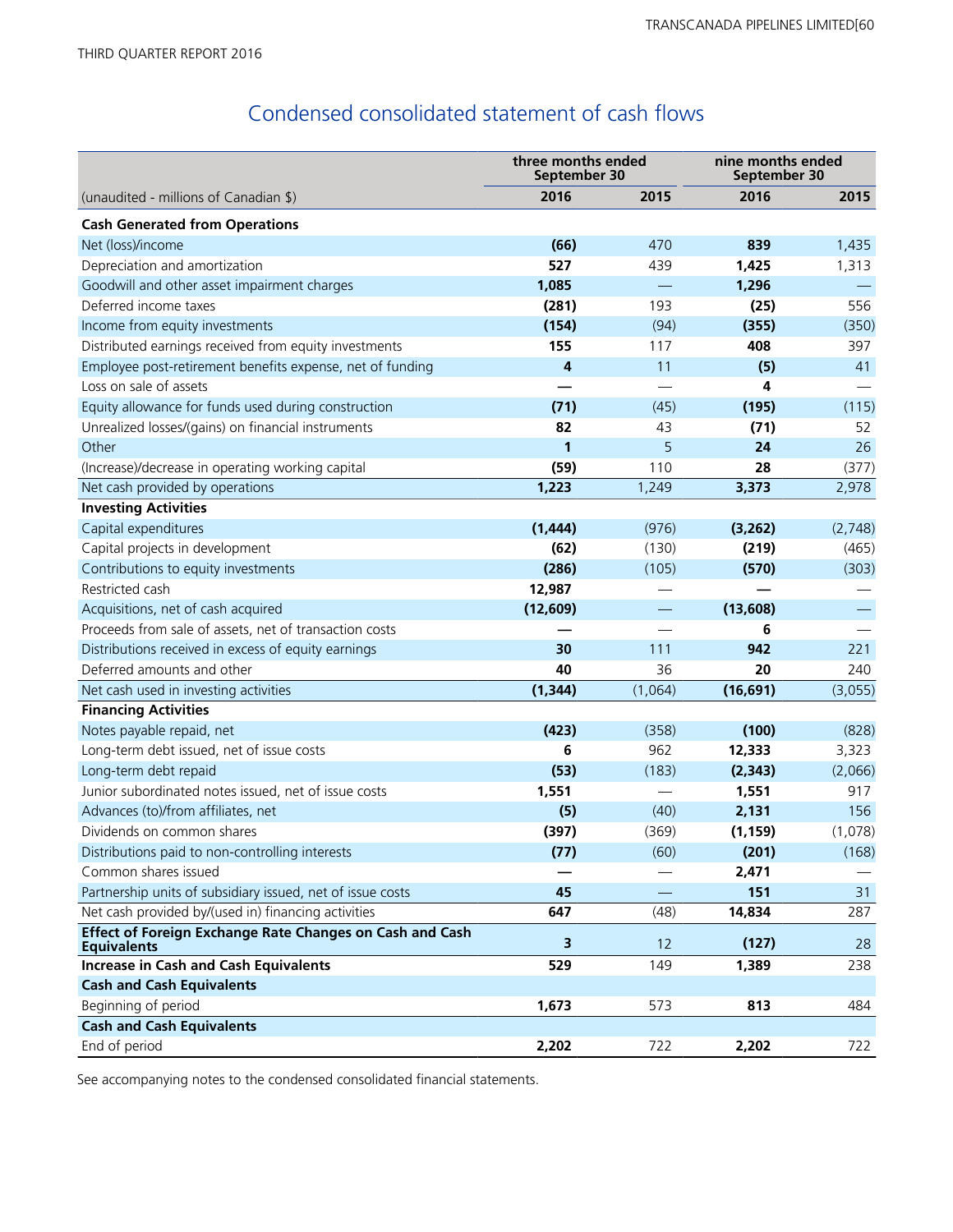# Condensed consolidated balance sheet

|                                                        |                                                                           | September 30, | December 31, |
|--------------------------------------------------------|---------------------------------------------------------------------------|---------------|--------------|
| (unaudited - millions of Canadian \$)                  |                                                                           | 2016          | 2015         |
| <b>ASSETS</b>                                          |                                                                           |               |              |
| <b>Current Assets</b>                                  |                                                                           |               |              |
| Cash and cash equivalents                              |                                                                           | 2,202         | 813          |
| Accounts receivable (Note 16)                          |                                                                           | 1,768         | 1,400        |
| Due from affiliates (Note 16)                          |                                                                           | 2,392         | 2,476        |
| Inventories                                            |                                                                           | 424           | 323          |
| Other                                                  |                                                                           | 927           | 1,358        |
|                                                        |                                                                           | 7,713         | 6,370        |
| <b>Plant, Property and Equipment</b>                   | net of accumulated depreciation of \$23,279 and<br>\$22,299, respectively | 56,203        | 44,817       |
| <b>Equity Investments</b>                              |                                                                           | 6,496         | 6,214        |
| <b>Regulatory Assets</b>                               |                                                                           | 1,346         | 1,184        |
| Goodwill                                               |                                                                           | 13,638        | 4,812        |
| <b>Intangible and Other Assets</b>                     |                                                                           | 3,520         | 3,096        |
| <b>Restricted Investments</b>                          |                                                                           | 612           | 351          |
|                                                        |                                                                           | 89,528        | 66,844       |
| <b>LIABILITIES</b>                                     |                                                                           |               |              |
| <b>Current Liabilities</b>                             |                                                                           |               |              |
| Notes payable                                          |                                                                           | 1,000         | 1,218        |
| Accounts payable and other (Note 16)                   |                                                                           | 3,767         | 3,070        |
| Due to affiliates (Note 16)                            |                                                                           | 2,358         | 311          |
| Accrued interest                                       |                                                                           | 549           | 520          |
| Current portion of long-term debt                      |                                                                           | 790           | 2,547        |
|                                                        |                                                                           | 8,464         | 7,666        |
| <b>Regulatory Liabilities</b>                          |                                                                           | 2,093         | 1,159        |
| <b>Other Long-Term Liabilities</b>                     |                                                                           | 1,262         | 1,260        |
| <b>Deferred Income Tax Liabilities</b>                 |                                                                           | 7,345         | 5,144        |
| <b>Long-Term Debt</b>                                  |                                                                           | 43,273        | 28,909       |
| <b>Junior Subordinated Notes</b>                       |                                                                           | 3,842         | 2,409        |
|                                                        |                                                                           | 66,279        | 46,547       |
| Common Units of TC PipeLines, LP Subject to Rescission |                                                                           | 106           |              |
| <b>EQUITY</b>                                          |                                                                           |               |              |
| Common shares, no par value                            |                                                                           | 18,791        | 16,320       |
| Issued and outstanding:                                | September 30, 2016 - 823 million shares                                   |               |              |
|                                                        | December 31, 2015 - 779 million shares                                    |               |              |
| Additional paid-in capital                             |                                                                           | 201           | 210          |
| Retained earnings                                      |                                                                           | 2,398         | 2,989        |
| Accumulated other comprehensive loss (Note 11)         |                                                                           | (936)         | (939)        |
| <b>Controlling Interests</b>                           |                                                                           | 20,454        | 18,580       |
| Non-controlling interests                              |                                                                           | 2,689         | 1,717        |
|                                                        |                                                                           | 23,143        | 20,297       |
|                                                        |                                                                           | 89,528        | 66,844       |

**Commitments and Guarantees** (Note 15) **Variable Interest Entities** (Note 17) **Subsequent Events** (Note 18)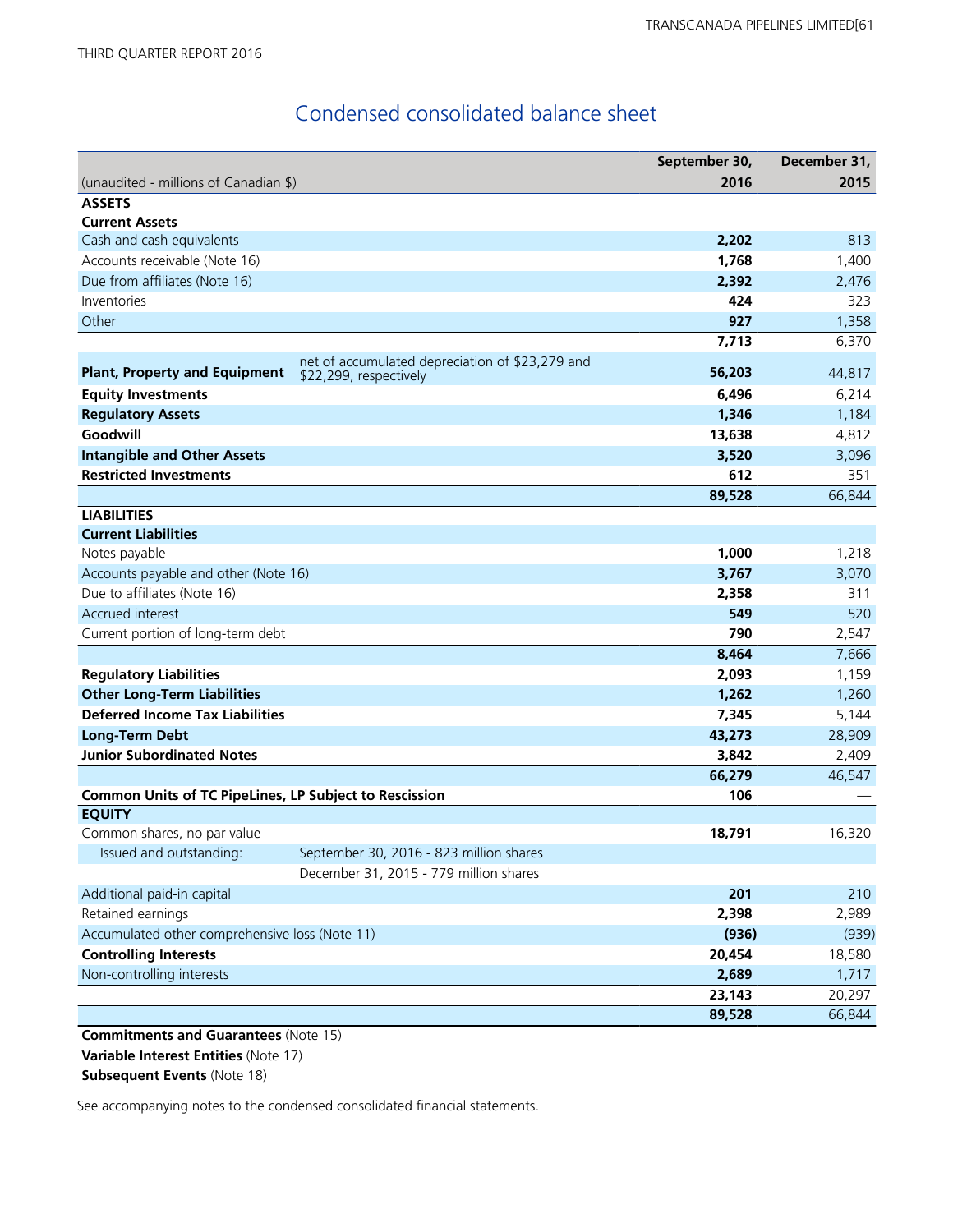# Condensed consolidated statement of equity

|                                                                             | nine months ended September 30 |                |  |
|-----------------------------------------------------------------------------|--------------------------------|----------------|--|
| (unaudited - millions of Canadian \$)                                       | 2016                           | 2015           |  |
| <b>Common Shares</b>                                                        |                                |                |  |
| Balance at beginning of period                                              | 16,320                         | 16,320         |  |
| Proceeds from shares issued                                                 | 2,471                          |                |  |
| Balance at end of period                                                    | 18,791                         | 16,320         |  |
| <b>Additional Paid-In Capital</b>                                           |                                |                |  |
| Balance at beginning of period                                              | 210                            | 404            |  |
| Issuance of stock options, net of exercises                                 | 12                             | 10             |  |
| Dilution impact from TC PipeLines, LP units issued                          | 17                             | $\overline{4}$ |  |
| Impact of asset drop down to TC PipeLines, LP                               | (38)                           | (213)          |  |
| Balance at end of period                                                    | 201                            | 205            |  |
| <b>Retained Earnings</b>                                                    |                                |                |  |
| Balance at beginning of period                                              | 2,989                          | 5,606          |  |
| Net income attributable to controlling interests                            | 655                            | 1,290          |  |
| Common share dividends                                                      | (1, 246)                       | (1, 106)       |  |
| Balance at end of period                                                    | 2,398                          | 5,790          |  |
| <b>Accumulated Other Comprehensive Loss</b>                                 |                                |                |  |
| Balance at beginning of period                                              | (939)                          | (1, 235)       |  |
| Other comprehensive income                                                  | 3                              | 151            |  |
| Balance at end of period                                                    | (936)                          | (1,084)        |  |
| <b>Equity Attributable to Controlling Interests</b>                         | 20,454                         | 21,231         |  |
| <b>Equity Attributable to Non-Controlling Interests</b>                     |                                |                |  |
| Balance at beginning of period                                              | 1,717                          | 1,583          |  |
| Acquisition of non-controlling interests in Columbia Pipeline Partners LP   | 1,051                          |                |  |
| Net income attributable to non-controlling interests                        |                                |                |  |
| TC PipeLines, LP                                                            | 153                            | 132            |  |
| Portland                                                                    | 27                             | 13             |  |
| Columbia Pipeline Partners LP                                               | 4                              |                |  |
| Other comprehensive (loss)/income attributable to non-controlling interests | (80)                           | 243            |  |
| Issuance of TC PipeLines, LP units                                          |                                |                |  |
| Proceeds, net of issue costs                                                | 151                            | 31             |  |
| Decrease in TCPL's ownership of TC PipeLines, LP                            | (28)                           | (6)            |  |
| Reclassification to Common Units of TC PipeLines, LP Subject to Rescission  | (106)                          |                |  |
| Distributions declared to non-controlling interests                         | (200)                          | (161)          |  |
| Balance at end of period                                                    | 2,689                          | 1,835          |  |
| <b>Total Equity</b>                                                         | 23,143                         | 23,066         |  |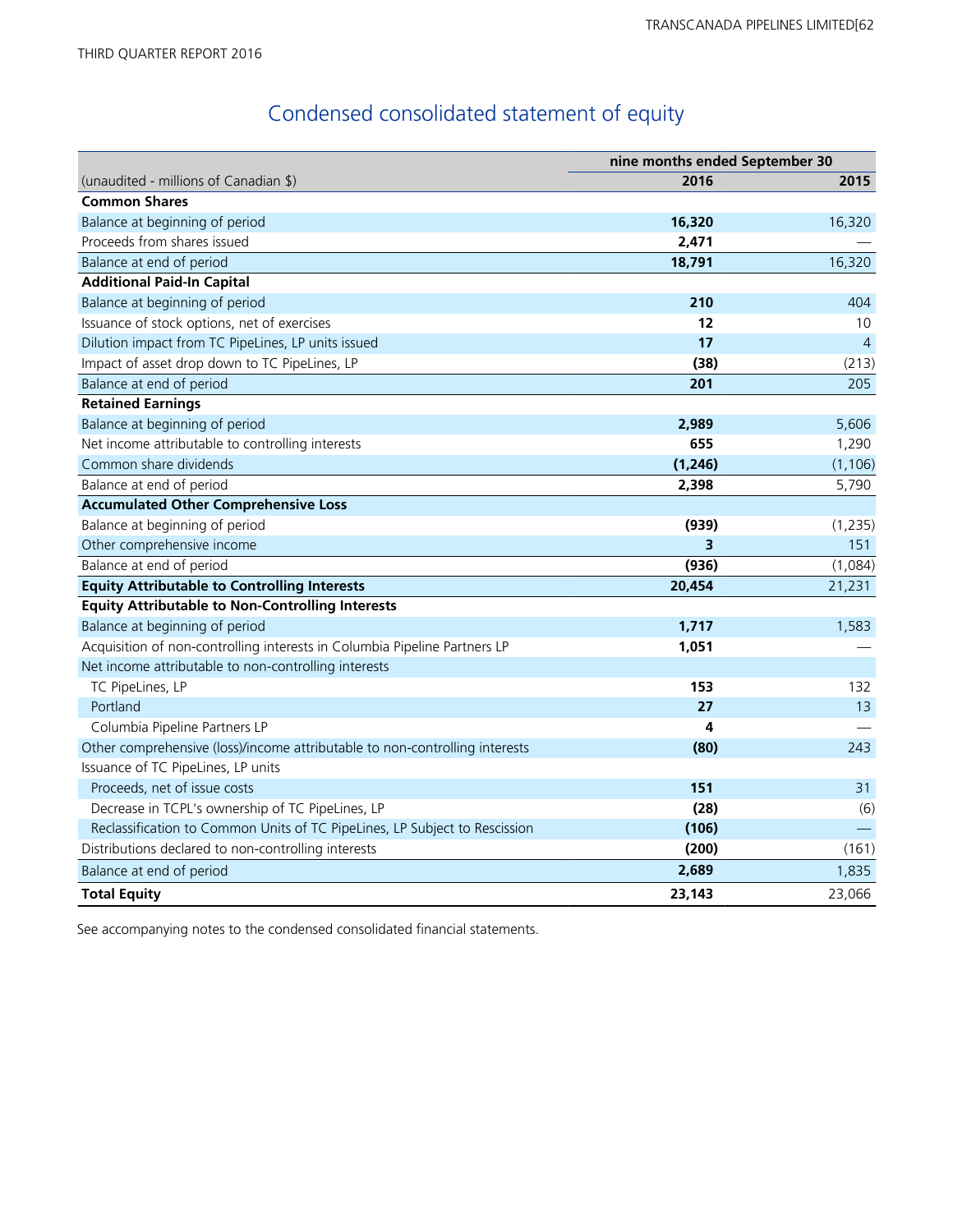# Notes to condensed consolidated financial statements (unaudited)

## 1. Basis of presentation

These condensed consolidated financial statements of TransCanada PipeLines Limited (TCPL or the Company), which now includes Columbia Pipeline Group (Columbia) have been prepared by management in accordance with U.S. GAAP. The accounting policies applied are consistent with those outlined in TCPL's annual audited consolidated financial statements for the year ended December 31, 2015, except as described in Note 2, Accounting changes. Capitalized and abbreviated terms that are used but not otherwise defined herein are identified in TCPL's 2015 Annual Report.

These condensed consolidated financial statements reflect adjustments, all of which are normal recurring adjustments that are, in the opinion of management, necessary to reflect fairly the financial position and results of operations for the respective periods. These condensed consolidated financial statements do not include all disclosures required in the annual financial statements and should be read in conjunction with the 2015 audited consolidated financial statements included in TCPL's 2015 Annual Report. Certain comparative figures have been reclassified to conform with the current period's presentation.

Earnings for interim periods may not be indicative of results for the fiscal year in the Company's Natural Gas Pipelines segment due to the timing of regulatory decisions and seasonal fluctuations in short-term throughput volumes on U.S. pipelines. Earnings for interim periods may also not be indicative of results for the fiscal year in the Company's Energy segment due to the impact of seasonal weather conditions on customer demand and market pricing in certain of the Company's investments in electrical power generation plants and non-regulated gas storage facilities.

## **USE OF ESTIMATES AND JUDGEMENTS**

In preparing these financial statements, TCPL is required to make estimates and assumptions that affect both the amount and timing of recording assets, liabilities, revenues and expenses since the determination of these items may be dependent on future events. The fair value of assets and liabilities acquired in a business combination accounted for under the acquisition method are also subject to estimates and judgement. The Company uses the most current information available and exercises careful judgement in making these estimates and assumptions. In the opinion of management, these condensed consolidated financial statements have been properly prepared within reasonable limits of materiality and within the framework of the Company's significant accounting policies included in the consolidated financial statements for the year ended December 31, 2015, except as described in Note 2, Accounting changes.

## 2. Accounting changes

## **CHANGES IN ACCOUNTING POLICIES FOR 2016**

## **Extraordinary and unusual income statement items**

In January 2015, the FASB issued new guidance on extraordinary and unusual income statement items. This update eliminates from U.S. GAAP the concept of extraordinary items. This new guidance was effective January 1, 2016, was applied prospectively and did not have a material impact on the Company's consolidated financial statements.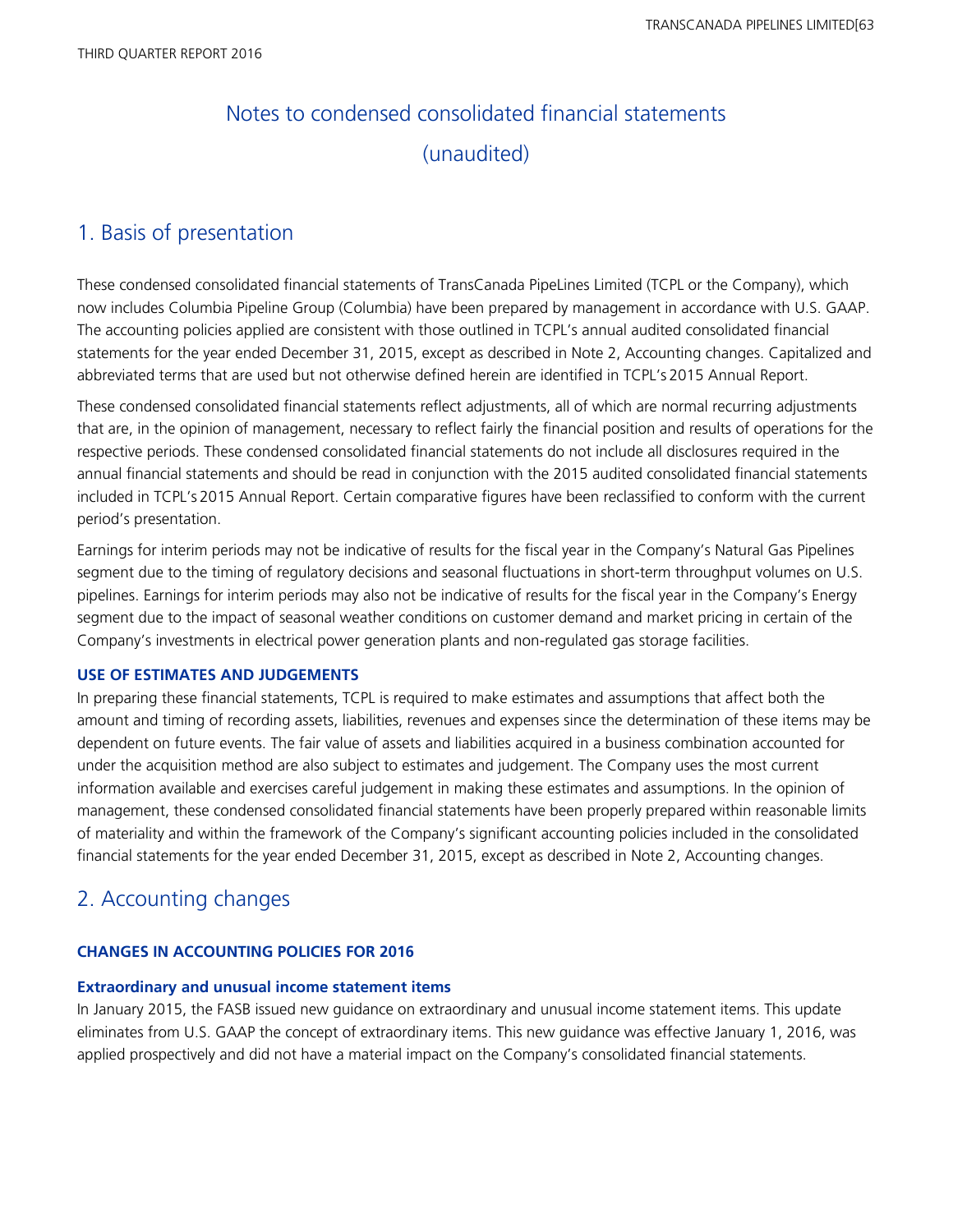### **Consolidation**

In February 2015, the FASB issued new guidance on consolidation. This update requires that entities re-evaluate whether they should consolidate certain legal entities and eliminates the presumption that a general partner should consolidate a limited partnership. This new guidance was effective January 1, 2016, was applied retrospectively and did not result in any change to the Company's consolidation conclusions. Disclosure requirements outlined in the new guidance are included in Note 16, Variable Interest Entities.

### **Imputation of interest**

In April 2015, the FASB issued new guidance on simplifying the accounting for debt issuance costs. The amendments in this update require that debt issuance costs be presented in the balance sheet as a direct deduction from the carrying amount of the debt liability consistent with debt discounts or premiums. This new guidance was effective January 1, 2016, was applied retrospectively and resulted in a reclassification of debt issuance costs previously recorded in Intangible and other assets to an offset of their respective debt liabilities on the Company's consolidated balance sheet.

### **Business combinations**

In September 2015, the FASB issued guidance which intends to simplify the accounting measurement period adjustments in business combinations. The amended guidance requires an acquirer to recognize adjustments to the provisional amounts that are identified during the measurement period in the reporting period in which the adjustment amounts are determined. In the period the adjustment was determined, the guidance also requires the acquirer to record the effect on earnings of changes in depreciation, amortization, or other income effects, if any, as a result of the change to the provisional amounts, calculated as if the accounting had been completed at the acquisition date. This new guidance was effective January 1, 2016, was applied prospectively and did not have a material impact on the Company's consolidated financial statements.

## **FUTURE ACCOUNTING CHANGES**

### **Revenue from contracts with customers**

In 2014, the FASB issued new guidance on revenue from contracts with customers. This guidance supersedes the current revenue recognition requirements and most industry-specific guidance. This new guidance requires that an entity recognize revenue to depict the transfer of promised goods or services to customers in an amount that reflects the consideration to which the company expects to be entitled in exchange for those goods or services. In July 2015, the FASB deferred the effective date of this new standard to January 1, 2018, with early adoption not permitted before January 1, 2017. There are two methods in which the amendment can be applied: (1) retrospectively to each prior reporting period presented, or (2) retrospectively with the cumulative effect recognized at the date of initial application. The Company is currently identifying existing customer contracts or groups of contracts that are within the scope of the new guidance and has begun an assessment in order to determine any impact on the consolidated financial statements.

### **Inventory**

In July 2015, the FASB issued new guidance on simplifying the measurement of inventory. The amendments in this update specify that an entity should measure inventory within the scope of this update at the lower of cost and net realizable value. Net realizable value is the estimated selling price in the ordinary course of business, less reasonably predictable costs of completion, disposal and transportation. This new guidance is effective January 1, 2017 and will be applied prospectively. The Company does not expect the adoption of this new standard to have a material impact on its consolidated financial statements.

### **Financial instruments**

In January 2016, the FASB issued new guidance on the accounting for equity investments and financial liabilities. The new guidance will change the income statement effect of equity investments and the recognition of changes in fair value of financial liabilities when the fair value option is elected. The new guidance also requires the Company to assess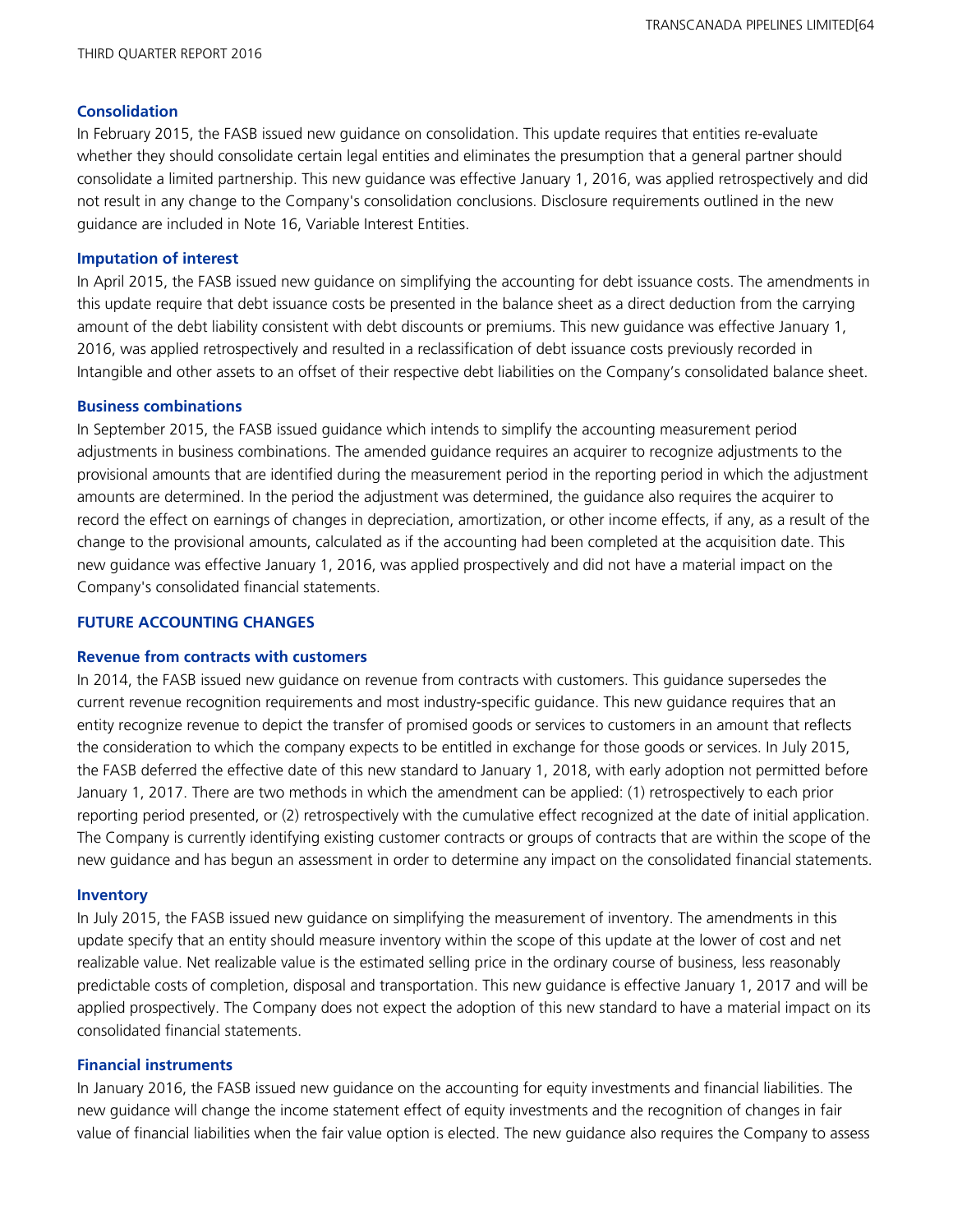valuation allowances for deferred tax assets related to available-for-sale debt securities in combination with their other deferred tax assets. This new guidance is effective January 1, 2018. The Company is currently evaluating the impact of the adoption of this guidance and has not yet determined the effect on its consolidated financial statements.

#### **Leases**

In February 2016, the FASB issued new guidance on leases. The new guidance requires lessees to recognize most leases, including operating leases, on the balance sheet as lease assets and lease liabilities. In addition, lessees may be required to reassess assumptions associated with existing leases as well as to provide expanded qualitative and quantitative disclosures. The new standard does not make extensive changes to lessor accounting. The new guidance is effective January 1, 2019 and will be applied using a modified retrospective approach. The Company is currently identifying existing lease agreements that are within the scope of the new guidance that may have an impact on its consolidated financial statements as a result of adopting this new standard.

#### **Derivatives and hedging**

In March 2016, the FASB issued new guidance that clarifies the requirements for assessing whether contingent call or put options that can accelerate the payment of principal on debt instruments are clearly and closely related to their debt hosts. The new guidance requires only an assessment of the four-step decision sequence outlined in GAAP to determine whether the economic characteristics and risks of call or put options are clearly and closely related to the economic characteristics and risks. This new guidance is effective January 1, 2017 and the Company does not expect the adoption of this new standard to have a material impact on its consolidated financial statements.

#### **Equity method investments**

In March 2016, the FASB issued new guidance that simplifies the transition to equity method accounting. The new guidance eliminates the requirement to retroactively apply the equity method of accounting when an increase in ownership interest in an investment qualifies it for equity method accounting. This new guidance is effective January 1, 2017 and will be applied prospectively. The Company does not expect the adoption of this new standard to have a material impact on its consolidated financial statements.

#### **Employee share-based payments**

In March 2016, the FASB issued new guidance that simplifies several aspects of the accounting for employee sharebased payment transactions, including the income tax consequences, classification of awards as either equity or liabilities, and classification on the statement of cash flows. The new guidance also permits entities to make an accounting policy election either to continue to estimate the total number of awards for which the requisite service period will not be rendered or to account for forfeitures when they occur. This new guidance is effective January 1, 2017 and the Company does not expect the adoption of this new standard to have a material impact on its consolidated financial statements.

### **Measurement of credit losses on financial instruments**

In June 2016, the FASB issued new guidance that significantly changes how entities measure credit losses for most financial assets and certain other instruments that are not measured at fair value through net income. The new guidance amends the impairment model of financial instruments basing it on expected losses rather than incurred losses. These expected credit losses will be recognized as an allowance rather than a direct write-down of the amortized cost basis. The new guidance is effective January 1, 2020 and will be applied using a modified retrospective approach. The Company is currently evaluating the impact of the adoption of this guidance and has not yet determined the effect on its consolidated financial statements.

### **Classification of certain cash receipts and cash payments**

In August 2016, the FASB issued new guidance to clarify how entities should classify certain cash receipts and cash payments. These include debt pre-payments or extinguishment costs, contingent consideration payments made after a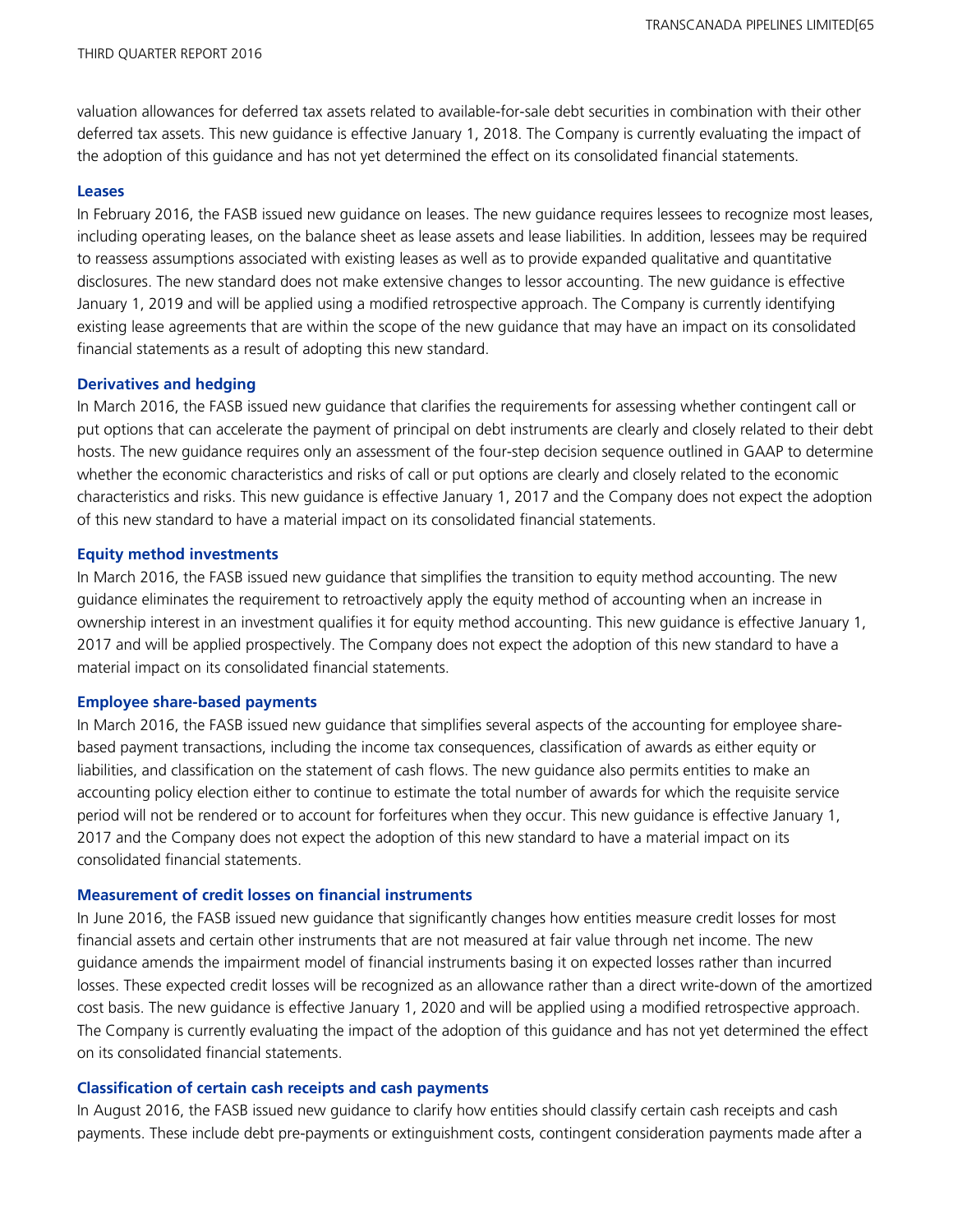business combination, proceeds from the settlement of insurance claims, proceeds from the settlement of corporateowned life insurance and distributions received from equity method investees. The new guidance is effective January 1, 2018 and will be applied using a retrospective approach. The new guidance also specifies how the predominance principle should be applied when cash receipts and cash payments have aspects of more than one class of cash flows. The Company is currently evaluating the impact of the adoption of this guidance and has not yet determined the impact on its consolidated financial statements.

## 3. Segmented information

| three months ended September 30                                                       | <b>Natural Gas</b><br><b>Pipelines</b> |       | <b>Liquids</b><br><b>Pipelines</b> |                                 | Energy  |       | Corporate |                                 | <b>Total</b> |                 |
|---------------------------------------------------------------------------------------|----------------------------------------|-------|------------------------------------|---------------------------------|---------|-------|-----------|---------------------------------|--------------|-----------------|
| (unaudited - millions of Canadian \$)                                                 | 2016                                   | 2015  | 2016                               | 2015                            | 2016    | 2015  | 2016      | 2015                            | 2016         | 2015            |
| Revenues                                                                              | 1,884                                  | 1,305 | 440                                | 507                             | 1,308   | 1,132 |           |                                 | 3,632        | 2,944           |
| Income from equity investments                                                        | 66                                     | 41    |                                    |                                 | 88      | 53    |           |                                 | 154          | 94              |
| Plant operating costs and other                                                       | (733)                                  | (452) | (160)                              | (133)                           | (260)   | (215) | (24)      | (23)                            | (1, 177)     | (823)           |
| Commodity purchases resold                                                            |                                        |       |                                    | $\hspace{0.1mm}-\hspace{0.1mm}$ | (783)   | (624) | -         |                                 | (783)        | (624)           |
| Property taxes                                                                        | (103)                                  | (88)  | (21)                               | (22)                            | (12)    | (23)  | –         | $\hspace{0.1mm}-\hspace{0.1mm}$ | (136)        | (133)           |
| Depreciation and amortization                                                         | (361)                                  | (284) | (72)                               | (68)                            | (81)    | (79)  | (13)      | (8)                             | (527)        | (439)           |
| Goodwill and other asset impairment charges                                           |                                        |       |                                    |                                 | (1,085) |       |           |                                 | (1,085)      | $\qquad \qquad$ |
| Segmented earnings/(losses)                                                           | 753                                    | 522   | 187                                | 284                             | (825)   | 244   | (37)      | (31)                            | 78           | 1,019           |
| Interest expense                                                                      |                                        |       |                                    |                                 |         |       |           |                                 | (538)        | (347)           |
| Interest income and other                                                             |                                        |       |                                    |                                 |         |       |           |                                 | 128          | 22              |
| (Loss)/Income before income taxes                                                     |                                        |       |                                    |                                 |         |       |           |                                 | (332)        | 694             |
| Income tax recovery/(expense)                                                         |                                        |       |                                    |                                 |         |       |           |                                 | 266          | (224)           |
| Net (loss)/income                                                                     |                                        |       |                                    |                                 |         |       |           |                                 | (66)         | 470             |
| (52)<br>Net income attributable to non-controlling interests                          |                                        |       |                                    |                                 |         |       |           | (46)                            |              |                 |
| Net (loss)/income attributable to controlling interests and to common shares<br>(118) |                                        |       |                                    |                                 |         |       |           |                                 | 424          |                 |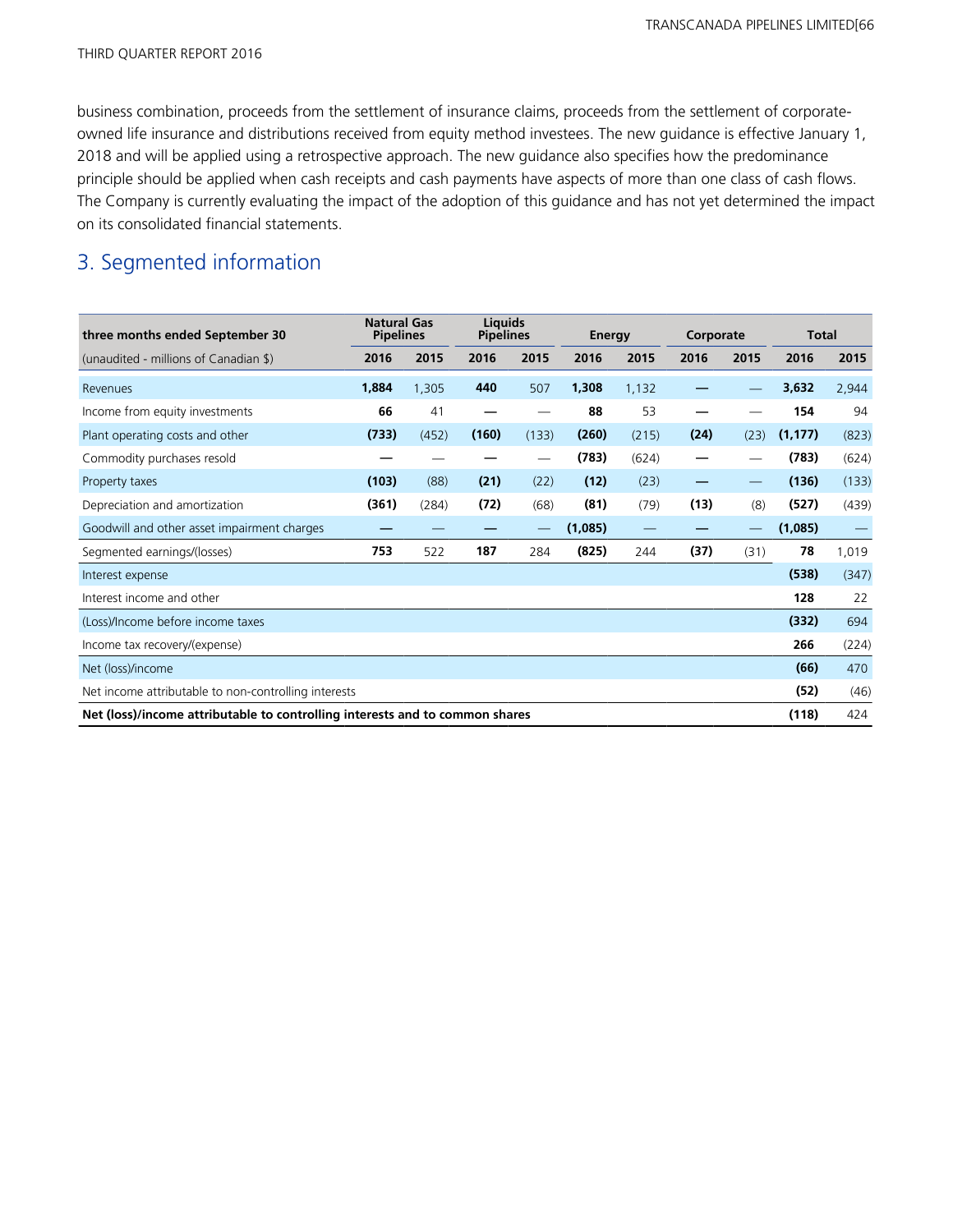| nine months ended September 30                                               | <b>Natural Gas</b><br><b>Pipelines</b> |          | <b>Liauids</b><br><b>Pipelines</b> |       | Energy   |         | Corporate |      | <b>Total</b> |          |
|------------------------------------------------------------------------------|----------------------------------------|----------|------------------------------------|-------|----------|---------|-----------|------|--------------|----------|
| (unaudited - millions of Canadian \$)                                        | 2016                                   | 2015     | 2016                               | 2015  | 2016     | 2015    | 2016      | 2015 | 2016         | 2015     |
| Revenues                                                                     | 4,511                                  | 3,896    | 1,292                              | 1,410 | 3,083    | 3,143   |           |      | 8,886        | 8,449    |
| Income/(loss) from equity investments                                        | 157                                    | 134      | (1)                                |       | 199      | 216     |           |      | 355          | 350      |
| Plant operating costs and other                                              | (1, 496)                               | (1, 294) | (406)                              | (379) | (618)    | (600)   | (126)     | (71) | (2,646)      | (2, 344) |
| Commodity purchases resold                                                   |                                        |          |                                    |       | (1,628)  | (1,731) |           |      | (1,628)      | (1,731)  |
| Property taxes                                                               | (280)                                  | (264)    | (67)                               | (61)  | (58)     | (65)    |           |      | (405)        | (390)    |
| Depreciation and amortization                                                | (936)                                  | (845)    | (209)                              | (197) | (251)    | (248)   | (29)      | (23) | (1, 425)     | (1, 313) |
| Goodwill and other asset impairment charges                                  |                                        |          |                                    |       | (1, 296) |         |           |      | (1, 296)     |          |
| Loss on sale of assets                                                       | (4)                                    |          |                                    |       |          |         |           |      | (4)          |          |
| Segmented earnings/(losses)                                                  | 1,952                                  | 1,627    | 609                                | 773   | (569)    | 715     | (155)     | (94) | 1,837        | 3,021    |
| Interest expense                                                             |                                        |          |                                    |       |          |         |           |      | (1, 369)     | (1, 012) |
| Interest income and other                                                    |                                        |          |                                    |       |          |         |           |      | 450          | 107      |
| Income before income taxes                                                   |                                        |          |                                    |       |          |         |           |      | 918          | 2,116    |
| Income tax expense                                                           |                                        |          |                                    |       |          |         |           |      | (79)         | (681)    |
| Net income                                                                   |                                        |          |                                    |       |          |         |           |      | 839          | 1,435    |
| Net income attributable to non-controlling interests                         |                                        |          |                                    |       |          |         |           |      | (184)        | (145)    |
| Net income attributable to controlling interests and to common shares<br>655 |                                        |          |                                    |       |          |         |           |      | 1,290        |          |

## **TOTAL ASSETS**

| (unaudited - millions of Canadian \$) | September 30, 2016 | <b>December 31, 2015</b> |
|---------------------------------------|--------------------|--------------------------|
| Natural Gas Pipelines                 | 53,247             | 31,039                   |
| Liquids Pipelines                     | 16,278             | 16,046                   |
| Energy                                | 13,881             | 15,614                   |
| Corporate                             | 6,122              | 4,145                    |
|                                       | 89,528             | 66,844                   |

## 4. Acquisition of Columbia

On July 1, 2016, TCPL acquired 100 per cent ownership of Columbia for a purchase price of US\$10.3 billion in cash, based on US\$25.50 per share for all of Columbia's outstanding common shares as well as restricted and performance stock units. The acquisition was financed through the issuance of TCPL common shares to TransCanada and an intercompany loan due to TransCanada in connection with proceeds received from the sale of TransCanada subscription receipts. The sale of TransCanada subscription receipts was completed on April 1, 2016 through a public offering and gross proceeds of approximately \$4.4 billion were transferred to TCPL prior to the closing of the acquisition. In addition, TCPL drew on committed bridge term loan credit facilities in the aggregate amount of US\$6.9 billion. Refer to Note 10, Common shares and Note 16, Related party transactions for additional information on the common shares issued to TransCanada and on the intercompany loan due to TransCanada. Refer to Note 7, Long-term debt for additional information on the bridge term loan credit facilities.

Columbia operates a portfolio of approximately 24,000 km of regulated natural gas pipelines, 300 Bcf of natural gas storage facilities and related midstream assets in various regions in the U.S. TransCanada acquired Columbia to expand the Company's natural gas business in the U.S. market, positioning the Company for additional long-term growth opportunities.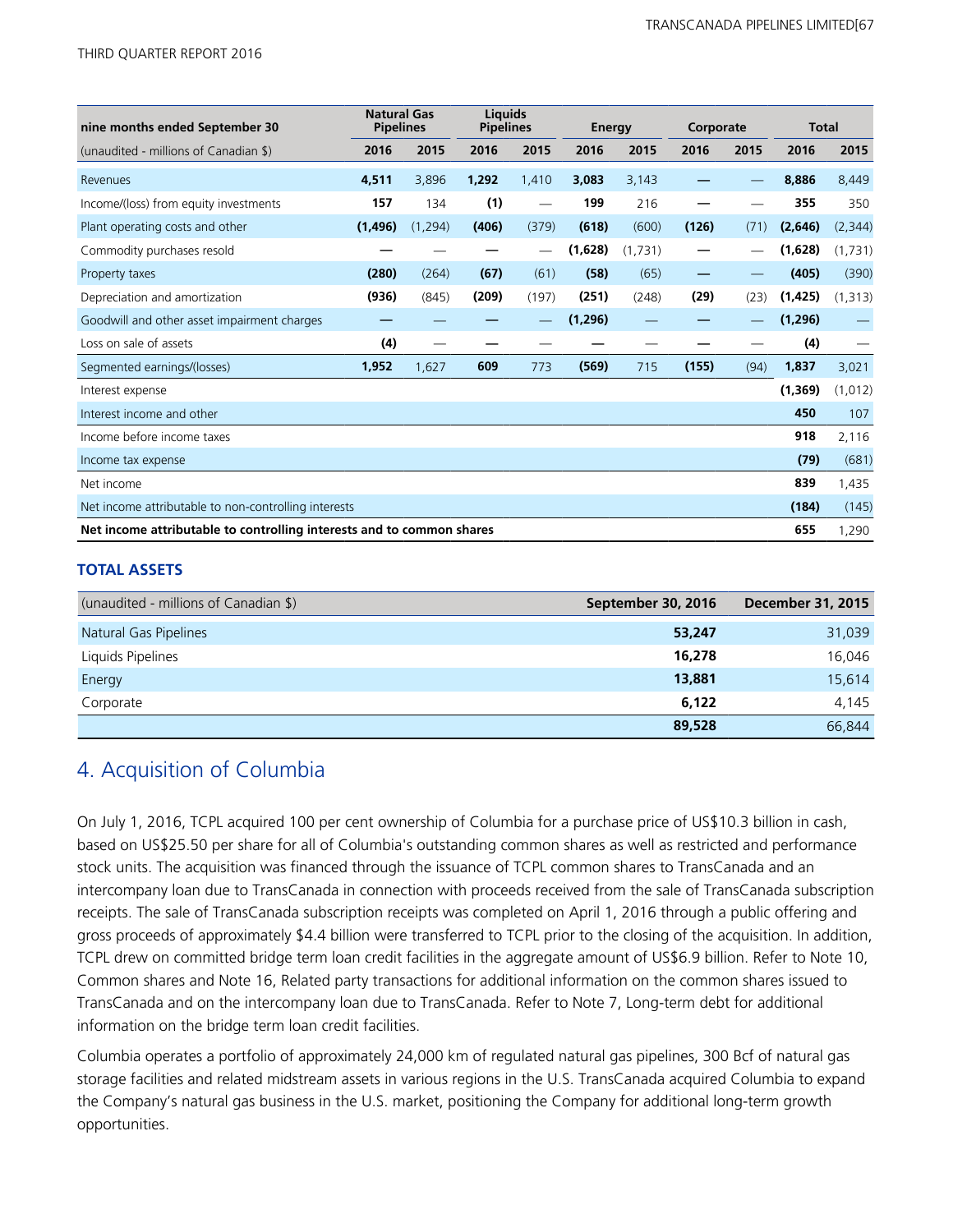The Goodwill of \$10.1 billion (US\$7.7 billion) arising from the acquisition consists largely of the opportunities to expand the Company's natural gas pipelines segment in the U.S. market and to gain a stronger competitive position in the North American natural gas business. The Goodwill resulting from the acquisition is not deductible for income tax purposes.

The acquisition has been accounted for as a business combination using the acquisition method where the acquired tangible and intangible assets and assumed liabilities are recorded at their estimated fair values at the date of acquisition. The purchase price equation reflects management's estimate of the fair value of Columbia's assets and liabilities as at July 1, 2016.

|                                          | <b>July 1, 2016</b> |                 |
|------------------------------------------|---------------------|-----------------|
| (unaudited - millions of $\frac{1}{2}$ ) | U.S.                | <b>Canadian</b> |
| <b>Purchase Price Consideration</b>      | 10,294              | 13,392          |
| <b>Fair Value Assigned to Net Assets</b> |                     |                 |
| <b>Current Assets</b>                    | 658                 | 856             |
| Plant, Property and Equipment            | 7,556               | 9,830           |
| Equity Investments                       | 441                 | 574             |
| <b>Regulatory Assets</b>                 | 190                 | 248             |
| Intangibles and Other Assets             | 135                 | 175             |
| <b>Current Liabilities</b>               | (597)               | (777)           |
| Regulatory Liabilities                   | (294)               | (383)           |
| Other Long-Term Liabilities              | (144)               | (187)           |
| Deferred Income Tax Liabilities          | (1,611)             | (2,095)         |
| Long-Term Debt                           | (2,981)             | (3,878)         |
| Non-controlling Interests                | (808)               | (1,051)         |
| <b>Fair Value of Net Assets Acquired</b> | 2,545               | 3,312           |
| Goodwill                                 | 7,749               | 10,080          |

The fair values of current assets including cash and cash equivalents, accounts receivable, inventories and other and the fair values of current liabilities including notes payable and accrued interest approximate their carrying values due to the short-term nature of these items. Certain acquisition related working capital items resulted in an adjustment to accounts payable and other.

Columbia's natural gas pipelines are subject to FERC regulations and, as a result, their rate bases are expected to be recovered with a reasonable rate of return over the life of the assets. These assets, as well as related regulatory assets and liabilities, have fair values equal to their carrying values. The fair value of mineral rights included in Columbia's plant, property and equipment was estimated using a discounted cash flow approach which resulted in a fair value increase of \$241 million (US\$185 million). The Company utilized an independent third party valuation in the assessment of fair value. The fair value of base gas included in Columbia's plant, property and equipment was determined by using quoted market prices multiplied by the volume of gas in place which resulted in a fair value increase of \$836 million (US \$642 million).

The fair value of Columbia's long-term debt was estimated using an income approach based on quoted market prices for similar debt instruments from external data service providers. This resulted in a fair value increase of \$300 million (US \$231 million).

The following table summarizes the fair value of Columbia's debt acquired by TCPL.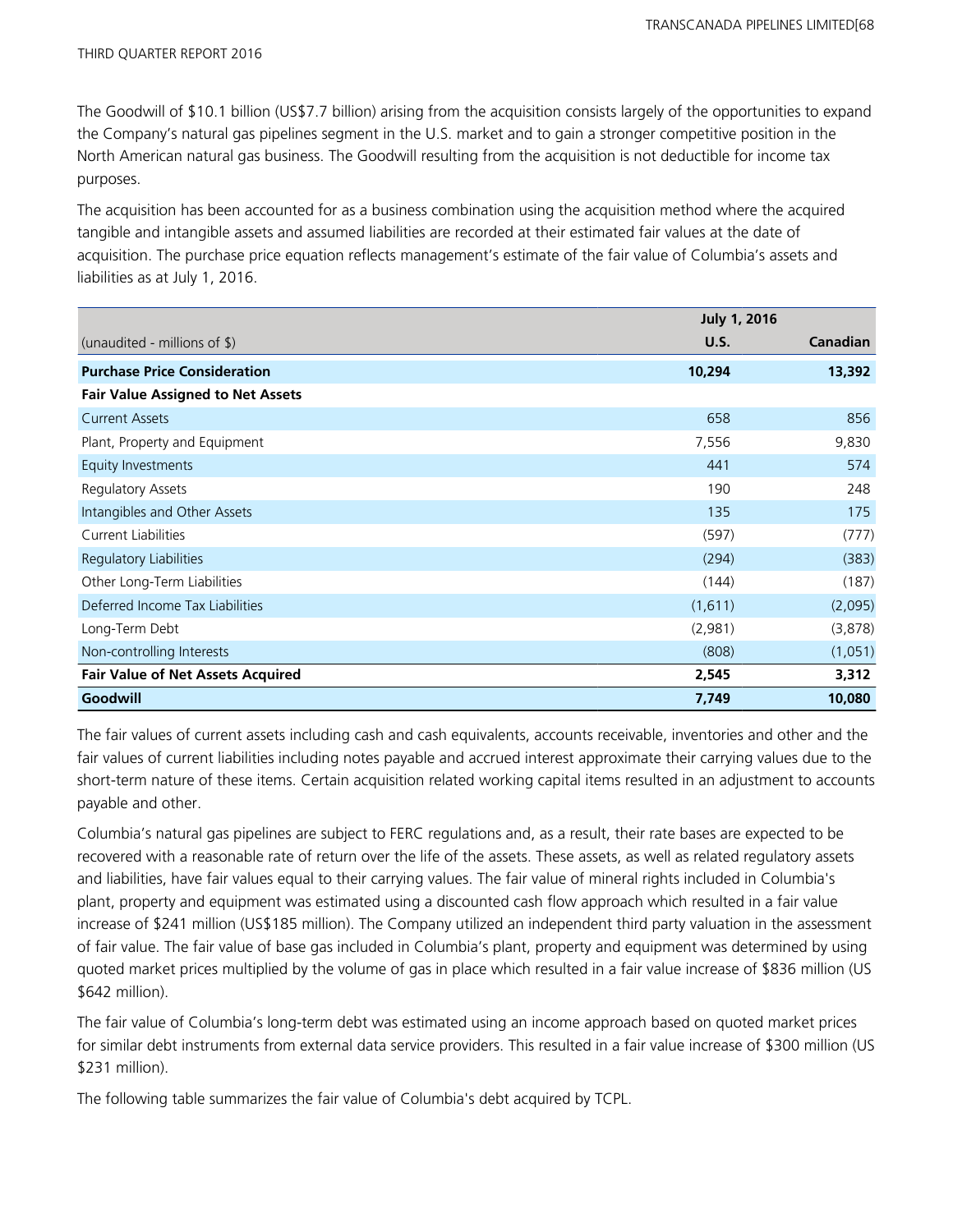| (unaudited - millions of $\frac{1}{2}$ ) | <b>Maturity date</b> | <b>Type</b>                        | <b>Fair Value</b> | Interest rate |
|------------------------------------------|----------------------|------------------------------------|-------------------|---------------|
| <b>COLUMBIA PIPELINE GROUP INC.</b>      |                      |                                    |                   |               |
|                                          | June 2018            | Senior Unsecured Notes (US\$500)   | <b>US \$506</b>   | 2.45%         |
|                                          | June 2020            | Senior Unsecured Notes (US\$750)   | <b>US \$779</b>   | 3.30%         |
|                                          | June 2025            | Senior Unsecured Notes (US\$1,000) | US \$1,092        | 4.50%         |
|                                          | June 2045            | Senior Unsecured Notes (US\$500)   | <b>US \$604</b>   | 5.80%         |
|                                          |                      |                                    | <b>US \$2,981</b> |               |

The fair values of Columbia's defined pension benefit plan and OPEB plans were based on an actuarial valuation report as of the acquisition date. The fair value representing the funded status of the plans on the acquisition date resulted in an increase of \$15 million (US\$12 million) and \$5 million (US\$4 million) to Regulatory assets and Other long-term liabilities, respectively, and a decrease of \$14 million (US\$11 million) and \$2 million (US\$2 million) to Intangible and other assets and Regulatory liabilities, respectively.

Temporary differences created as a result of the fair value changes described above resulted in deferred tax assets and liabilities that were recorded at the Company's U.S. effective tax rate of 39 per cent.

The fair value of Columbia's non-controlling interest is based on the approximately 53.8 million Columbia Pipeline Partners LP common units outstanding to the public as of June 30, 2016, and valued at the June 30, 2016 closing price of US\$15.00 per common unit.

Acquisition expenses of approximately \$36 million are included in Plant operating costs and other in the condensed consolidated statement of income.

Upon completing the acquisition, the Company began consolidating Columbia. Columbia's significant accounting policies are consistent with TCPL's and continue to be applied. Columbia contributed \$427 million (US\$327 million) to revenues and \$55 million (US\$42 million) to net income from the acquisition date to September 30, 2016.

The following supplemental unaudited pro forma consolidated financial information of the Company for the three and nine months ended September 30, 2016 and 2015 includes the results of operations for Columbia as if the acquisition had been completed on January 1, 2015.

|                                                                                 | three months ended<br>September 30 |       | nine months ended<br>September 30 |       |  |
|---------------------------------------------------------------------------------|------------------------------------|-------|-----------------------------------|-------|--|
| (unaudited - millions of Canadian \$)                                           | 2016                               | 2015  | 2016                              | 2015  |  |
| <b>Revenues</b>                                                                 | 3,632                              | 3,364 | 9.783                             | 9,680 |  |
| Net (Loss)/Income                                                               | (66)                               | 494   | 969                               | 1.594 |  |
| Net (Loss)/Income Attributable to Controlling Interests and<br>to Common Shares | (118)                              | 433   | 753                               | 1.414 |  |

## 5. Goodwill and other asset impairments

## **Goodwill impairment**

TCPL tests goodwill for impairment on an annual basis or more frequently if events or changes in circumstances indicate that goodwill might be impaired. As a result of information received during the process to monetize the Company's U.S. Northeast Power business in third quarter 2016, it was determined that the fair value of Ravenswood did not exceed its carrying value, including goodwill, at September 30, 2016. The fair value of Ravenswood was determined using a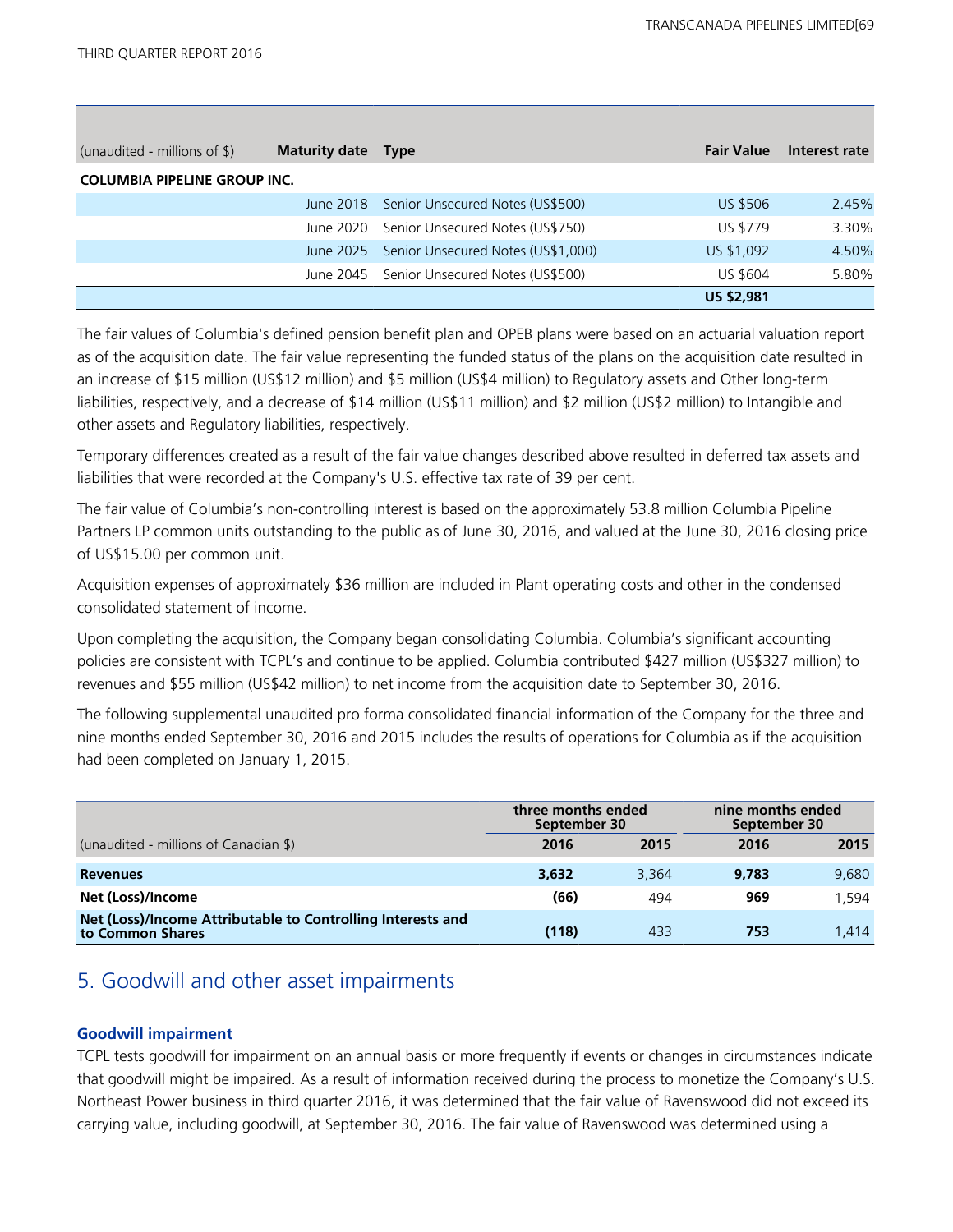combination of methods including a discounted cash flow approach and a range of expected consideration from a potential sale. The expected cash flows were discounted using a risk-adjusted discount rate to determine the fair value. Plant, property and equipment was also tested for impairment. As a result, at September 30, 2016, the Company recorded a goodwill impairment charge on the full goodwill amount of \$1,085 million (\$656 million after-tax) related to the Ravenswood facility within the Energy segment and also determined there was no impairment on the plant, property and equipment.

### **Power Purchase Arrangements**

On March 7, 2016, TCPL issued notice to the Balancing Pool of the decision to terminate its Sheerness and Sundance A PPAs. In accordance with a provision in the PPAs, a buyer is permitted to terminate the arrangement if a change in law occurs that makes the arrangement unprofitable or more unprofitable. As a result of recent changes in law surrounding the Alberta Specified Gas Emitters Regulation, the Company expects increasing costs related to carbon emissions to continue throughout the remaining terms of the PPAs resulting in increasing unprofitabilty. As such, at March 31, 2016, the Company recognized a non-cash impairment charge of \$211 million (\$155 million after-tax) in its Energy segment, which represents the carrying value of the PPAs.

On March 7, 2016, TCPL also issued notice to the Balancing Pool of the decision to terminate its Sundance B PPA. The Sundance B PPA is held in the ASTC Power Partnership in which the Company holds a 50 per cent ownership interest. As a result, at March 31, 2016 the Company recognized a non-cash impairment charge of \$29 million (\$21 million after-tax) in its Energy segment, which represents the carrying value of the equity investment. This impairment charge is included in Income from equity investments on the condensed consolidated statement of income.

## 6. Income taxes

At September 30, 2016, the total unrecognized tax benefit of uncertain tax positions was approximately \$17 million (December 31, 2015 - \$13 million). TCPL recognizes interest and penalties related to income tax uncertainties in income tax expense. Included in income tax expense for the three and nine months ended September 30, 2016 is nil for interest expense and nil for penalties (September 30, 2015 - nil and \$1 million for the reversal of interest expense and nil for penalties). At September 30, 2016, the Company had \$4 million accrued for interest expense and nil accrued for penalties (December 31, 2015 - \$4 million accrued for interest expense and nil for penalties).

The effective tax rates for the nine-month periods ended September 30, 2016 and 2015 were 9 per cent and 32 per cent, respectively. The lower effective tax rate in 2016 was primarily the result of lower flow-through taxes in 2016 on Canadian regulated pipelines, changes in the proportion of income earned between Canadian and foreign jurisdictions and the goodwill impairment charge.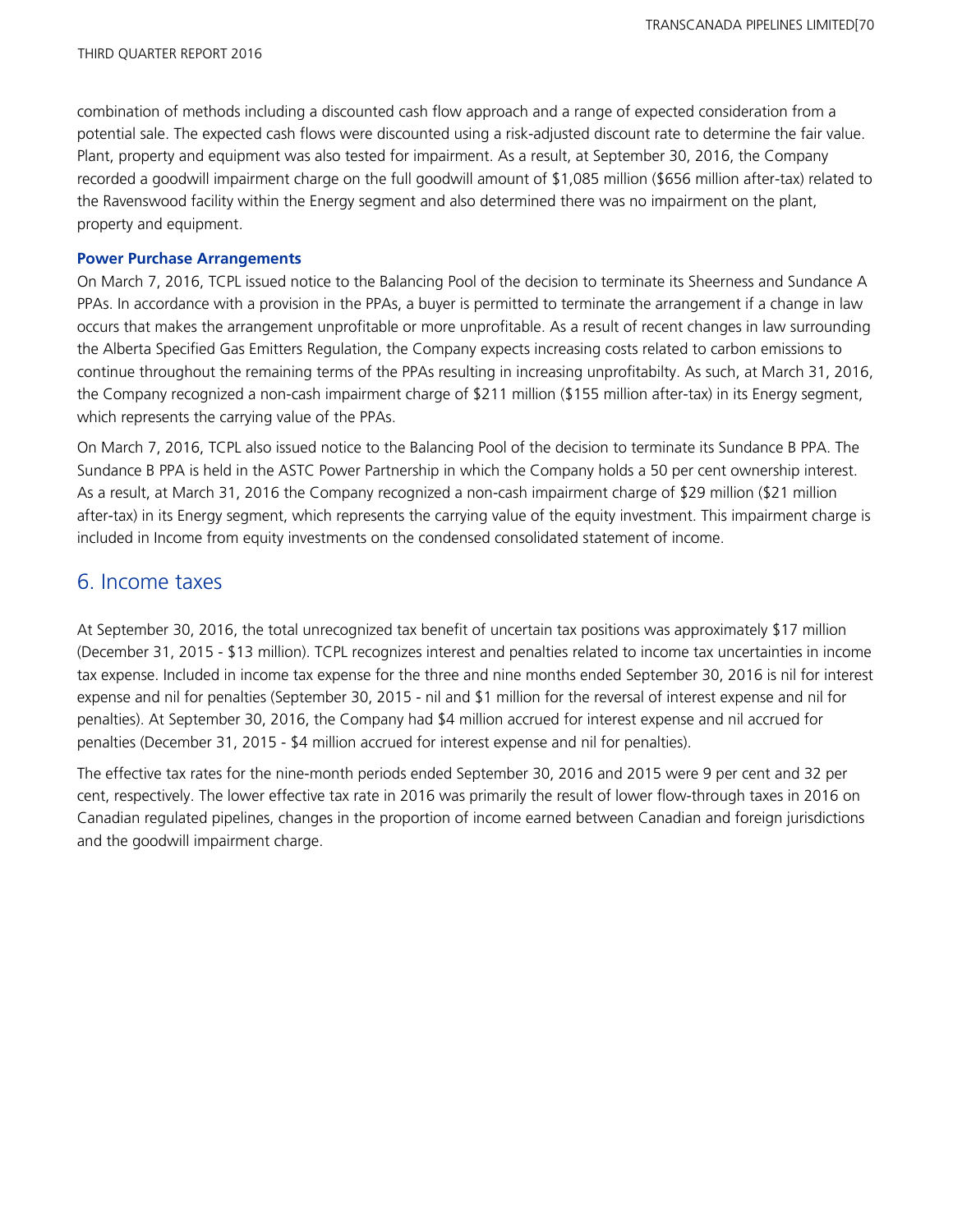## 7. Long-term debt

### **LONG-TERM DEBT ISSUED**

The Company issued long-term debt in the nine months ended September 30, 2016 as follows:

| (unaudited - millions of Canadian<br>\$, unless noted otherwise) | <b>Issue date</b> | <b>Type</b>                              | <b>Maturity date</b> | Amount          | Interest rate |
|------------------------------------------------------------------|-------------------|------------------------------------------|----------------------|-----------------|---------------|
| <b>TRANSCANADA PIPELINES LIMITED</b>                             |                   |                                          |                      |                 |               |
|                                                                  | June 2016         | Acquisition Bridge Facility <sup>1</sup> | June 2018            | US \$5,213      | Floating      |
|                                                                  | June 2016         | Medium Term Notes                        | <b>July 2023</b>     | \$300           | 3.690% $^{2}$ |
|                                                                  | June 2016         | Medium Term Notes                        | June 2046            | \$700           | 4.350%        |
|                                                                  | January 2016      | Senior Unsecured Notes                   | January 2019         | US \$400        | 3.125%        |
|                                                                  | January 2016      | <b>Senior Unsecured Notes</b>            | January 2026         | <b>US \$850</b> | 4.875%        |
| <b>ANR PIPELINE COMPANY</b>                                      |                   |                                          |                      |                 |               |
|                                                                  | $l$ lune 2016     | <b>Senior Unsecured Notes</b>            | June 2026            | <b>US \$240</b> | 4.140%        |
| TRANSCANADA PIPELINE USA LTD.                                    |                   |                                          |                      |                 |               |
|                                                                  | June 2016         | Acquisition Bridge Facility              | June 2018            | US \$1,700      | Floating      |
| <b>TUSCARORA GAS TRANSMISSION COMPANY</b>                        |                   |                                          |                      |                 |               |
|                                                                  | April 2016        | Term Loan                                | April 2019           | US \$9.5        | Floating      |

 $1$  These facilities were put in place to finance a portion of the Columbia acquisition and bear interest at Libor plus an applicable margin. Proceeds from the U.S. Northeast Power business sales will be used to partially repay these facilities.

<sup>2</sup> Reflects coupon rate on re-opening of existing medium term notes (MTN) issue. New MTNs were issued at a premium resulting in a re-issuance yield of 2.69 per cent.

### **LONG-TERM DEBT RETIRED**

The Company retired long-term debt in the nine months ended September 30, 2016 as follows:

| (unaudited - millions of<br>Canadian \$, unless noted<br>otherwise) | Retirement date Type |                                     | Amount          | Interest rate |
|---------------------------------------------------------------------|----------------------|-------------------------------------|-----------------|---------------|
| TRANSCANADA PIPELINES LIMITED                                       |                      |                                     |                 |               |
|                                                                     |                      | June 2016 Senior Unsecured Notes    | <b>US \$84</b>  | 7.69%         |
|                                                                     |                      | June 2016 Senior Unsecured Notes    | <b>US \$500</b> | Floating      |
|                                                                     |                      | January 2016 Senior Unsecured Notes | <b>US \$750</b> | 0.75%         |
| <b>NOVA GAS TRANSMISSION LTD.</b>                                   |                      |                                     |                 |               |
|                                                                     | February 2016        | Debentures                          | \$225           | 12.2%         |

In the three and nine months ended September 30, 2016, TCPL capitalized interest related to capital projects of \$46 million and \$133 million, respectively (2015 - \$82 million and \$223 million, respectively).

## 8. Junior subordinated notes

## **JUNIOR SUBORDINATED DEBT ISSUED**

| (unaudited - millions of Canadian \$,<br>unless noted otherwise) | Issue date Type |                                         | <b>Maturity</b><br>date | Amount     | <b>Interest</b><br>rate |
|------------------------------------------------------------------|-----------------|-----------------------------------------|-------------------------|------------|-------------------------|
| <b>TRANSCANADA PIPELINES LIMITED</b>                             | August 2016     | Junior Subordinated<br>Unsecured Notes' | August 2076             | US \$1,200 | $6.125\%$               |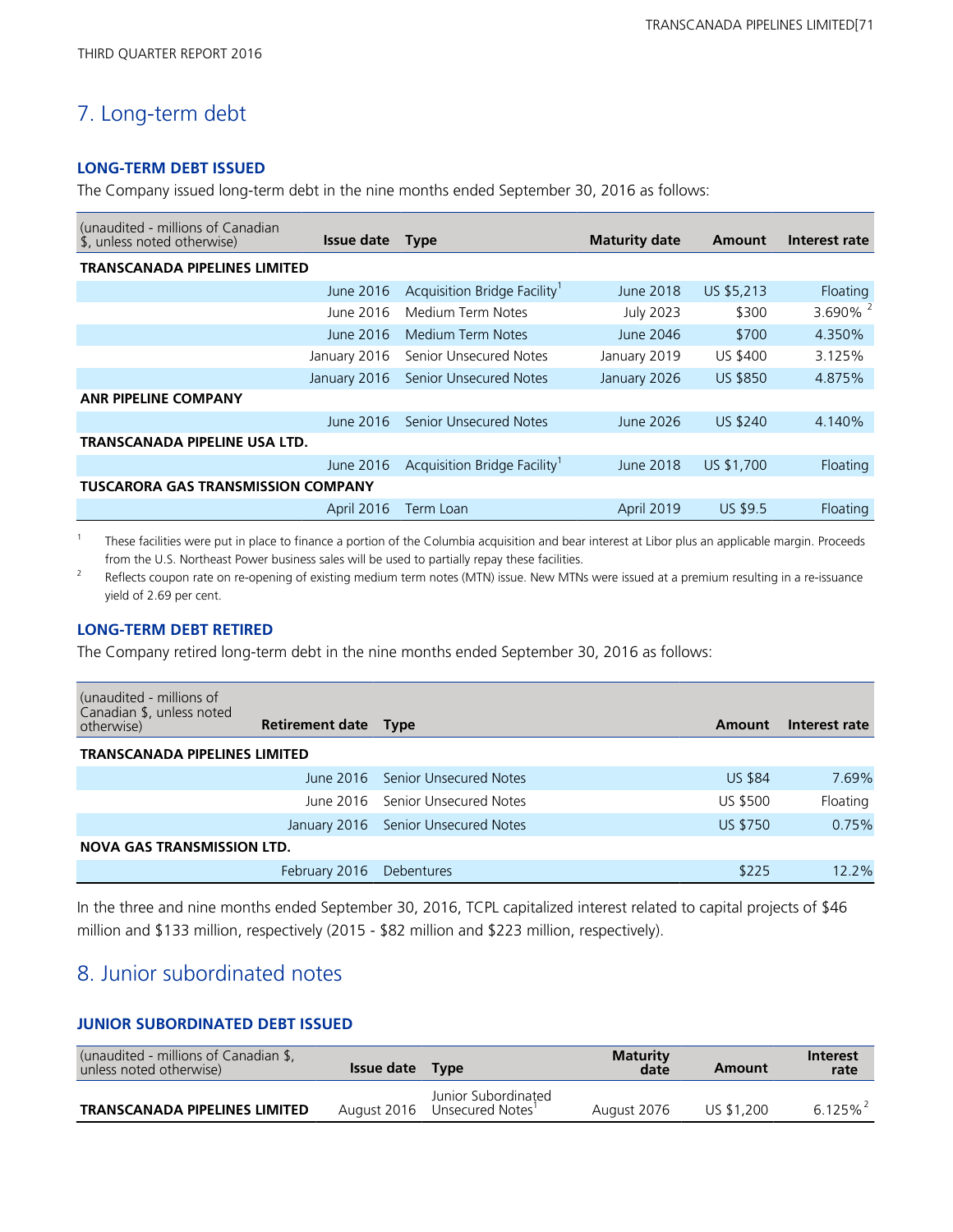- <sup>1</sup>The Junior subordinated unsecured notes are subordinated in right of payment to existing and future senior indebtedness or other obligations of TCPL and are callable at TCPL's option at any time on or after August 15, 2026 at 100 per cent of the principal amount plus accrued and unpaid interest to the date of redemption.
- <sup>2</sup> The Junior subordinated notes were issued to TransCanada Trust. The interest rate is fixed at 6.125 per cent per annum and will reset starting August 2026 until August 2046 to the three month LIBOR plus 4.89 per cent per annum; from August 2046 to August 2076 the interest rate will reset to the three month LIBOR plus 5.64 per cent per annum.

On August 16, 2016, TransCanada Trust (the Trust), a 100 per cent owned financing trust subsidiary of TCPL, issued US \$1.2 billion of Trust Notes - Series 2016-A (Trust Notes) to third party investors with a fixed interest rate of 5.875 per cent for the first ten years converting to a floating rate thereafter. All of the proceeds of the issuance by the Trust were loaned to TCPL through the subscription for US\$1.2 billion of junior subordinated notes of TCPL at a rate of 6.125 per cent which includes a 0.25 per cent administration charge. While the obligations of the Trust are fully and unconditionally guaranteed by TCPL on a subordinated basis, the Trust is not consolidated in TransCanada's financial statements because TCPL does not have a variable interest in the Trust and the only substantive assets of the Trust are receivables from TCPL.

Pursuant to the terms of the Trust Notes and related agreements, in certain circumstances (1) TCPL may issue deferral preferred shares to holders of the Trust Notes in lieu of interest; and (2) TransCanada and TCPL would be prohibited from declaring or paying dividends on or redeeming their outstanding preferred shares (or, if none are outstanding, their respective common shares) until all deferral preferred shares are redeemed by TCPL. The Trust Notes may also be automatically exchanged for preferred shares of TCPL upon certain kinds of bankruptcy and insolvency events. All of these preferred shares would rank equally with any other outstanding first preferred shares of TCPL.

## 9. Common units of TC PipeLines, LP subject to rescission

In connection with the late filing of an employee-related Form 8-K with the SEC, in March 2016, TC PipeLines, LP became ineligible to use the then effective shelf registration statement upon the filing of its 2015 Annual Report. As a result, it was determined that the purchasers of the 1.6 million common units that were issued from March 8, 2016 to May 19, 2016 under the TC PipeLines, LP ATM program may have a rescission right for an amount equal to the purchase price paid for the units, plus statutory interest and less any distributions paid, upon the return of such units to TC PipeLines, LP. No unitholder has claimed or attempted to exercise any rescission rights to date and these rights expire one year from the date of purchase of the unit.

At September 30, 2016, \$106 million (US\$82 million) was recorded as Common Units of TC PipeLines, LP Subject to Rescission on the Condensed consolidated balance sheet. The Company classified these 1.6 million common units outside Equity because the potential rescission rights of the units are not within the control of the Company.

## 10. Common shares

On June 28, 2016, the Company issued 43.3 million common shares to its parent TransCanada for proceeds of approximately \$2.5 billion, resulting in 823 million common shares outstanding at September 30, 2016 (December 31, 2015 - 779 million).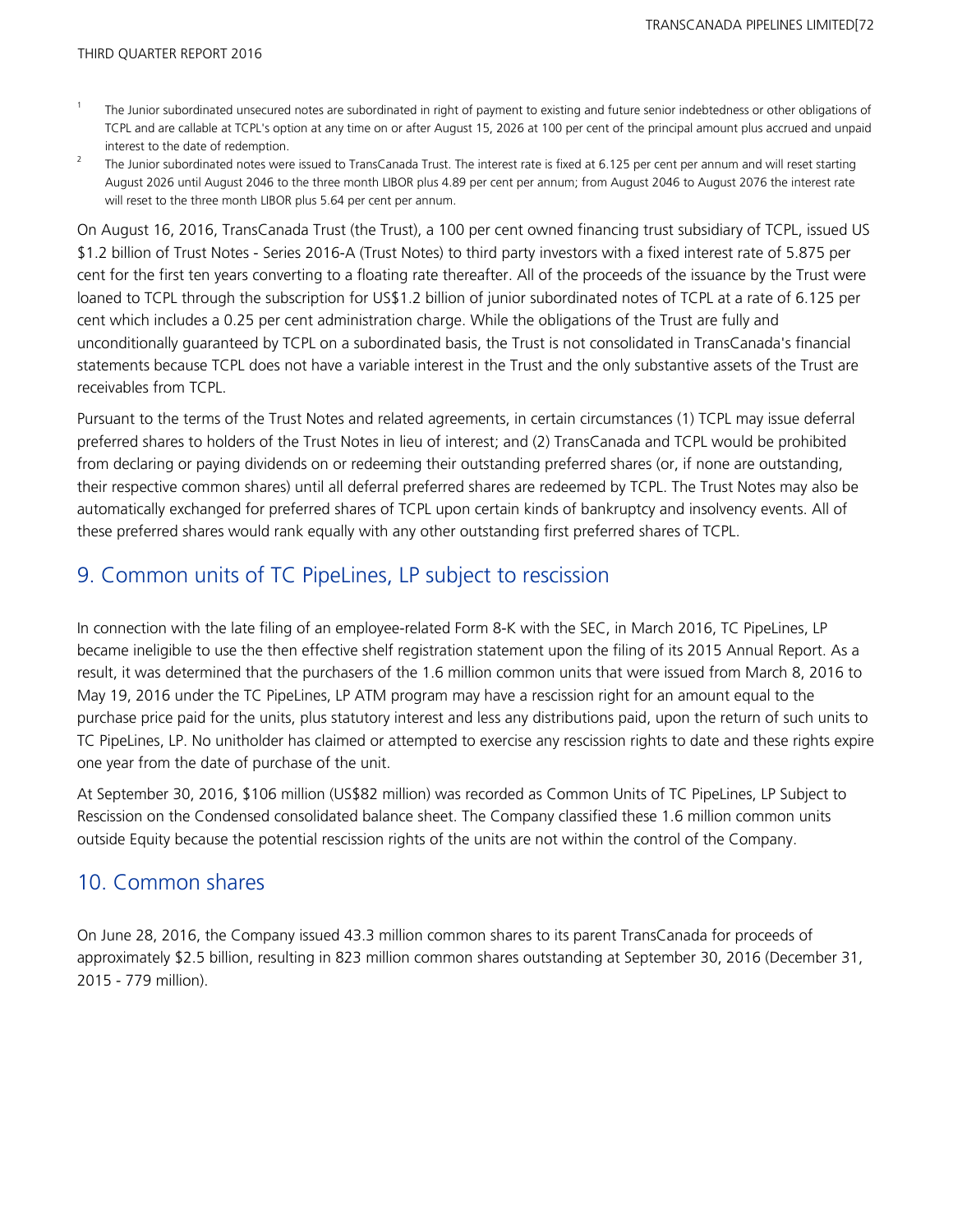# 11. Other comprehensive income/(loss) and accumulated other comprehensive loss

Components of other comprehensive income/(loss), including the portion attributable to non-controlling interests and related tax effects, are as follows:

| three months ended September 30, 2016<br>(unaudited - millions of Canadian \$)                                              | <b>Before tax</b><br>amount | Income tax<br>recovery/<br>(expense) | Net of tax<br>amount |
|-----------------------------------------------------------------------------------------------------------------------------|-----------------------------|--------------------------------------|----------------------|
| Foreign currency translation gains on net investment in foreign operations                                                  | 55                          |                                      | 55                   |
| Change in fair value of net investment hedges                                                                               | (2)                         |                                      | (1)                  |
| Change in fair value of cash flow hedges                                                                                    | 6                           | (1)                                  | 5                    |
| Reclassification to net income of gains on cash flow hedges                                                                 |                             | (1)                                  |                      |
| Reclassification to net income of actuarial loss and prior service costs on pension and other post-retirement benefit plans | 6                           | (2)                                  |                      |
| Other comprehensive income on equity investments                                                                            | 5                           | (1)                                  | 4                    |
| Other comprehensive income                                                                                                  | 71                          | (4)                                  | 67                   |

| three months ended September 30, 2015<br>(unaudited - millions of Canadian \$)                                                 | <b>Before tax</b><br>amount | Income tax<br>recovery/<br>(expense) | Net of tax<br>amount |
|--------------------------------------------------------------------------------------------------------------------------------|-----------------------------|--------------------------------------|----------------------|
| Foreign currency translation gains on net investment in foreign operations                                                     | 350                         | 6                                    | 356                  |
| Change in fair value of net investment hedges                                                                                  | (207)                       | 54                                   | (153)                |
| Change in fair value of cash flow hedges                                                                                       | (49)                        | 20                                   | (29)                 |
| Reclassification to net income of gains on cash flow hedges                                                                    | 80                          | (30)                                 | 50                   |
| Reclassification to net income of actuarial loss and prior service costs on<br>pension and other post-retirement benefit plans | 10 <sup>°</sup>             | (3)                                  |                      |
| Other comprehensive income on equity investments                                                                               | 4                           | (1)                                  | 3                    |
| Other comprehensive income                                                                                                     | 188                         | 46                                   | 234                  |

| nine months ended September 30, 2016<br>(unaudited - millions of Canadian \$)                                                  | <b>Before tax</b><br>amount | Income tax<br>recovery/<br>(expense) | Net of tax<br>amount |
|--------------------------------------------------------------------------------------------------------------------------------|-----------------------------|--------------------------------------|----------------------|
| Foreign currency translation losses on net investment in foreign operations                                                    | (150)                       | (2)                                  | (152)                |
| Change in fair value of net investment hedges                                                                                  | (12)                        | 3                                    | (9)                  |
| Change in fair value of cash flow hedges                                                                                       | 33                          | (12)                                 | 21                   |
| Reclassification to net income of gains on cash flow hedges                                                                    | 65                          | (25)                                 | 40                   |
| Reclassification to net income of actuarial loss and prior service costs on<br>pension and other post-retirement benefit plans | 17                          | (5)                                  | 12                   |
| Other comprehensive income on equity investments                                                                               | 14                          | (3)                                  | 11                   |
| Other comprehensive loss                                                                                                       | (33)                        | (44)                                 | (77)                 |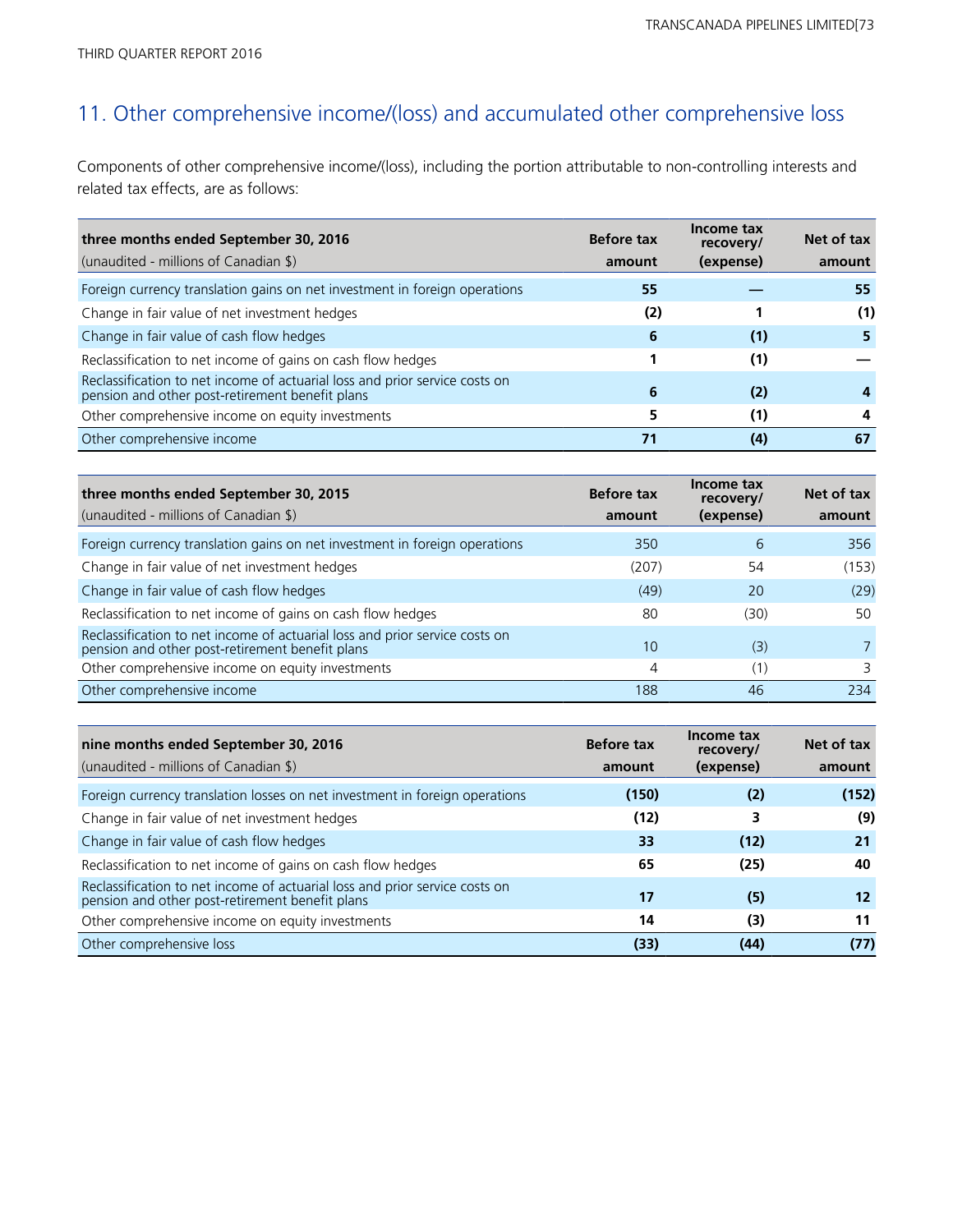| nine months ended September 30, 2015<br>(unaudited - millions of Canadian \$)                                                  | <b>Before tax</b><br>amount | Income tax<br>recovery/ | Net of tax |
|--------------------------------------------------------------------------------------------------------------------------------|-----------------------------|-------------------------|------------|
|                                                                                                                                |                             | (expense)               | amount     |
| Foreign currency translation gains on net investment in foreign operations                                                     | 675                         | 13                      | 688        |
| Change in fair value of net investment hedges                                                                                  | (490)                       | 129                     | (361)      |
| Change in fair value of cash flow hedges                                                                                       | (78)                        | 28                      | (50)       |
| Reclassification to net income of gains on cash flow hedges                                                                    | 136                         | (53)                    | 83         |
| Reclassification to net income of actuarial loss and prior service costs on<br>pension and other post-retirement benefit plans | 30                          | (6)                     | 24         |
| Other comprehensive income on equity investments                                                                               | 13                          | (3)                     | 10         |
| Other comprehensive income                                                                                                     | 286                         | 108                     | 394        |

The changes in AOCI by component are as follows:

| three months ended September 30, 2016<br>(unaudited - millions of Canadian \$) | Currency<br>translation<br>adjustments | <b>Cash flow</b><br>hedges | <b>Pension and</b><br><b>OPEB</b> plan<br>adjustments | <b>Equity</b><br>investments | Total <sup>1</sup> |
|--------------------------------------------------------------------------------|----------------------------------------|----------------------------|-------------------------------------------------------|------------------------------|--------------------|
| AOCI balance at July 1, 2016                                                   | (497)                                  | (38)                       | (190)                                                 | (254)                        | (979)              |
| Other comprehensive income before<br>reclassifications <sup>2</sup>            | 33                                     |                            |                                                       |                              | 35                 |
| Amounts reclassified from accumulated other<br>comprehensive loss              |                                        |                            | 4                                                     | 4                            | 8                  |
| Net current period other comprehensive income                                  | 33                                     | 2                          | 4                                                     | 4                            | 43                 |
| AOCI balance at September 30, 2016                                             | (464)                                  | (36)                       | (186)                                                 | (250)                        | (936)              |

<sup>1</sup> All amounts are net of tax. Amounts in parentheses indicate losses recorded to OCI.<br><sup>2</sup> Other comprehensive income hefore reclassifications on currency translation adjustments

<sup>2</sup>Other comprehensive income before reclassifications on currency translation adjustments and cash flow hedges is net of non-controlling interest gains of \$21 million and \$3 million, respectively.

| nine months ended September 30, 2016<br>(unaudited - millions of Canadian \$) | Currency<br>translation<br>adjustments | <b>Cash flow</b><br>hedges | <b>Pension and</b><br><b>OPEB</b> plan<br>adjustments | <b>Equity</b><br>investments | <b>Total</b> |
|-------------------------------------------------------------------------------|----------------------------------------|----------------------------|-------------------------------------------------------|------------------------------|--------------|
| AOCI balance at January 1, 2016                                               | (383)                                  | (97)                       | (198)                                                 | (261)                        | (939)        |
| Other comprehensive (loss)/income before<br>reclassifications <sup>2</sup>    | (81)                                   | 21                         |                                                       |                              | (60)         |
| Amounts reclassified from accumulated other<br>comprehensive loss             |                                        | 40                         | 12                                                    | 11                           | 63           |
| Net current period other comprehensive (loss)/<br>income                      | (81)                                   | 61                         | 12                                                    | 11                           |              |
| AOCI balance at September 30, 2016                                            | (464)                                  | (36)                       | (186)                                                 | (250)                        | (936)        |

<sup>1</sup> All amounts are net of tax. Amounts in parentheses indicate losses recorded to OCI.

<sup>2</sup>Other comprehensive (loss)/income before reclassifications on currency translation adjustments is net of non-controlling interest losses of \$80 million.

<sup>3</sup> Losses related to cash flow hedges reported in AOCI and expected to be reclassified to net income in the next 12 months are estimated to be \$23 million (\$14 million, net of tax) at September 30, 2016. These estimates assume constant commodity prices, interest rates and foreign exchange rates over time, however, the amounts reclassified will vary based on the actual value of these factors at the date of settlement.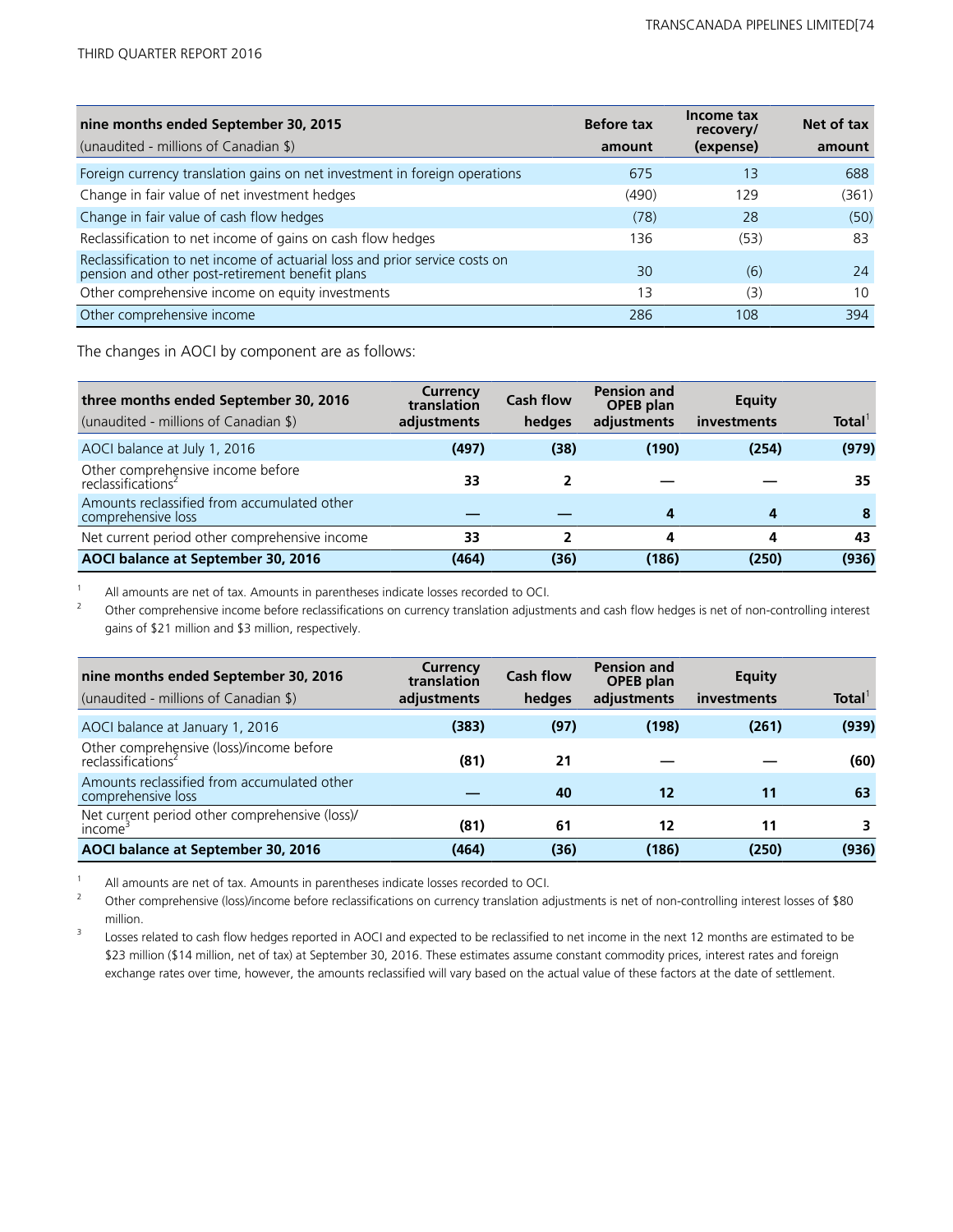Details about reclassifications out of AOCI into the consolidated statement of income are as follows:

|                                                               |                                    | <b>Amounts reclassified from</b><br>accumulated other comprehensive loss <sup>1</sup> |                                   | <b>Affected line item</b> |                                            |
|---------------------------------------------------------------|------------------------------------|---------------------------------------------------------------------------------------|-----------------------------------|---------------------------|--------------------------------------------|
|                                                               | three months ended<br>September 30 |                                                                                       | nine months ended<br>September 30 |                           | in the condensed<br>consolidated statement |
| (unaudited - millions of Canadian \$)                         | 2016                               | 2015                                                                                  |                                   | 2015                      | of income                                  |
| Cash flow hedges                                              |                                    |                                                                                       |                                   |                           |                                            |
| Commodities                                                   | $\overline{7}$                     | (76)                                                                                  | (54)                              | (124)                     | Revenue (Energy)                           |
| Foreign exchange                                              | (5)                                |                                                                                       |                                   |                           | Interest income and other                  |
| Interest                                                      | (3)                                | (4)                                                                                   | (11)                              | (12)                      | Interest expense                           |
|                                                               | (1)                                | (80)                                                                                  | (65)                              | (136)                     | Total before tax                           |
|                                                               | 1                                  | 30                                                                                    | 25                                | 53                        | Income tax expense                         |
|                                                               |                                    | (50)                                                                                  | (40)                              | (83)                      | Net of tax                                 |
| Pension and other post-retirement<br>benefit plan adjustments |                                    |                                                                                       |                                   |                           |                                            |
| Amortization of actuarial loss                                | (6)                                | (10)                                                                                  | (17)                              | (30)                      | 2                                          |
|                                                               | $\overline{2}$                     | 3                                                                                     | 5                                 | 6                         | Income tax expense                         |
|                                                               | (4)                                | (7)                                                                                   | (12)                              | (24)                      | Net of tax                                 |
| Equity investments                                            |                                    |                                                                                       |                                   |                           |                                            |
| Equity income                                                 | (5)                                | (4)                                                                                   | (14)                              | (13)                      | Income from equity<br>investments          |
|                                                               | 1                                  |                                                                                       | 3                                 | 3                         | Income tax expense                         |
|                                                               | (4)                                | (3)                                                                                   | (11)                              | (10)                      | Net of tax                                 |

<sup>1</sup> All amounts in parentheses indicate expenses to the condensed consolidated statement of income.<br><sup>2</sup> These accumulated other comprehensive loss components are included in the computation of not h

<sup>2</sup>These accumulated other comprehensive loss components are included in the computation of net benefit cost. Refer to Note 12 for additional detail.

## 12. Employee post-retirement benefits

The net benefit cost recognized for the Company's defined benefit pension plans and other post-retirement benefit plans is as follows:

|                                                                          | three months ended September 30 |      |                                                                               |      | nine months ended September 30 |       |                |      |  |  |                                            |  |
|--------------------------------------------------------------------------|---------------------------------|------|-------------------------------------------------------------------------------|------|--------------------------------|-------|----------------|------|--|--|--------------------------------------------|--|
|                                                                          | <b>Pension benefit</b><br>plans |      | Other post-<br>retirement benefit<br><b>Pension benefit</b><br>plans<br>plans |      |                                |       |                |      |  |  | Other post-<br>retirement benefit<br>plans |  |
| (unaudited - millions of Canadian \$)                                    | 2016                            | 2015 | 2016                                                                          | 2015 | 2016                           | 2015  | 2016           | 2015 |  |  |                                            |  |
|                                                                          |                                 |      |                                                                               |      |                                |       |                |      |  |  |                                            |  |
| Service cost                                                             | 28                              | 27   |                                                                               |      | 79                             | 81    | $\overline{2}$ | 2    |  |  |                                            |  |
| Interest cost                                                            | 34                              | 29   | 4                                                                             | 2    | 93                             | 86    | 9              |      |  |  |                                            |  |
| Expected return on plan assets                                           | (48)                            | (39) | (5)                                                                           | (1)  | (127)                          | (116) | (6)            | (2)  |  |  |                                            |  |
| Amortization of actuarial loss                                           | 5                               | 9    | 1                                                                             |      | 15                             | 26    | 2              | 3    |  |  |                                            |  |
| Amortization of past service cost                                        |                                 |      |                                                                               |      |                                |       |                |      |  |  |                                            |  |
| Amortization of regulatory asset                                         | 8                               | 6    |                                                                               |      | 17                             | 18    |                |      |  |  |                                            |  |
| Amortization of transitional obligation<br>related to regulated business |                                 |      |                                                                               |      |                                |       |                |      |  |  |                                            |  |
| Net benefit cost recognized                                              | 27                              | 32   |                                                                               | 4    | 77                             | 96    | 8              | 12   |  |  |                                            |  |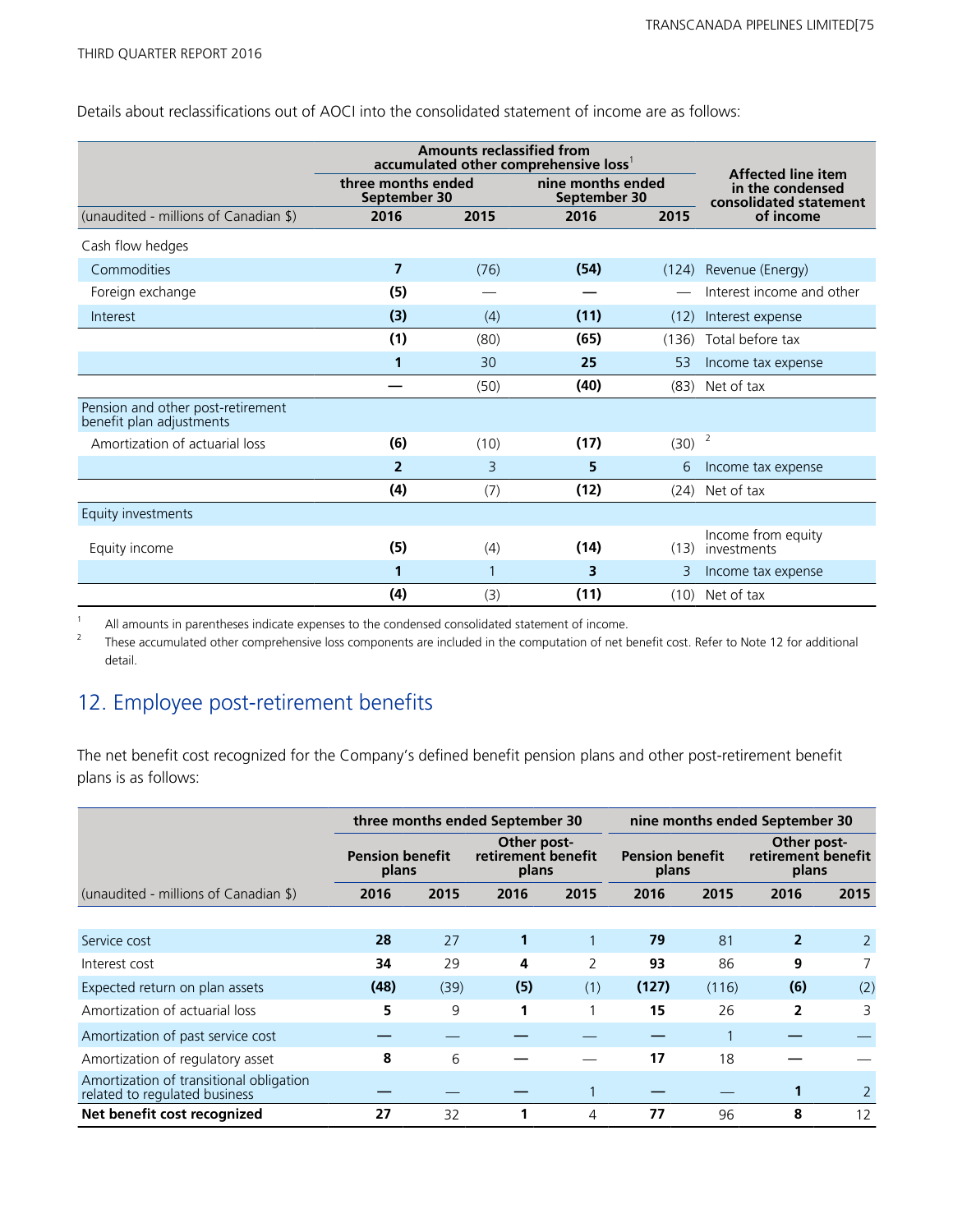# 13. Risk management and financial instruments

## **RISK MANAGEMENT OVERVIEW**

TCPL has exposure to market risk and counterparty credit risk, and has strategies, policies and limits in place to manage the impact of these risks on earnings and cash flow.

## **COUNTERPARTY CREDIT RISK**

TCPL's maximum counterparty credit exposure with respect to financial instruments at September 30, 2016, without taking into account security held, consisted of cash and cash equivalents, accounts receivable, available for sale assets recorded at fair value, the fair value of derivative assets, notes, loans and advances receivable. The Company regularly reviews its accounts receivable and records an allowance for doubtful accounts as necessary using the specific identification method. At September 30, 2016, there were no significant amounts past due or impaired, and there were no significant credit losses during the period.

The Company had a credit risk concentration due from a counterparty of \$191 million (US\$146 million) at September 30, 2016 (December 31, 2015 - \$248 million (US\$179 million)). This amount is expected to be fully collectible and is secured by a guarantee from the counterparty's investment grade parent company.

## **NET INVESTMENT IN FOREIGN OPERATIONS**

The Company hedges its net investment in foreign operations (on an after-tax basis) with U.S. dollar-denominated debt, cross-currency interest rate swaps and foreign exchange forward contracts.

## **U.S. dollar-denominated debt designated as a net investment hedge**

| (unaudited - millions of Canadian \$, unless noted otherwise) | September 30, 2016 | December 31, 2015  |
|---------------------------------------------------------------|--------------------|--------------------|
| Notional amount                                               | 30,200 (US 23,000) | 23,100 (US 16,700) |
| Fair value                                                    | 33,700 (US 25,700) | 23,800 (US 17,200) |

## **Derivatives designated as a net investment hedge**

|                                                                                     | September 30, 2016 |                                              | <b>December 31, 2015</b> |                                              |  |
|-------------------------------------------------------------------------------------|--------------------|----------------------------------------------|--------------------------|----------------------------------------------|--|
| (unaudited - millions of Canadian \$, unless noted otherwise)                       | Fair value         | <b>Notional</b><br>Οľ<br>principal<br>amount | <b>Fair value</b>        | <b>Notional</b><br>or<br>principal<br>amount |  |
| Asset/(liability)                                                                   |                    |                                              |                          |                                              |  |
| U.S. dollar cross-currency interest rate swaps (maturing 2016 to 2019) <sup>2</sup> | (433)              | <b>US 2,400</b>                              | (730)                    | US 3,150                                     |  |
| U.S. dollar foreign exchange forward contracts (maturing 2016 to 2017)              | (16)               | <b>US 200</b>                                | 50                       | US 1,800                                     |  |
|                                                                                     | (449)              | <b>US 2,600</b>                              | (680)                    | <b>US 4.950</b>                              |  |

Fair values equal carrying values.

<sup>2</sup> In the three and nine months ended September 30, 2016, net realized gains of \$1 million and \$5 million, respectively, (2015 - gains of \$2 million and \$7 million, respectively) related to the interest component of cross-currency swap settlements are included in interest expense.

## **FINANCIAL INSTRUMENTS**

## **Non-derivative financial instruments**

## **Fair value of non-derivative financial instruments**

The fair value of the Company's Notes receivable is calculated by discounting future payments of interest and principal using forward interest rates. The fair value of Long-term debt and Junior subordinated notes is estimated using an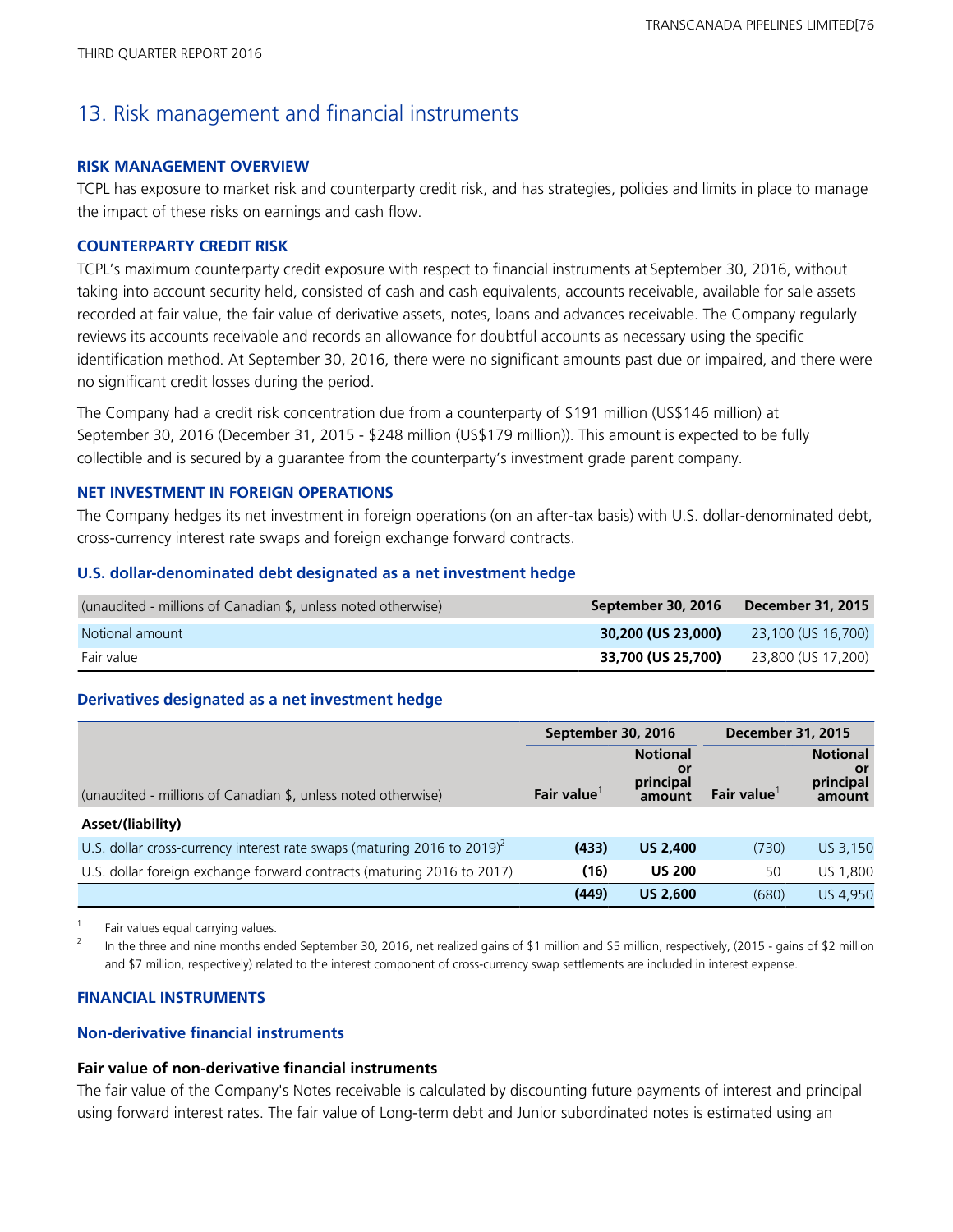income approach based on quoted market prices for the same or similar debt instruments from external data service providers.

Available for sale assets are recorded at fair value which is calculated using quoted market prices where available. Certain non-derivative financial instruments included in cash and cash equivalents, accounts receivable, due from affiliates, intangible and other assets, notes payable, accounts payable and other, due to affiliates, accrued interest and other long-term liabilities have carrying amounts that approximate their fair value due to the nature of the item or the short time to maturity and would also be classified in Level II of the fair value hierarchy.

Credit risk has been taken into consideration when calculating the fair value of non-derivative instruments.

### **Balance sheet presentation of non-derivative financial instruments**

The following table details the fair value of the non-derivative financial instruments, excluding those where carrying amounts approximate fair value, and would be classified in Level II of the fair value hierarchy:

|                                       |                    | September 30, 2016 |                    | <b>December 31, 2015</b> |  |  |
|---------------------------------------|--------------------|--------------------|--------------------|--------------------------|--|--|
| (unaudited - millions of Canadian \$) | Carrying<br>amount | Fair<br>value      | Carrying<br>amount | Fair<br>value            |  |  |
| Notes receivable <sup>1</sup>         | 158                | 209                | 214                | 265                      |  |  |
| Current and long-term debt $^{2,3}$   | (44, 063)          | (46, 378)          | (31, 456)          | (34, 309)                |  |  |
| Junior subordinated notes             | (3,842)            | (3,708)            | (2,409)            | (2,011)                  |  |  |
|                                       | (47, 747)          | (49, 877)          | (33, 651)          | (36, 055)                |  |  |

<sup>1</sup> Notes receivable are included in other current assets and intangible and other assets on the condensed consolidated balance sheet.<br><sup>2</sup> Lang term dabt is recepted at amortized sect avecant for US\$800 million (December

Long-term debt is recorded at amortized cost except for US\$800 million (December 31, 2015 - US\$850 million) that is attributed to hedged risk and recorded at fair value.

<sup>3</sup> Consolidated net income for the three and nine months ended September 30, 2016 included unrealized gains of \$7 million and losses of \$6 million, respectively, (2015 - losses of \$9 million and \$9 million, respectively) for fair value adjustments attributable to the hedged interest rate risk associated with interest rate swap fair value hedging relationships on US\$800 million of long-term debt at September 30, 2016 (December 31, 2015 - US\$850 million). There were no other unrealized gains or losses from fair value adjustments to the non-derivative financial instruments.

## **Available for sale assets summary**

The following tables summarize additional information about the Company's restricted investments that are classified as available for sale assets:

|                                                   |                                              | September 30, 2016                                  |                                       | <b>December 31, 2015</b>                            |
|---------------------------------------------------|----------------------------------------------|-----------------------------------------------------|---------------------------------------|-----------------------------------------------------|
| (unaudited - millions of Canadian \$)             | <b>LMCI</b> restricted<br><i>investments</i> | <b>Other restricted</b><br>investments <sup>2</sup> | <b>LMCI</b> restricted<br>investments | <b>Other restricted</b><br>investments <sup>2</sup> |
| Fair Values                                       |                                              |                                                     |                                       |                                                     |
| Fixed income securities (maturing within 5 years) |                                              | 137                                                 |                                       | 90                                                  |
| Fixed income securities (maturing in 5-10 years)  | 11                                           |                                                     |                                       |                                                     |
| Fixed income securities (maturing after 10 years) | 480                                          |                                                     | 261                                   |                                                     |
|                                                   | 491                                          | 137                                                 | 261                                   | 90                                                  |

Available for sale assets are recorded at fair value and included in other current assets and restricted investments on the condensed consolidated balance sheet.

<sup>2</sup>Other restricted investments have been set aside to fund insurance claim losses to be paid by the Company's wholly-owned captive insurance subsidiary.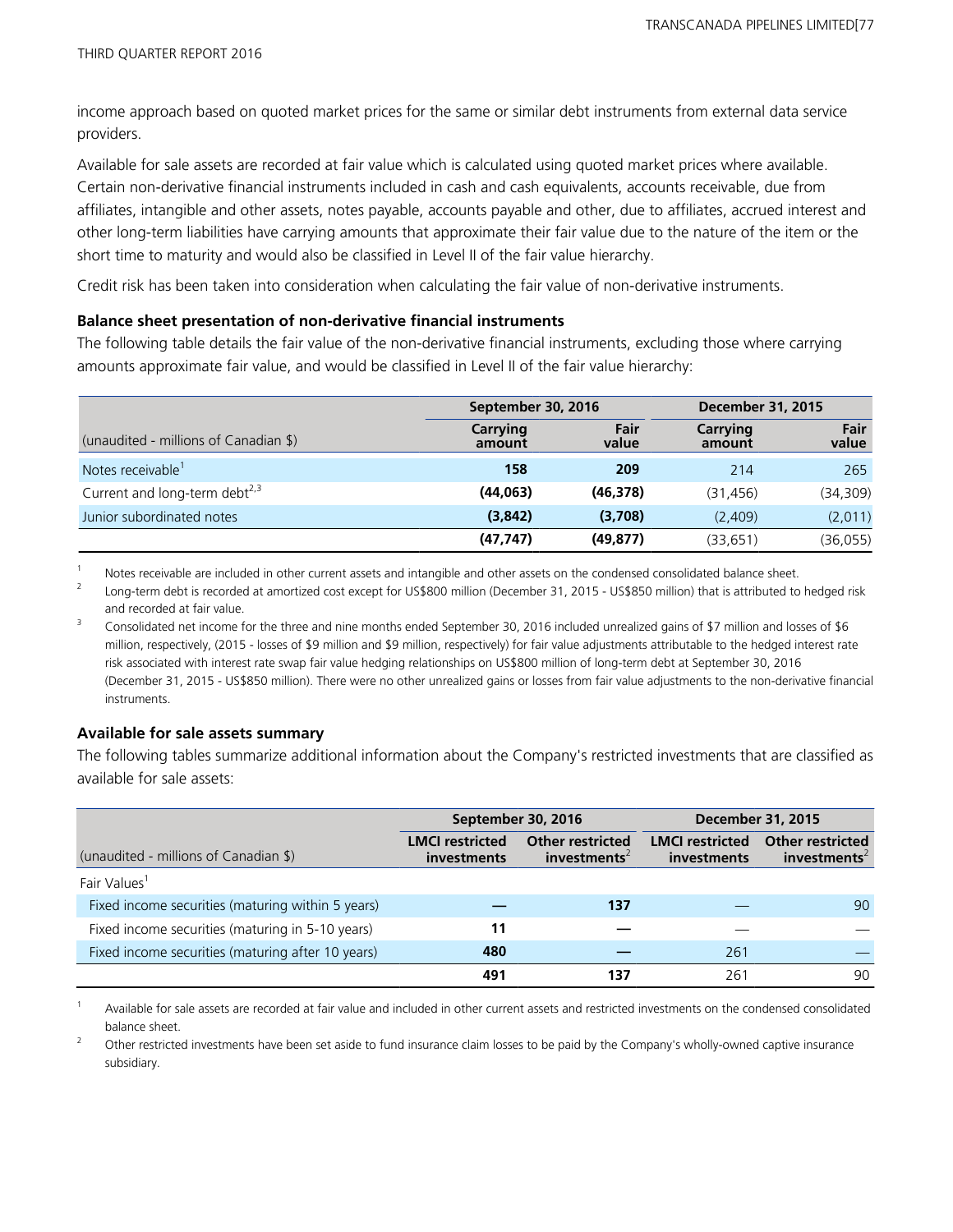|                                             |                                       | September 30, 2016                                  | September 30, 2015                    |                                                     |
|---------------------------------------------|---------------------------------------|-----------------------------------------------------|---------------------------------------|-----------------------------------------------------|
| (unaudited - millions of Canadian \$)       | <b>LMCI</b> restricted<br>investments | <b>Other restricted</b><br>investments <sup>2</sup> | <b>LMCI</b> restricted<br>investments | <b>Other restricted</b><br>investments <sup>2</sup> |
| Net unrealized gains/(losses) in the period |                                       |                                                     |                                       |                                                     |
| three months ended                          | З                                     |                                                     |                                       |                                                     |
| nine months ended                           | 25                                    |                                                     | (2)                                   |                                                     |
| Net realized gains in the period            |                                       |                                                     |                                       |                                                     |
| three months ended                          |                                       |                                                     |                                       |                                                     |
| nine months ended                           |                                       |                                                     |                                       |                                                     |

 $1$  Gains and losses arising from changes in the fair value of LMCI restricted investments impact the subsequent amounts to be collected through tolls to cover future pipeline abandonment costs. As a result, the Company records these gains and losses as regulatory assets or liabilities.

<sup>2</sup> Unrealized gains and losses on other restricted investments are included in OCI.

### **Derivative instruments**

### **Fair value of derivative instruments**

The fair value of foreign exchange and interest rate derivatives has been calculated using the income approach which uses period end market rates and applies a discounted cash flow valuation model. The fair value of commodity derivatives has been calculated using quoted market prices where available. In the absence of quoted market prices, third-party broker quotes or other valuation techniques have been used. The fair value of options has been calculated using the Black-Scholes pricing model. Credit risk has been taken into consideration when calculating the fair value of derivative instruments.

In some cases, even though the derivatives are considered to be effective economic hedges, they do not meet the specific criteria for hedge accounting treatment or are not designated as a hedge and are accounted for at fair value with changes in fair value recorded in net income in the period of change. This may expose the Company to increased variability in reported earnings because the fair value of the derivative instruments can fluctuate significantly from period to period.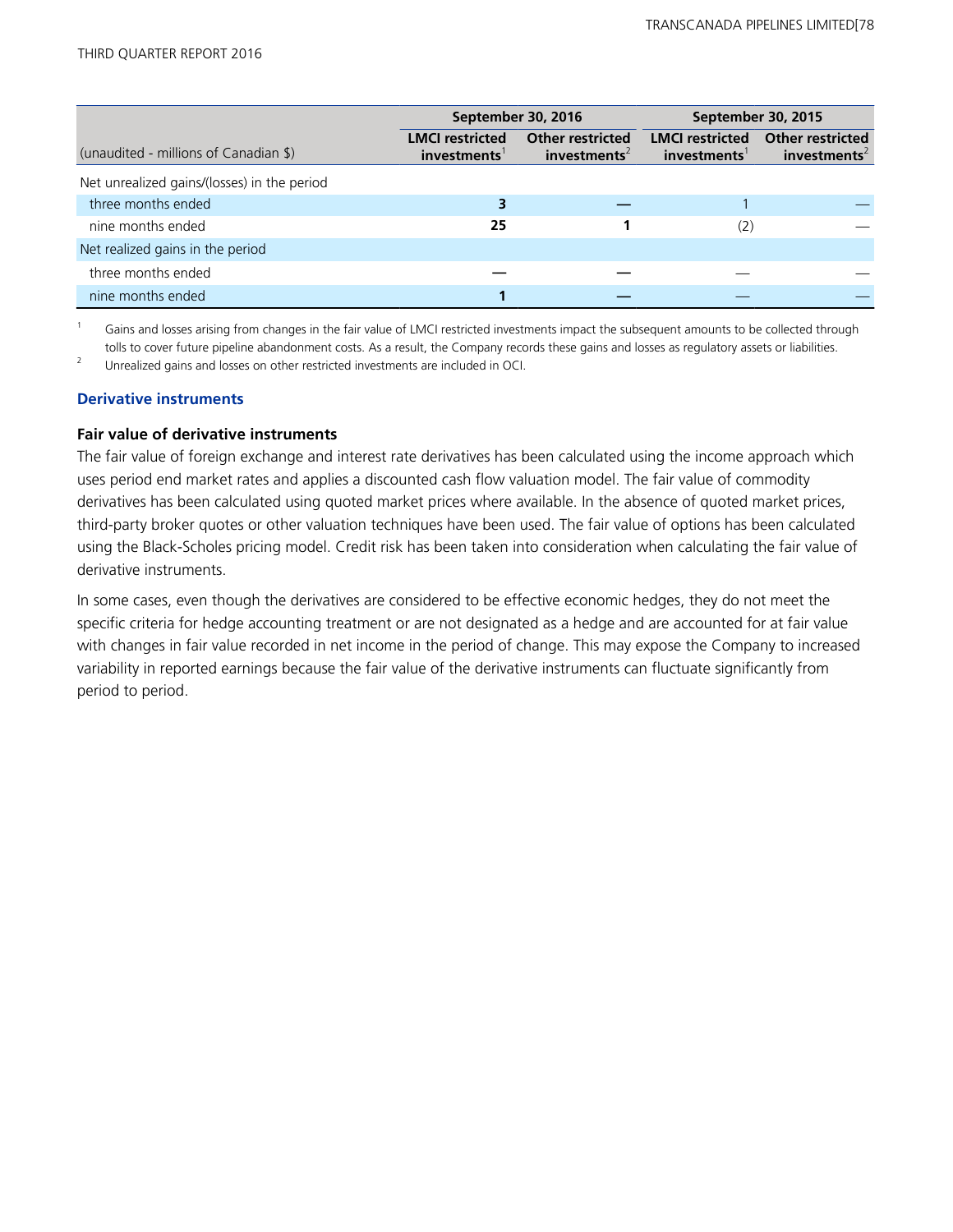## **Balance sheet presentation of derivative instruments**

The balance sheet classification of the fair value of the derivative instruments as at September 30, 2016 is as follows:

| at September 30, 2016<br>(unaudited - millions of Canadian \$) | <b>Cash Flow</b><br><b>Hedges</b> | <b>Fair Value</b><br><b>Hedges</b> | <b>Net</b><br>Investment<br><b>Hedges</b> | <b>Held for</b><br><b>Trading</b> | <b>Total Fair</b><br>Value of<br><b>Derivative</b><br><b>Instruments</b> |
|----------------------------------------------------------------|-----------------------------------|------------------------------------|-------------------------------------------|-----------------------------------|--------------------------------------------------------------------------|
| Other current assets                                           |                                   |                                    |                                           |                                   |                                                                          |
| Commodities <sup>2</sup>                                       | 15                                |                                    |                                           | 298                               | 313                                                                      |
| Foreign exchange                                               |                                   |                                    | 5                                         | 10                                | 15                                                                       |
| Interest rate                                                  |                                   | 3                                  |                                           | 1                                 | $\overline{\mathbf{r}}$                                                  |
|                                                                | 15                                | 3                                  | 5                                         | 309                               | 332                                                                      |
| Intangible and other assets                                    |                                   |                                    |                                           |                                   |                                                                          |
| Commodities <sup>2</sup>                                       | 5                                 |                                    |                                           | 165                               | 170                                                                      |
| Foreign exchange                                               |                                   |                                    | 6                                         |                                   | 6                                                                        |
| Interest rate                                                  |                                   | 4                                  |                                           | 1                                 | 5                                                                        |
|                                                                | 5                                 | $\overline{4}$                     | 6                                         | 166                               | 181                                                                      |
| <b>Total Derivative Assets</b>                                 | 20                                | $\overline{7}$                     | 11                                        | 475                               | 513                                                                      |
| Accounts payable and other                                     |                                   |                                    |                                           |                                   |                                                                          |
| Commodities <sup>2</sup>                                       | (32)                              |                                    |                                           | (336)                             | (368)                                                                    |
| Foreign exchange                                               |                                   |                                    | (231)                                     | (15)                              | (246)                                                                    |
| Interest rate                                                  | (2)                               |                                    |                                           |                                   | (2)                                                                      |
|                                                                | (34)                              |                                    | (231)                                     | (351)                             | (616)                                                                    |
| Other long-term liabilities                                    |                                   |                                    |                                           |                                   |                                                                          |
| Commodities <sup>2</sup>                                       |                                   |                                    |                                           | (198)                             | (198)                                                                    |
| Foreign exchange                                               |                                   |                                    | (229)                                     |                                   | (229)                                                                    |
| Interest rate                                                  | (1)                               |                                    |                                           |                                   | (1)                                                                      |
|                                                                | (1)                               |                                    | (229)                                     | (198)                             | (428)                                                                    |
| <b>Total Derivative Liabilities</b>                            | (35)                              |                                    | (460)                                     | (549)                             | (1,044)                                                                  |

 $\frac{1}{2}$  Fair value equals carrying value.

<sup>2</sup>Includes purchases and sales of power, natural gas and liquids.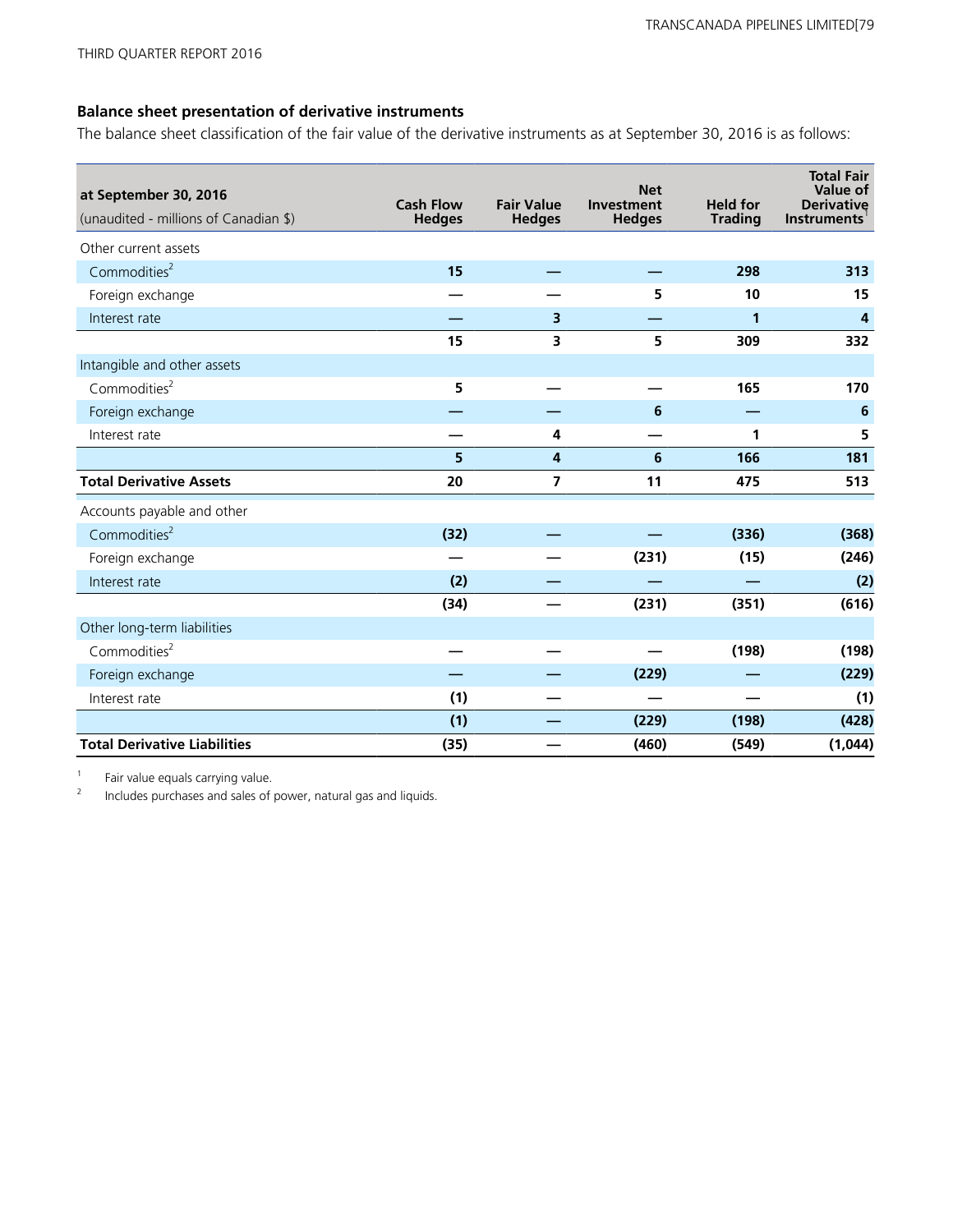The balance sheet classification of the fair value of the derivative instruments as at December 31, 2015 is as follows:

| at December 31, 2015<br>(unaudited - millions of Canadian \$) | <b>Cash Flow</b><br><b>Hedges</b> | <b>Fair Value</b><br><b>Hedges</b> | <b>Net</b><br>Investment<br><b>Hedges</b> | <b>Held for</b><br><b>Trading</b> | <b>Total Fair</b><br>Value of<br><b>Derivative</b><br><b>Instruments</b> |
|---------------------------------------------------------------|-----------------------------------|------------------------------------|-------------------------------------------|-----------------------------------|--------------------------------------------------------------------------|
| Other current assets                                          |                                   |                                    |                                           |                                   |                                                                          |
| Commodities <sup>2</sup>                                      | 46                                |                                    |                                           | 326                               | 372                                                                      |
| Foreign exchange                                              |                                   |                                    | 65                                        | 2                                 | 67                                                                       |
| Interest rate                                                 |                                   | 1                                  |                                           | $\overline{2}$                    | $\overline{3}$                                                           |
|                                                               | 46                                | 1                                  | 65                                        | 330                               | 442                                                                      |
| Intangible and other assets                                   |                                   |                                    |                                           |                                   |                                                                          |
| Commodities <sup>2</sup>                                      | 11                                |                                    |                                           | 126                               | 137                                                                      |
| Foreign exchange                                              |                                   |                                    | 29                                        |                                   | 29                                                                       |
| Interest rate                                                 |                                   | $\overline{2}$                     |                                           |                                   | $\overline{2}$                                                           |
|                                                               | 11                                | $\overline{2}$                     | 29                                        | 126                               | 168                                                                      |
| <b>Total Derivative Assets</b>                                | 57                                | 3                                  | 94                                        | 456                               | 610                                                                      |
| Accounts payable and other                                    |                                   |                                    |                                           |                                   |                                                                          |
| Commodities <sup>2</sup>                                      | (112)                             |                                    |                                           | (443)                             | (555)                                                                    |
| Foreign exchange                                              |                                   |                                    | (313)                                     | (54)                              | (367)                                                                    |
| Interest rate                                                 | (1)                               | (1)                                |                                           | (2)                               | (4)                                                                      |
|                                                               | (113)                             | (1)                                | (313)                                     | (499)                             | (926)                                                                    |
| Other long-term liabilities                                   |                                   |                                    |                                           |                                   |                                                                          |
| Commodities <sup>2</sup>                                      | (31)                              |                                    |                                           | (131)                             | (162)                                                                    |
| Foreign exchange                                              |                                   |                                    | (461)                                     |                                   | (461)                                                                    |
| Interest rate                                                 | (1)                               | (1)                                |                                           |                                   | (2)                                                                      |
|                                                               | (32)                              | (1)                                | (461)                                     | (131)                             | (625)                                                                    |
| <b>Total Derivative Liabilities</b>                           | (145)                             | (2)                                | (774)                                     | (630)                             | (1, 551)                                                                 |

 $\frac{1}{2}$  Fair value equals carrying value.

<sup>2</sup>Includes purchases and sales of power and natural gas.

The majority of derivative instruments held for trading have been entered into for risk management purposes and all are subject to the Company's risk management strategies, policies and limits. These include derivatives that have not been designated as hedges or do not qualify for hedge accounting treatment but have been entered into as economic hedges to manage the Company's exposures to market risk.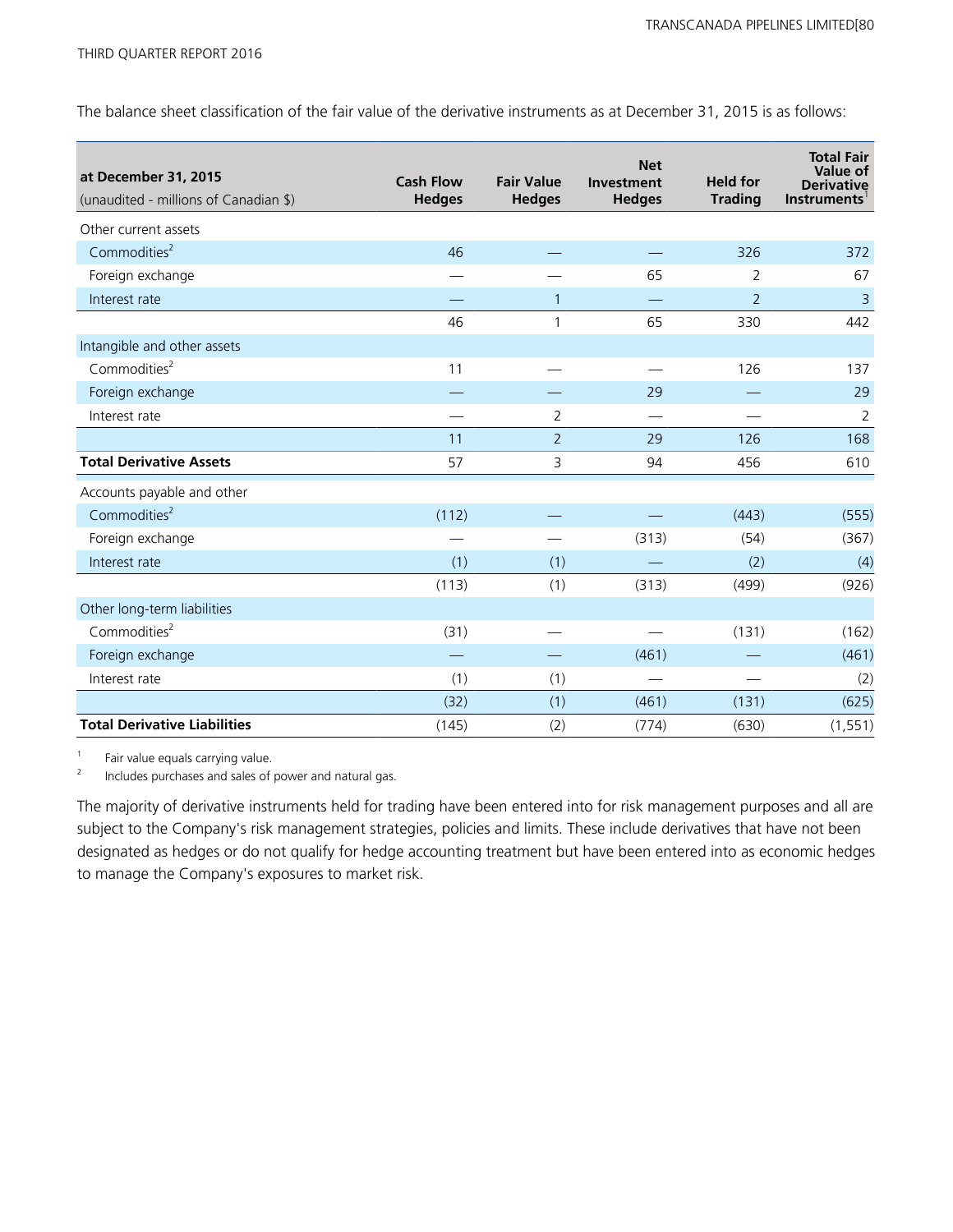### **Notional and Maturity Summary**

The following tables present the maturity and notional principal or quantity outstanding related to the Company's derivative instruments excluding hedges of the net investment in foreign operations:

| at September 30, 2016  | <b>Power</b> | <b>Natural</b><br>Gas | <b>Liquids</b> | Foreign<br>Exchange | <b>Interest</b> |
|------------------------|--------------|-----------------------|----------------|---------------------|-----------------|
| Purchases <sup>1</sup> | 87,257       | 187                   | 6              | _                   |                 |
| <b>Sales</b>           | 62,109       | 145                   | 6              |                     |                 |
| Millions of dollars    |              |                       |                | <b>US 2.098</b>     | <b>US 1,500</b> |
| Maturity dates         | 2016-2020    | 2016-2020             | 2016           | 2016-2017           | 2016-2019       |

<sup>1</sup>Volumes for power, natural gas and liquids derivatives are in GWh, Bcf and MMBbls, respectively.

| at December 31, 2015   | <b>Power</b> | <b>Natural Gas</b> | Foreign<br>Exchange | Interest  |
|------------------------|--------------|--------------------|---------------------|-----------|
| Purchases <sup>1</sup> | 70.331       | 133                |                     |           |
| Sales <sup>1</sup>     | 54,382       | 70                 |                     |           |
| Millions of dollars    |              | $\hspace{0.05cm}$  | US 1.476            | US 1,100  |
| Maturity dates         | 2016-2020    | 2016-2020          | 2016                | 2016-2019 |

Volumes for power and natural gas derivatives are in GWh and Bcf, respectively.

### **Unrealized and Realized Gains/(Losses) of Derivative Instruments**

The following summary does not include hedges of the net investment in foreign operations.

|                                                      | three months ended<br>September 30 |      | nine months ended<br>September 30 |       |
|------------------------------------------------------|------------------------------------|------|-----------------------------------|-------|
| (unaudited - millions of Canadian \$)                | 2016                               | 2015 | 2016                              | 2015  |
| Derivative instruments held for trading <sup>1</sup> |                                    |      |                                   |       |
| Amount of unrealized (losses)/gains in the period    |                                    |      |                                   |       |
| Commodities <sup>2</sup>                             | (97)                               | (27) | 23                                | (30)  |
| Foreign exchange                                     |                                    | (26) | 47                                | (25)  |
| Amount of realized (losses)/gains in the period      |                                    |      |                                   |       |
| Commodities                                          | (23)                               | (52) | (165)                             | (84)  |
| Foreign exchange                                     | (5)                                | (34) | 52                                | (87)  |
| Derivative instruments in hedging relationships      |                                    |      |                                   |       |
| Amount of realized (losses)/gains in the period      |                                    |      |                                   |       |
| Commodities                                          | (15)                               | (35) | (155)                             | (132) |
| Foreign exchange                                     | 5                                  |      | (101)                             |       |
| Interest rate                                        | 1                                  | 2    | 4                                 | 6     |

 $1$  Realized and unrealized gains and losses on held for trading derivative instruments used to purchase and sell commodities are included net in Revenues. Realized and unrealized gains and losses on interest rate and foreign exchange derivative instruments held for trading are included net in Interest expense and Interest income and other, respectively.

<sup>2</sup> Following the March 17, 2016 announcement of the Company's intention to sell the U.S. Northeast power assets, a loss of \$49 million and a gain of \$7 million (2015 - nil) were recorded in net income in the three months ended March 31, 2016 relating to discontinued cash flow hedges where it was probable that the anticipated underlying transaction would not occur as a result of a future sale.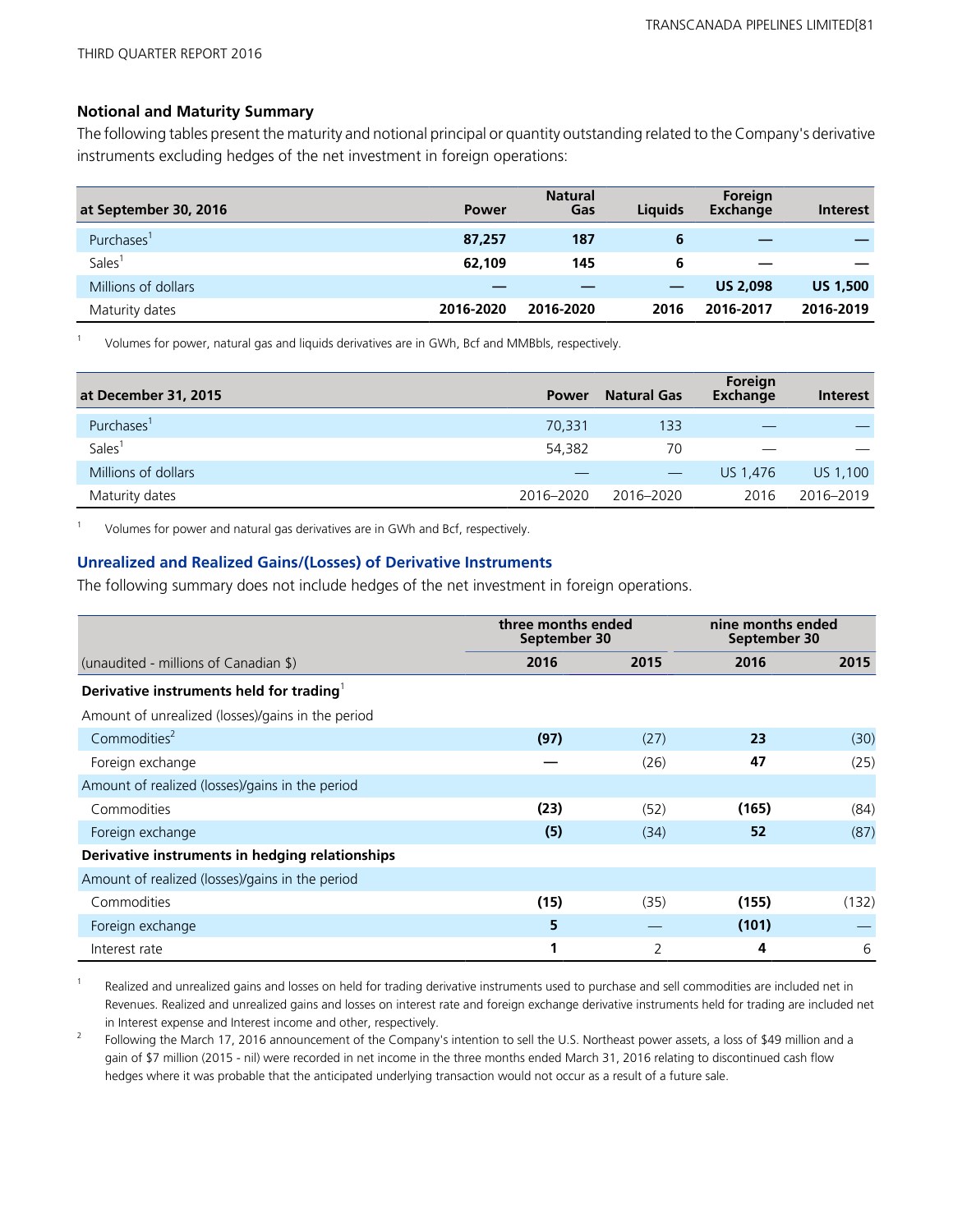## **Derivatives in cash flow hedging relationships**

The components of OCI (Note 11) related to derivatives in cash flow hedging relationships including the portion attributable to non-controlling interests are as follows:

|                                                                                                             | three months ended<br>September 30 |      | nine months ended<br>September 30 |      |
|-------------------------------------------------------------------------------------------------------------|------------------------------------|------|-----------------------------------|------|
| (unaudited - millions of Canadian \$, pre-tax)                                                              | 2016                               | 2015 | 2016                              | 2015 |
| Change in fair value of derivative instruments recognized in<br>OCI (effective portion)                     |                                    |      |                                   |      |
| Commodities                                                                                                 | 7                                  | (48) | 33                                | (77) |
| Foreign exchange                                                                                            | (5)                                |      |                                   |      |
| Interest rate                                                                                               | 4                                  | (1)  |                                   | (1)  |
|                                                                                                             | 6                                  | (49) | 33                                | (78) |
| Reclassification of (losses)/gains on derivative instruments from<br>AOCI to net income (effective portion) |                                    |      |                                   |      |
| Commodities <sup>2</sup>                                                                                    | (7)                                | 76   | 54                                | 124  |
| Foreign exchange <sup>3</sup>                                                                               | 5                                  |      |                                   |      |
| Interest rate <sup>4</sup>                                                                                  | 3                                  | 4    | 11                                | 12   |
|                                                                                                             | 1                                  | 80   | 65                                | 136  |
| Gains/(losses) on derivative instruments recognized in net<br>income (ineffective portion)                  |                                    |      |                                   |      |
| Commodities <sup>2</sup>                                                                                    | 14                                 | 10   | (1)                               | 3    |
|                                                                                                             | 14                                 | 10   | (1)                               | 3    |

1 No amounts have been excluded from the assessment of hedge effectiveness. Amounts in parentheses indicate losses recorded to OCI.

<sup>2</sup> Reported within revenues on the condensed consolidated statement of income.<br><sup>3</sup> Penerted within interest income and other on the condensed consolidated state

<sup>3</sup>Reported within interest income and other on the condensed consolidated statement of income.<br><sup>4</sup>Reported within interest exponse on the condensed consolidated statement of income

Reported within interest expense on the condensed consolidated statement of income.

### **Offsetting of derivative instruments**

The Company enters into derivative contracts with the right to offset in the normal course of business as well as in the event of default. TCPL has no master netting agreements, however, similar contracts are entered into containing rights to offset. The Company has elected to present the fair value of derivative instruments with the right to offset on a gross basis in the balance sheet. The following table shows the impact on the presentation of the fair value of derivative instrument assets and liabilities had the Company elected to present these contracts on a net basis:

| at September 30, 2016<br>(unaudited - millions of Canadian \$) | <b>Gross derivative instruments</b><br>presented on the balance sheet | <b>Amounts available</b><br>for offset | <b>Net amounts</b> |
|----------------------------------------------------------------|-----------------------------------------------------------------------|----------------------------------------|--------------------|
| Derivative - Asset                                             |                                                                       |                                        |                    |
| Commodities                                                    | 483                                                                   | (382)                                  | 101                |
| Foreign exchange                                               | 21                                                                    | (21)                                   |                    |
| Interest rate                                                  | 9                                                                     | (1)                                    | 8                  |
| Total                                                          | 513                                                                   | (404)                                  | 109                |
| Derivative - Liability                                         |                                                                       |                                        |                    |
| Commodities                                                    | (566)                                                                 | 382                                    | (184)              |
| Foreign exchange                                               | (475)                                                                 | 21                                     | (454)              |
| Interest rate                                                  | (3)                                                                   |                                        | (2)                |
| Total                                                          | (1,044)                                                               | 404                                    | (640)              |

Amounts available for offset do not include cash collateral pledged or received.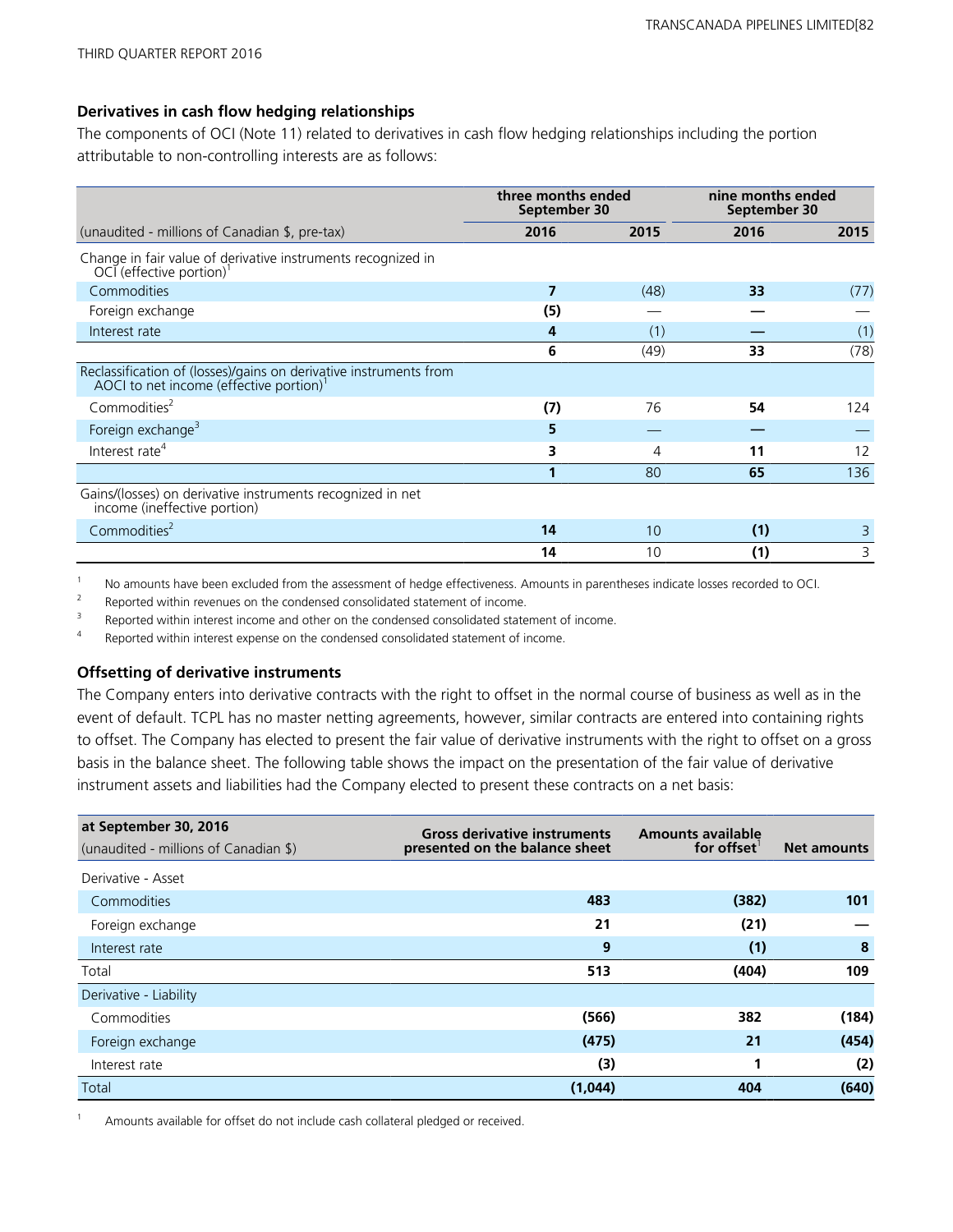The following table shows the impact on the presentation of the fair value of derivative instrument assets and liabilities had the Company elected to present these contracts on a net basis as at December 31, 2015:

| at December 31, 2015<br>(unaudited - millions of Canadian \$) | <b>Gross derivative instruments</b><br>presented on the balance sheet | <b>Amounts available</b><br>for offset | <b>Net amounts</b> |
|---------------------------------------------------------------|-----------------------------------------------------------------------|----------------------------------------|--------------------|
| Derivative - Asset                                            |                                                                       |                                        |                    |
| Commodities                                                   | 509                                                                   | (418)                                  | 91                 |
| Foreign exchange                                              | 96                                                                    | (93)                                   | 3                  |
| Interest rate                                                 | 5                                                                     | (1)                                    | $\overline{4}$     |
| Total                                                         | 610                                                                   | (512)                                  | 98                 |
| Derivative - Liability                                        |                                                                       |                                        |                    |
| Commodities                                                   | (717)                                                                 | 418                                    | (299)              |
| Foreign exchange                                              | (828)                                                                 | 93                                     | (735)              |
| Interest rate                                                 | (6)                                                                   |                                        | (5)                |
| Total                                                         | (1, 551)                                                              | 512                                    | (1,039)            |

Amounts available for offset do not include cash collateral pledged or received.

With respect to the derivative instruments presented above as at September 30, 2016, the Company provided cash collateral of \$228 million (December 31, 2015 - \$482 million) and letters of credit of \$11 million (December 31, 2015 - \$41 million) to its counterparties. The Company held nil (December 31, 2015 - nil) in cash collateral and \$3 million (December 31, 2015 - \$2 million) in letters of credit from counterparties on asset exposures at September 30, 2016.

## **Credit risk related contingent features of derivative instruments**

Derivative contracts entered into to manage market risk often contain financial assurance provisions that allow parties to the contracts to manage credit risk. These provisions may require collateral to be provided if a credit-risk-related contingent event occurs, such as a downgrade in the Company's credit rating to non-investment grade.

Based on contracts in place and market prices at September 30, 2016, the aggregate fair value of all derivative instruments with credit-risk-related contingent features that were in a net liability position was \$24 million (December 31, 2015 - \$32 million), for which the Company had provided collateral in the normal course of business of nil (December 31, 2015 - nil). If the credit-risk-related contingent features in these agreements were triggered on September 30, 2016, the Company would have been required to provide additional collateral of \$24 million (December 31, 2015 - \$32 million) to its counterparties. Collateral may also need to be provided should the fair value of derivative instruments exceed pre-defined contractual exposure limit thresholds.

The Company has sufficient liquidity in the form of cash and undrawn committed revolving credit facilities to meet these contingent obligations should they arise.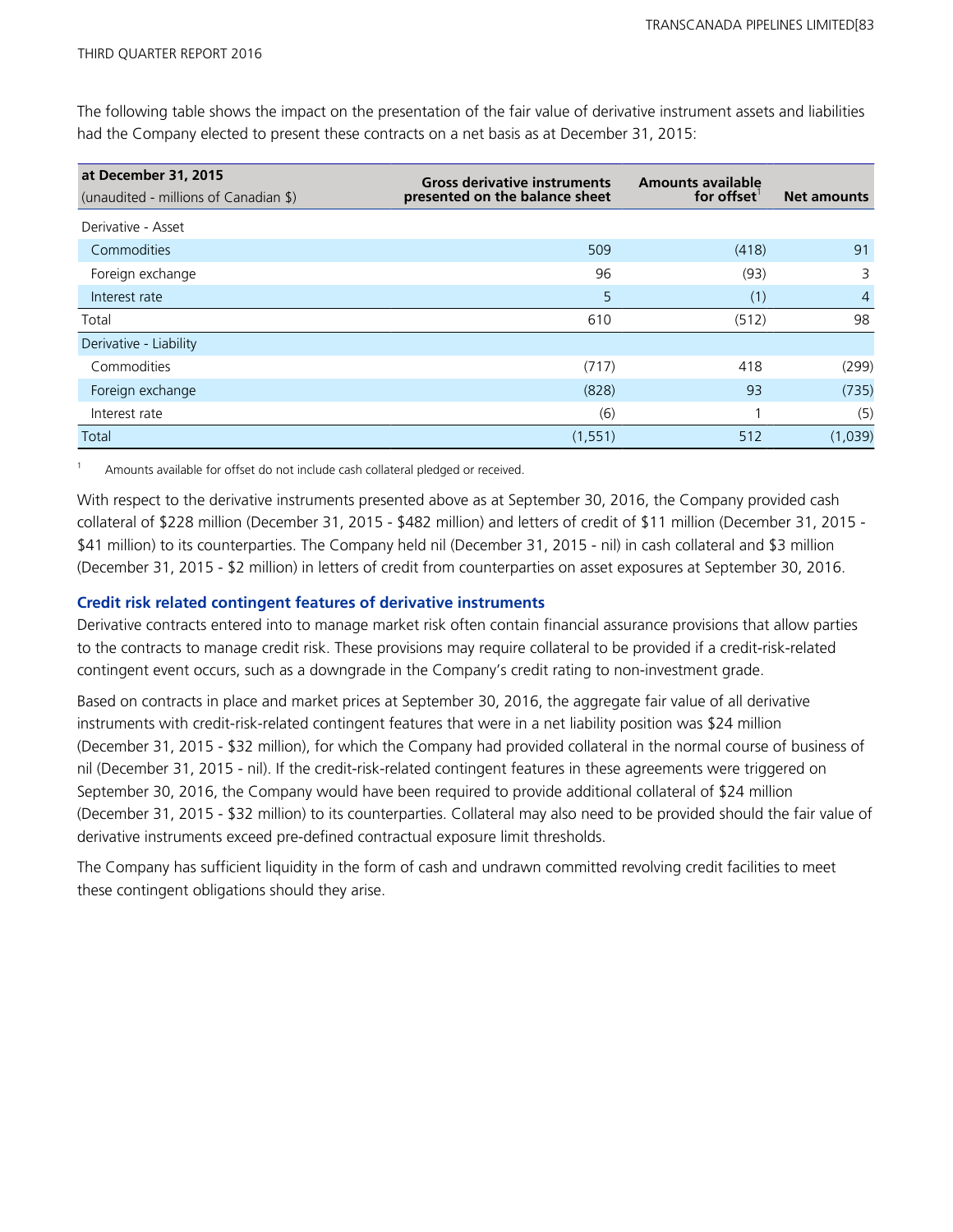### **FAIR VALUE HIERARCHY**

The Company's financial assets and liabilities recorded at fair value have been categorized into three categories based on a fair value hierarchy.

| <b>Levels</b> | How fair value has been determined                                                                                                                                                                                                                                                                                                                                                                                                                                                                                                                                                 |
|---------------|------------------------------------------------------------------------------------------------------------------------------------------------------------------------------------------------------------------------------------------------------------------------------------------------------------------------------------------------------------------------------------------------------------------------------------------------------------------------------------------------------------------------------------------------------------------------------------|
| Level I       | Quoted prices in active markets for identical assets and liabilities that the Company has the ability to access at<br>the measurement date.                                                                                                                                                                                                                                                                                                                                                                                                                                        |
| Level II      | Valuation based on the extrapolation of inputs, other than quoted prices included within Level I, for which all<br>significant inputs are observable directly or indirectly.                                                                                                                                                                                                                                                                                                                                                                                                       |
|               | Inputs include published exchange rates, interest rates, interest rate swap curves, yield curves and broker quotes<br>from external data service providers.                                                                                                                                                                                                                                                                                                                                                                                                                        |
|               | This category includes interest rate and foreign exchange derivative assets and liabilities where fair value is<br>determined using the income approach and commodity derivatives where fair value is determined using the<br>market approach.                                                                                                                                                                                                                                                                                                                                     |
|               | Transfers between Level I and Level II would occur when there is a change in market circumstances.                                                                                                                                                                                                                                                                                                                                                                                                                                                                                 |
| Level III     | Valuation of assets and liabilities are measured using a market approach based on extrapolation of inputs that<br>are unobservable or where observable data does not support a significant portion of the derivative's fair value.<br>This category mainly includes long-dated commodity transactions in certain markets where liquidity is low and<br>the Company uses the most observable inputs available or, if not available, long-term broker quotes to estimate<br>the fair value for these transactions. Valuation of options is based on the Black-Scholes pricing model. |
|               | Assets and liabilities measured at fair value can fluctuate between Level II and Level III depending on the<br>proportion of the value of the contract that extends beyond the time frame for which significant inputs are<br>considered to be observable. As contracts near maturity and observable market data becomes available, they are<br>transferred out of Level III and into Level II.                                                                                                                                                                                    |

The fair value of the Company's derivative instrument assets and liabilities measured on a recurring basis, including both current and non-current portions for 2016, are categorized as follows:

| at September 30, 2016                          | <b>Quoted prices in</b><br>active markets | <b>Significant other</b><br>observable inputs | <b>Significant</b><br>unobservable<br>inputs |       |
|------------------------------------------------|-------------------------------------------|-----------------------------------------------|----------------------------------------------|-------|
| (unaudited - millions of Canadian \$, pre-tax) | $(Level I)^T$                             | (Level II) $1$                                | $(Level III)^T$                              | Total |
| Derivative instrument assets:                  |                                           |                                               |                                              |       |
| Commodities                                    | 66                                        | 394                                           | 23                                           | 483   |
| Foreign exchange                               |                                           | 21                                            |                                              | 21    |
| Interest rate                                  |                                           | 9                                             |                                              | 9     |
| Derivative instrument liabilities:             |                                           |                                               |                                              |       |
| Commodities                                    | (71)                                      | (484)                                         | (11)                                         | (566) |
| Foreign exchange                               |                                           | (475)                                         |                                              | (475) |
| Interest rate                                  |                                           | (3)                                           |                                              | (3)   |
|                                                | (5)                                       | (538)                                         | 12                                           | (531) |

<sup>1</sup> There were no transfers from Level I to Level II or from Level II to Level III for the nine months ended September 30, 2016.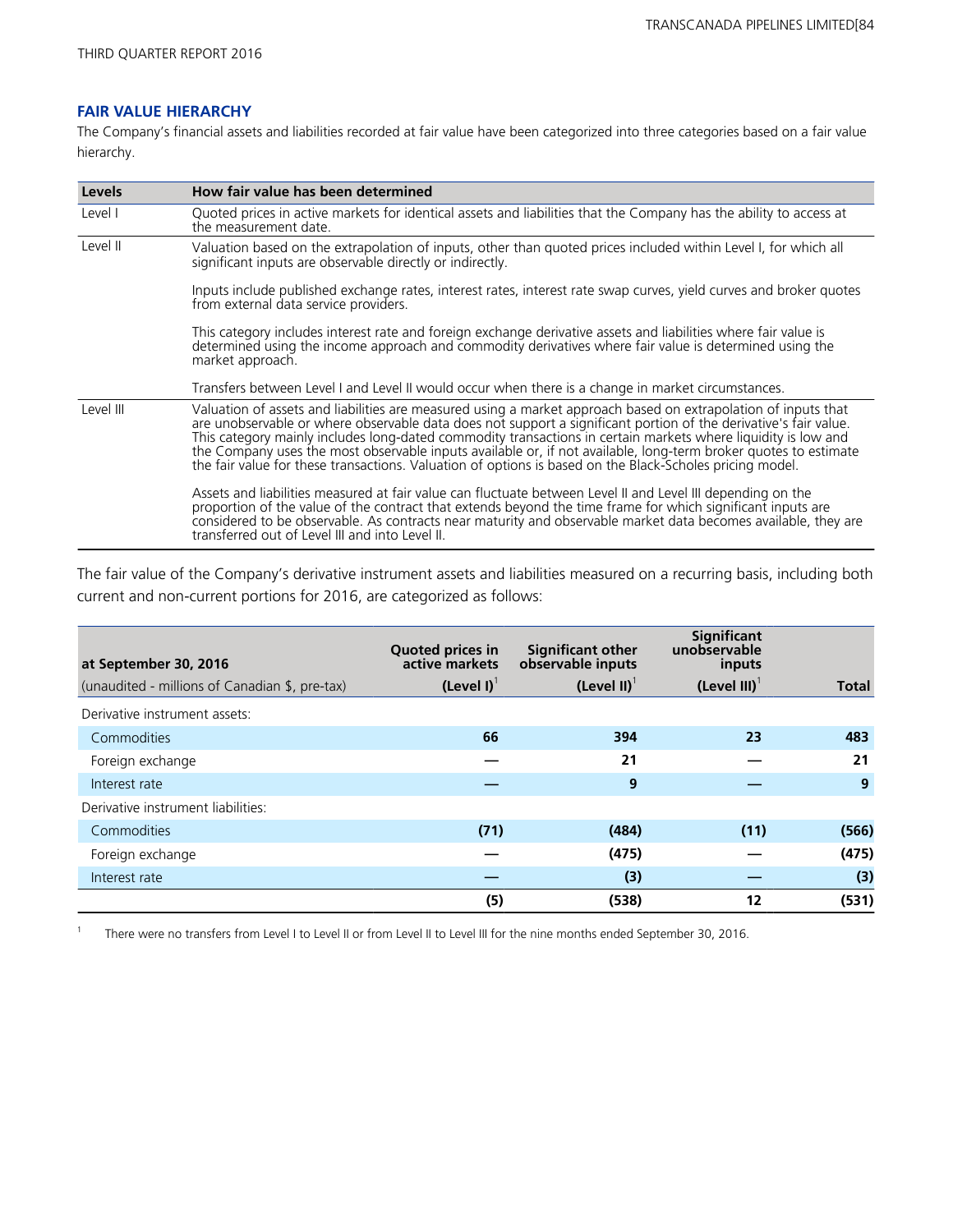The fair value of the Company's assets and liabilities measured on a recurring basis, including both current and noncurrent portions for 2015, are categorized as follows:

| at December 31, 2015<br>(unaudited - millions of Canadian \$, pre-tax) | <b>Quoted prices in</b><br>active markets<br>$(Level I)^T$ | <b>Significant other</b><br>observable inputs<br>(Level II) $1$ | Significant<br>unobservable<br>inputs<br>$(Level III)^{T}$ | <b>Total</b> |
|------------------------------------------------------------------------|------------------------------------------------------------|-----------------------------------------------------------------|------------------------------------------------------------|--------------|
| Derivative instrument assets:                                          |                                                            |                                                                 |                                                            |              |
| Commodities                                                            | 34                                                         | 462                                                             | 13                                                         | 509          |
| Foreign exchange                                                       |                                                            | 96                                                              |                                                            | 96           |
| Interest rate                                                          |                                                            | 5                                                               |                                                            | 5            |
| Derivative instrument liabilities:                                     |                                                            |                                                                 |                                                            |              |
| Commodities                                                            | (102)                                                      | (611)                                                           | (4)                                                        | (717)        |
| Foreign exchange                                                       |                                                            | (828)                                                           |                                                            | (828)        |
| Interest rate                                                          |                                                            | (6)                                                             |                                                            | (6)          |
|                                                                        | (68)                                                       | (882)                                                           | 9                                                          | (941)        |

<sup>1</sup>There were no transfers from Level I to Level II or from Level II to Level III for the year ended December 31, 2015.

The following table presents the net change in fair value of derivative assets and liabilities classified as Level III of the fair value hierarchy:

|                                                | three months ended<br>September 30 |      | nine months ended<br>September 30 |      |
|------------------------------------------------|------------------------------------|------|-----------------------------------|------|
| (unaudited - millions of Canadian \$, pre-tax) | 2016                               | 2015 | 2016                              | 2015 |
| Balance at beginning of period                 | 12                                 | 11   | 9                                 |      |
| Total gains/(losses) included in net income    | 2                                  | (2)  | 13                                | 3    |
| Transfers out of Level III                     | (3)                                |      | (6)                               | 3    |
| Settlements                                    |                                    |      | (1)                               |      |
| <b>Sales</b>                                   |                                    | (1)  | (2)                               | (1)  |
| Total gains/(losses) included in OCI           |                                    |      | (1)                               |      |
| Balance at end of period <sup>1</sup>          | 12                                 | 9    | 12                                | 9    |

<sup>1</sup>For the three and nine months ended September 30, 2016, revenues include unrealized gains of \$1 million and \$3 million, respectively, attributed to derivatives in the Level III category that were still held at September 30, 2016 (2015 - losses of \$2 million and gains of \$6 million, respectively).

A 10 per cent increase or decrease in commodity prices, with all other variables held constant, would result in a \$2 million decrease or increase in the fair value of outstanding derivative instruments included in Level III as at September 30, 2016.

## 14. Other acquisitions and dispositions

## **Natural Gas Pipelines**

## **Portland Natural Gas Transmission System**

On January 1, 2016, TCPL completed the sale of a 49.9 per cent interest in Portland Natural Gas Transmission System (PNGTS) to TC PipeLines, LP for an aggregate purchase price of US\$223 million. Proceeds were comprised of US\$188 million in cash and the assumption of US\$35 million in proportional PNGTS debt.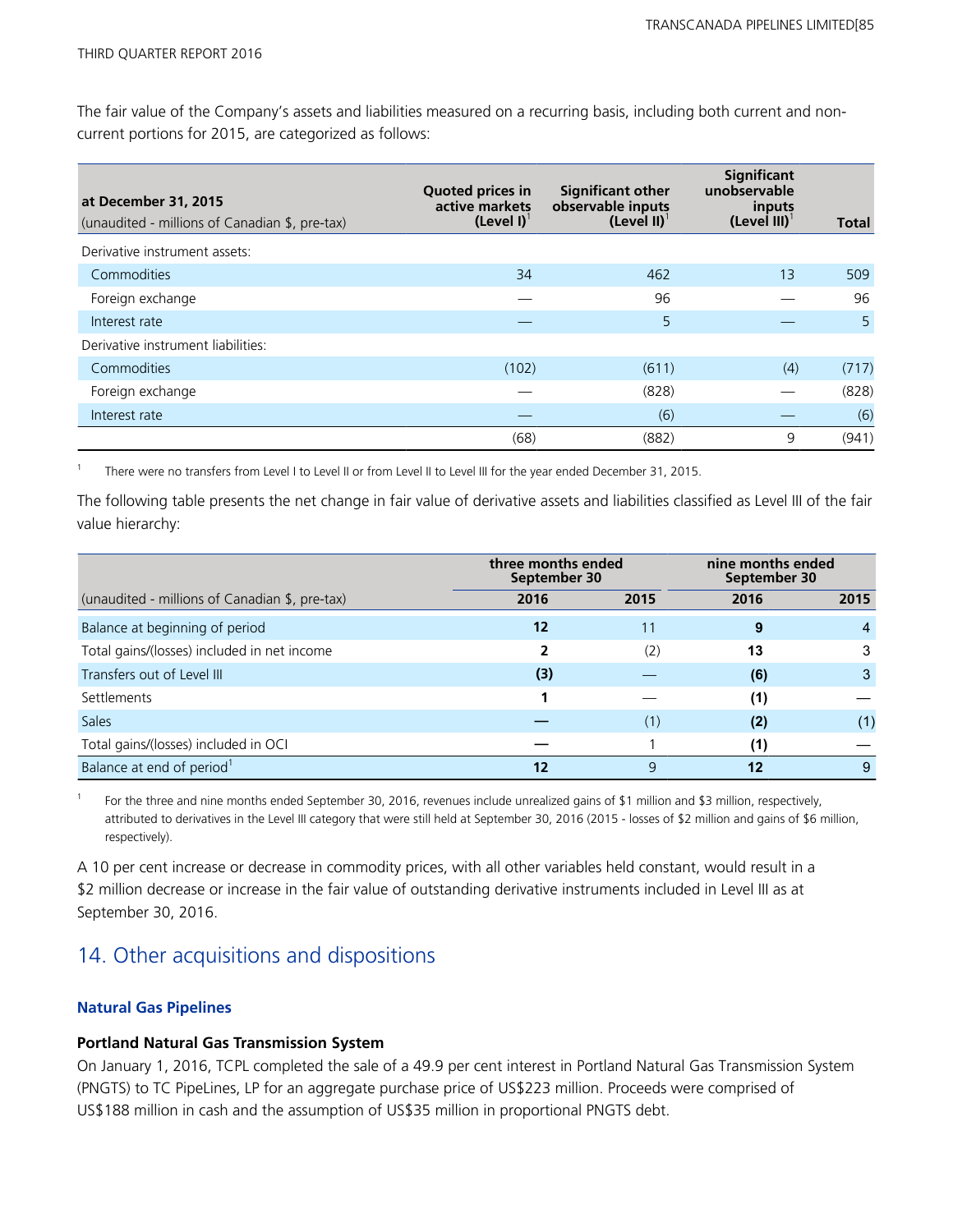## **Iroquois Gas Transmission System LP**

On March 31, 2016, TCPL acquired a 4.87 per cent interest in Iroquois for an aggregate purchase price of US\$53.8 million, increasing TCPL's interest in Iroquois to 49.35 per cent. On May 1, 2016, the Company acquired an additional 0.65 per cent interest for an aggregate purchase price of US\$7.2 million, further increasing TCPL's interest in Iroquois to 50 per cent.

## **TC Offshore LLC**

On March 31, 2016, TCPL completed the sale of TC Offshore LLC to a third party. This resulted in an additional loss on disposal of \$4 million pre-tax which is included in loss of sale of assets in the condensed consolidated statement of income.

## **Energy**

## **Ironwood**

On February 1, 2016, TCPL acquired the Ironwood natural gas fired, combined cycle power plant in Lebanon, Pennsylvania, with a capacity of 778 MW, for US\$653 million in cash after post-acquisition adjustments. The Ironwood power plant delivers energy into the PJM power market. The evaluation of assigned fair value of acquired assets and liabilities did not result in the recognition of goodwill. The Company began consolidating Ironwood as of the date of acquisition which has not had a material impact on the consolidated revenues and net income of the Company. In addition, the pro forma incremental impact on the Company's consolidated revenues and net income for each of the periods presented is not material.

## 15. Commitments and guarantees

TCPL and its subsidiaries are subject to various legal proceedings, arbitrations and actions arising in the normal course of business. While the final outcome of such legal proceedings and actions cannot be predicted with certainty, it is the opinion of management that the resolution of such proceedings and actions will not have a material impact on the Company's consolidated financial position or results of operations.

## **COMMITMENTS**

TCPL's commitments at December 31, 2015 included fixed payments, net of sublease receipts for Alberta PPAs. As a result of the March 7, 2016 notice to terminate our Sheerness, Sundance A and Sundance B PPAs, our future obligations from December 31, 2015 have decreased by: 2016 - \$195 million, 2017 - \$200 million, 2018 - \$141 million, 2019 - \$138 million and 2020 - \$115 million. Our commitments for 2021 and beyond increased by approximately \$0.5 billion as a result of the extension of premise leases in second quarter 2016. The acquisition of Columbia on July 1, 2016 resulted in a total increase to our obligations of \$349 million for transportation contracts and premise leases.

## **GUARANTEES**

TCPL and its joint venture partner on Bruce Power, BPC Generation Infrastructure Trust, have each severally guaranteed certain contingent financial obligations of Bruce Power related to a lease agreement and contractor and supplier services. The Company's exposure under certain of these guarantees is unlimited.

The Company and its partners in certain other jointly owned entities have either (i) jointly and severally, (ii) jointly or (iii) severally guaranteed the financial performance of these entities. Such agreements include guarantees and letters of credit which are primarily related to delivery of natural gas, construction services including purchase agreements and the payment of liabilities. For certain of these entities, any payments made by TCPL under these guarantees in excess of its ownership interest are to be reimbursed by its partners.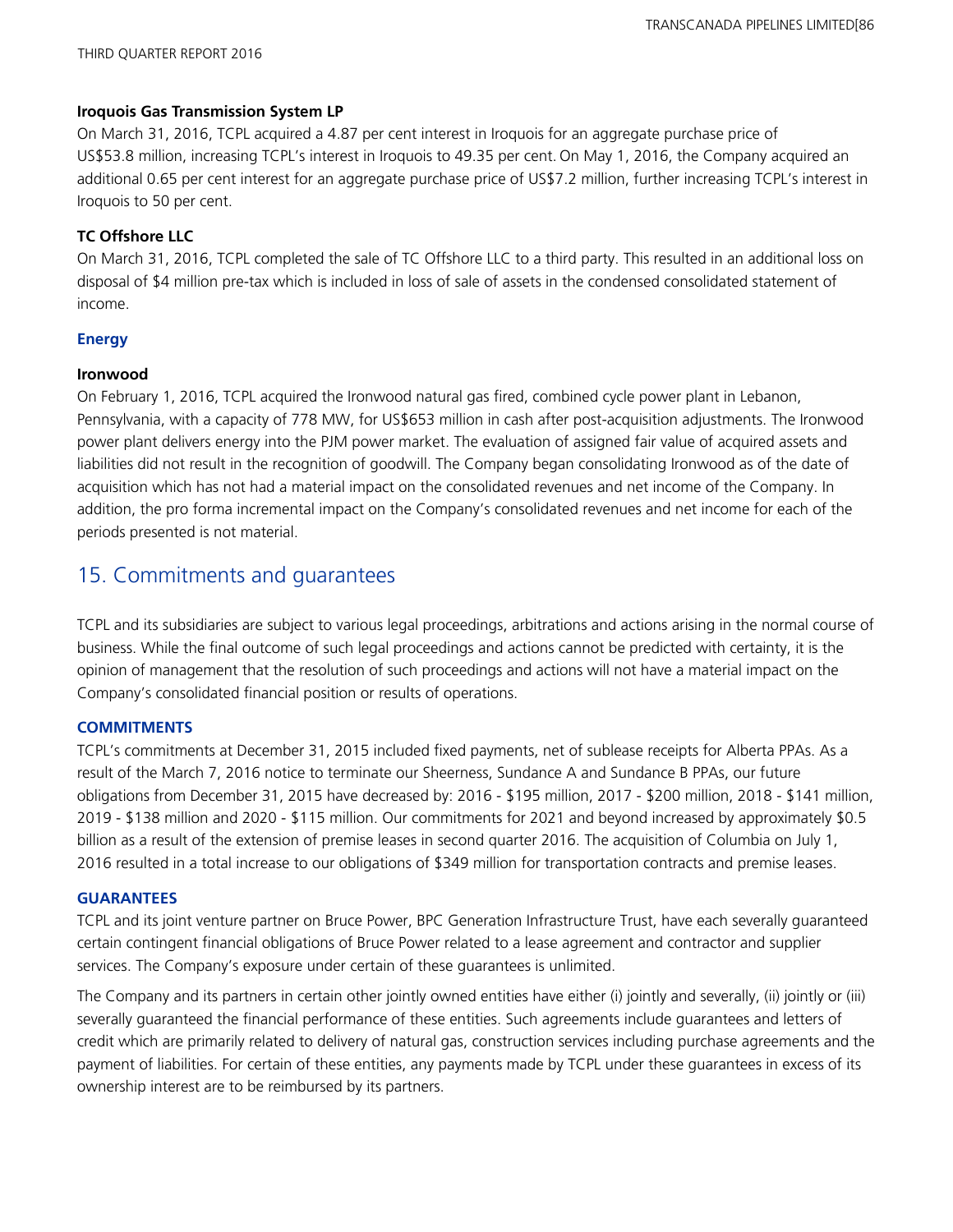The carrying value of these guarantees has been included in other long-term liabilities. Information regarding the Company's guarantees is as follows:

|                                       |                     | at September 30, 2016        |                   | at December 31, 2015         |                   |
|---------------------------------------|---------------------|------------------------------|-------------------|------------------------------|-------------------|
| (unaudited - millions of Canadian \$) | Term                | <b>Potential</b><br>exposure | Carrying<br>value | <b>Potential</b><br>exposure | Carrying<br>value |
| <b>Bruce Power</b>                    | ranging to $2018^2$ | 88                           |                   | 88                           |                   |
| Sur de Texas-Tuxpan                   | ranging to 2040     | 693                          | 46                |                              |                   |
| Other jointly owned entities          | ranging to 2040     | 135                          | 31                | 139                          | 24                |
|                                       |                     | 916                          | 78                | 227                          | 26                |

1 TCPL's share of the potential estimated current or contingent exposure.

Except for one guarantee with no termination date.

## 16. Related party transactions

The following amounts are included in Due from affiliates:

|                                       |                      | 2016                        |                                          | 2015                       |                                          |
|---------------------------------------|----------------------|-----------------------------|------------------------------------------|----------------------------|------------------------------------------|
| (unaudited - millions of Canadian \$) | <b>Maturity Date</b> | Outstanding<br>September 30 | <b>Effective</b><br><b>Interest Rate</b> | Outstanding<br>December 31 | <b>Effective</b><br><b>Interest Rate</b> |
| Discount Notes <sup>1</sup>           | November 2016        | 2.392                       | $0.9\%$                                  | 2.376                      | 0.9%                                     |
| Credit Facility <sup>2</sup>          | Demand               | —                           |                                          | 100                        | 2.7%                                     |
|                                       |                      | 2,392                       |                                          | 2,476                      |                                          |

<sup>1</sup>Issued to TransCanada. Interest on the discount notes is equivalent to current commercial paper rates.

<sup>2</sup>Issued to TransCanada. This facility is repayable on demand and bears interest at the prime rate per annum.

In the three and nine months ended September 30, 2016, Interest income and other included \$5 million and \$16 million as a result of inter-affiliate lending to TransCanada (September 30, 2015 - \$6 million and \$24 million).

At September 30, 2016, Accounts receivable included nil due from TransCanada (December 31, 2015 - \$13 million).

The following amounts are included in Due to affiliates:

|                                       |                      | 2016                        |                                          | 2015                       |                                          |
|---------------------------------------|----------------------|-----------------------------|------------------------------------------|----------------------------|------------------------------------------|
| (unaudited - millions of Canadian \$) | <b>Maturity Date</b> | Outstanding<br>September 30 | <b>Effective</b><br><b>Interest Rate</b> | Outstanding<br>December 31 | <b>Effective</b><br><b>Interest Rate</b> |
| Credit Facility <sup>1</sup>          | December 2016        |                             |                                          | 311                        | 3.5%                                     |
| Credit Facility <sup>2</sup>          | Demand               | 2.358                       | 2.7%                                     |                            |                                          |
|                                       |                      | 2,358                       |                                          | 311                        |                                          |

1 TransCanada has an unsecured \$3.5 billion credit facility with a subsidiary of TCPL. Interest on this facility is charged at the prime rate per annum.

2 TransCanada has an unsecured \$3.0 billion credit facility with TCPL. Interest on this facility is charged at prime rate per annum. This credit facility includes \$1.8 billion due to TransCanada related to the acquisition of Columbia. Refer to Note 4, Acquisition of Columbia for more information.

In the three and nine months ended September 30, 2016, Interest expense included \$16 million and \$22 million of interest charges as a result of inter-affiliate borrowing (September 30, 2015 - \$6 million and \$22 million).

At September 30, 2016, Accounts payable and other included \$3 million due to TransCanada (December 31, 2015 - \$12 million).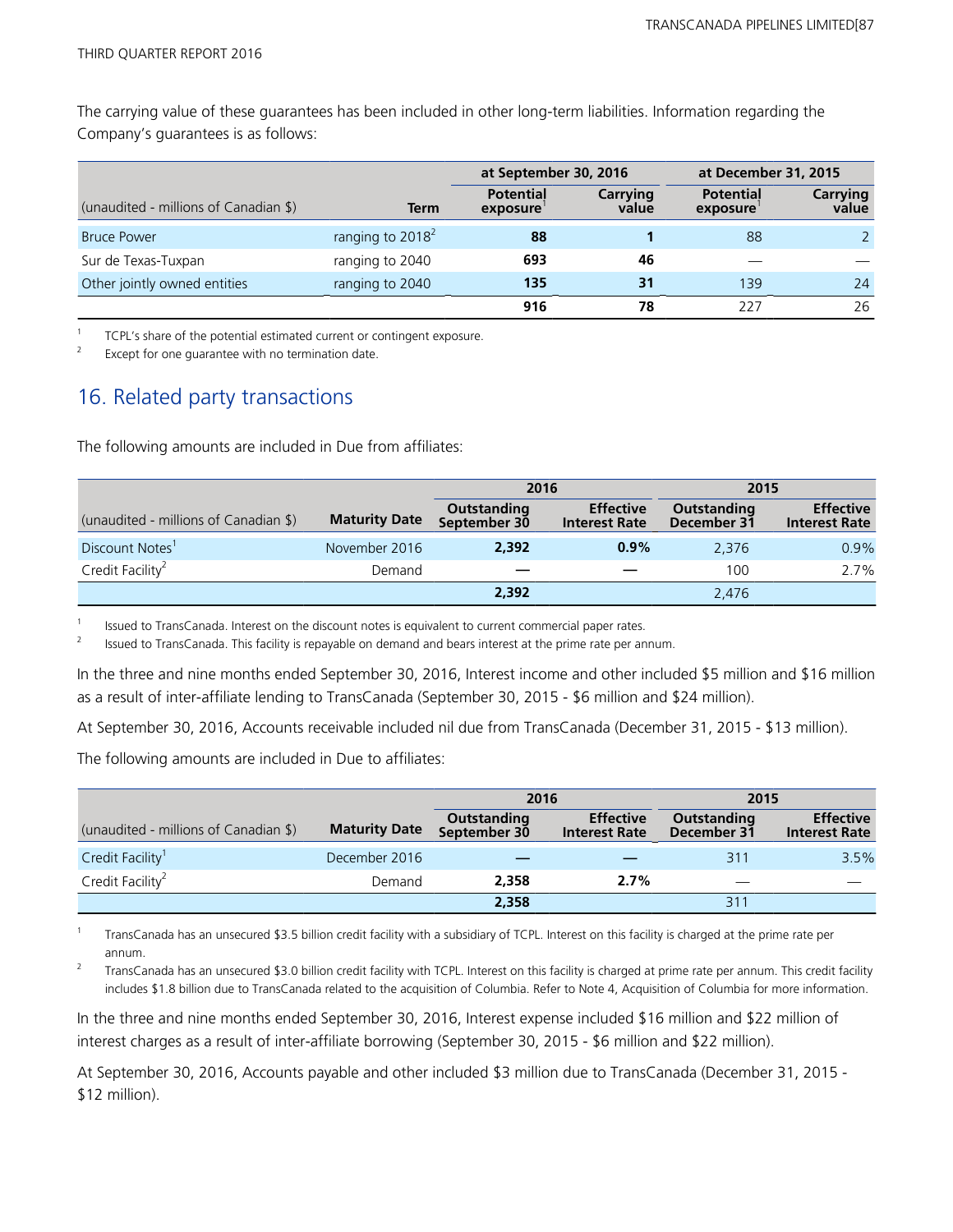The company made interest payments of \$14 million and \$20 million to TransCanada in the three and nine months ended September 30, 2016 (September 30, 2015 - \$6 million and \$23 million).

## 17. Variable interest entities

As a result of the implementation of the new FASB guidance on consolidation, a number of entities controlled by TCPL are now considered to be variable interest entities (VIEs). A VIE is a legal entity that does not have sufficient equity at risk to finance its activities without additional subordinated financial support or is structured such that equity investors lack the ability to make significant decisions relating to the entity's operations through voting rights or do not substantively participate in the gains and losses of the entity.

In the normal course of business, the Company consolidates VIEs in which it has a variable interest and for which it is considered to be the primary beneficiary. VIEs in which the Company has a variable interest but is not the primary beneficiary are accounted for as equity investments.

## **Consolidated VIEs**

The Company's consolidated VIEs consist of legal entities where the Company has the power, through voting or similar rights, to direct the activities of the VIE that most significantly impact economic performance including purchasing or selling significant assets; maintenance and operations of assets; incurring additional indebtedness; or determining the strategic operating direction of the entity. In addition, the Company has the obligation to absorb losses or the right to receive benefits from the consolidated VIE that could potentially be significant to the VIE.

A significant portion of the Company's assets are held through VIEs in which the Company holds a 100 per cent voting interest, the VIE meets the definition of a business and the VIE's assets can be used for general corporate purposes. The assets and liabilities of the consolidated VIEs whose assets cannot be used for purposes other than the settlement of the VIE's obligations are as follows: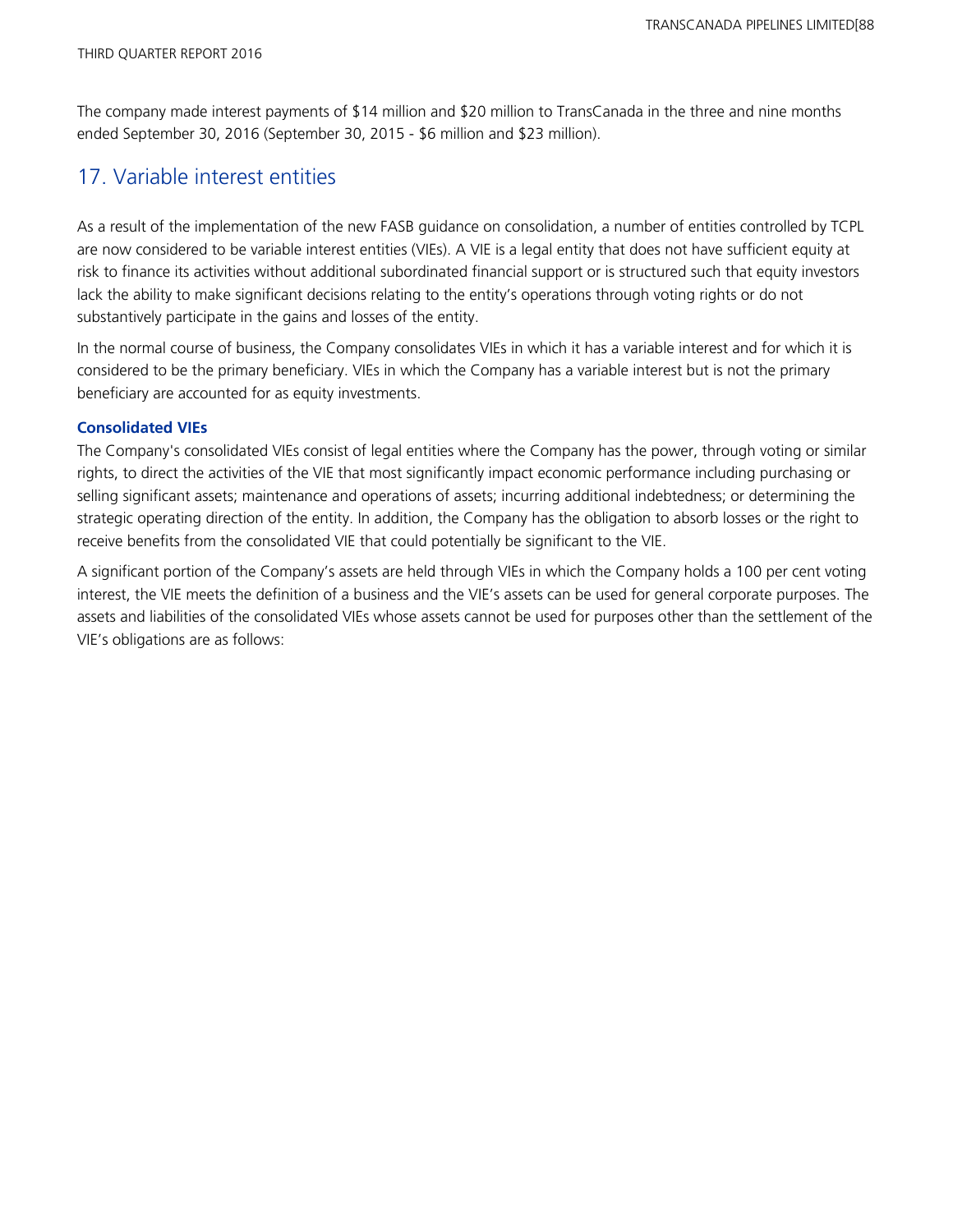|                                        | September 30, | December 31,                   |
|----------------------------------------|---------------|--------------------------------|
| (unaudited - millions of Canadian \$)  | 2016          | 2015                           |
| <b>ASSETS</b>                          |               |                                |
| <b>Current Assets</b>                  |               |                                |
| Cash and cash equivalents              | 97            | 54                             |
| Accounts receivable                    | 55            | 55                             |
| Inventories                            | 23            | 25                             |
| Other                                  | 6             | 6                              |
|                                        | 181           | 140                            |
| <b>Plant, Property and Equipment</b>   | 3,624         | 3,704                          |
| <b>Equity Investments</b>              | 592           | 664                            |
| Goodwill                               | 513           | 541                            |
|                                        | 4,910         | 5,049                          |
| <b>LIABILITIES</b>                     |               |                                |
| <b>Current Liabilities</b>             |               |                                |
| Accounts payable and other             | 60            | 74                             |
| Accrued interest                       | 22            | 21                             |
| Current portion of long-term debt      | 75            | 45                             |
|                                        | 157           | 140                            |
| <b>Regulatory Liabilities</b>          | 33            | 33                             |
| <b>Other Long-Term Liabilities</b>     | 5             | $\overline{4}$                 |
| <b>Deferred Income Tax Liabilities</b> | 7             | $\qquad \qquad \longleftarrow$ |
| <b>Long-Term Debt</b>                  | 2,858         | 2,998                          |
|                                        | 3,060         | 3,175                          |

### **Non-Consolidated VIEs**

The Company's non-consolidated VIEs consist of legal entities where the Company does not have the power to direct the activities that most significantly impact the economic performance of these VIEs or where this power is shared with third parties. The Company contributes capital to these VIEs and receives ownership interests that provide it with residual claims on assets after liabilities are paid.

The carrying value of these VIEs and the maximum exposure to loss as a result of the Company's involvement with these VIEs are as follows:

| (unaudited - millions of Canadian \$) | September 30,<br>2016 | December 31,<br>2015 |
|---------------------------------------|-----------------------|----------------------|
| <b>Balance sheet</b>                  |                       |                      |
| Equity investments                    | 5,043                 | 5,410                |
| Off-balance sheet                     |                       |                      |
| Potential exposure to guarantees      | 222                   | 227                  |
| Maximum exposure to loss              | 5,265                 | 5,637                |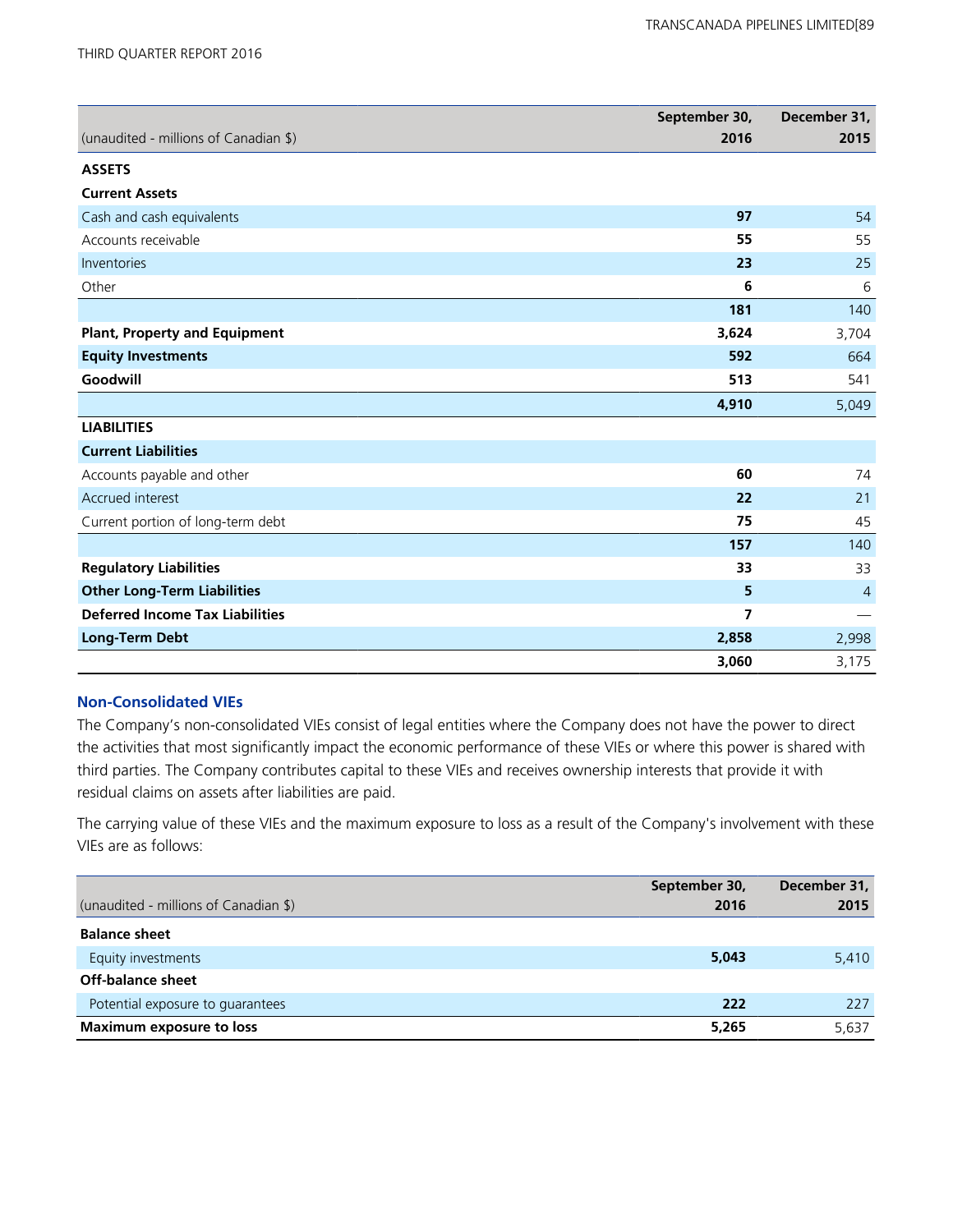## 18. Subsequent events

## **Assets held for sale**

The Company's planned monetization of the U.S. Northeast Power business, for the purposes of permanently financing the Columbia acquisition, includes the sale of Ravenswood, Ironwood, Kibby Wind, Ocean State Power, TC Hydro and the marketing business, TransCanada Power Marketing (TCPM). On November 1, 2016, subsequent to the balance sheet date the Company entered into agreements to sell all of these assets except the marketing business, the value from which is still expected to be realized going forward.

The sale of Ravenswood, Ironwood, Kibby Wind and Ocean State Power to a third party is expected to close in the first half of 2017. As a result, effective November 1, 2016, the related assets and liabilities are classified as held for sale in the Energy segment and will be recorded at their fair values less costs to sell. This is expected to result in a loss on assets held for sale of approximately \$899 million in fourth quarter 2016 or \$863 million after tax which includes the reclassification of an estimated \$61 million of foreign currency translation gains from AOCI to net income.

The sale of TC Hydro to another third party is also expected to close in the first half of 2017 resulting in an estimated gain of \$719 million or \$443 million after tax which includes the reclassification of an estimated \$4 million of foreign currency translation gains from AOCI to net income. This gain will be recognized upon closing of the sale transaction. Effective November 1, 2016, the related assets and liabilities are classified as held for sale in the Energy segment.

As of November 1, 2016, TCPM does not meet the criteria to be classified as held for sale.

The following table details the assets and liabilities as at September 30, 2016 related to the U.S. Northeast Power business that are classified as held for sale effective November 1, 2016. The expected loss on assets held for sale of approximately \$899 million (US\$686 million) is not reflected in the table below.

| (unaudited - millions of $\frac{1}{2}$ )          | U.S.  | Canadian <sup>1</sup> |
|---------------------------------------------------|-------|-----------------------|
|                                                   |       |                       |
| Assets held for sale                              |       |                       |
| Accounts receivable                               | 20    | 26                    |
| Inventories                                       | 57    | 75                    |
| Other current assets                              | 107   | 140                   |
| Plant, property and equipment                     | 2,862 | 3,754                 |
| Intangible and other assets                       | 324   | 425                   |
| Total assets held for sale                        | 3,370 | 4,420                 |
|                                                   |       |                       |
| Liabilities related to assets held for sale       |       |                       |
| Accounts payable and other                        | 27    | 35                    |
| Other long-term liabilities                       | 31    | 41                    |
| Total liabilities related to assets held for sale | 58    | 76                    |

<sup>1</sup>At September 30, 2016 exchange rate of \$1.31